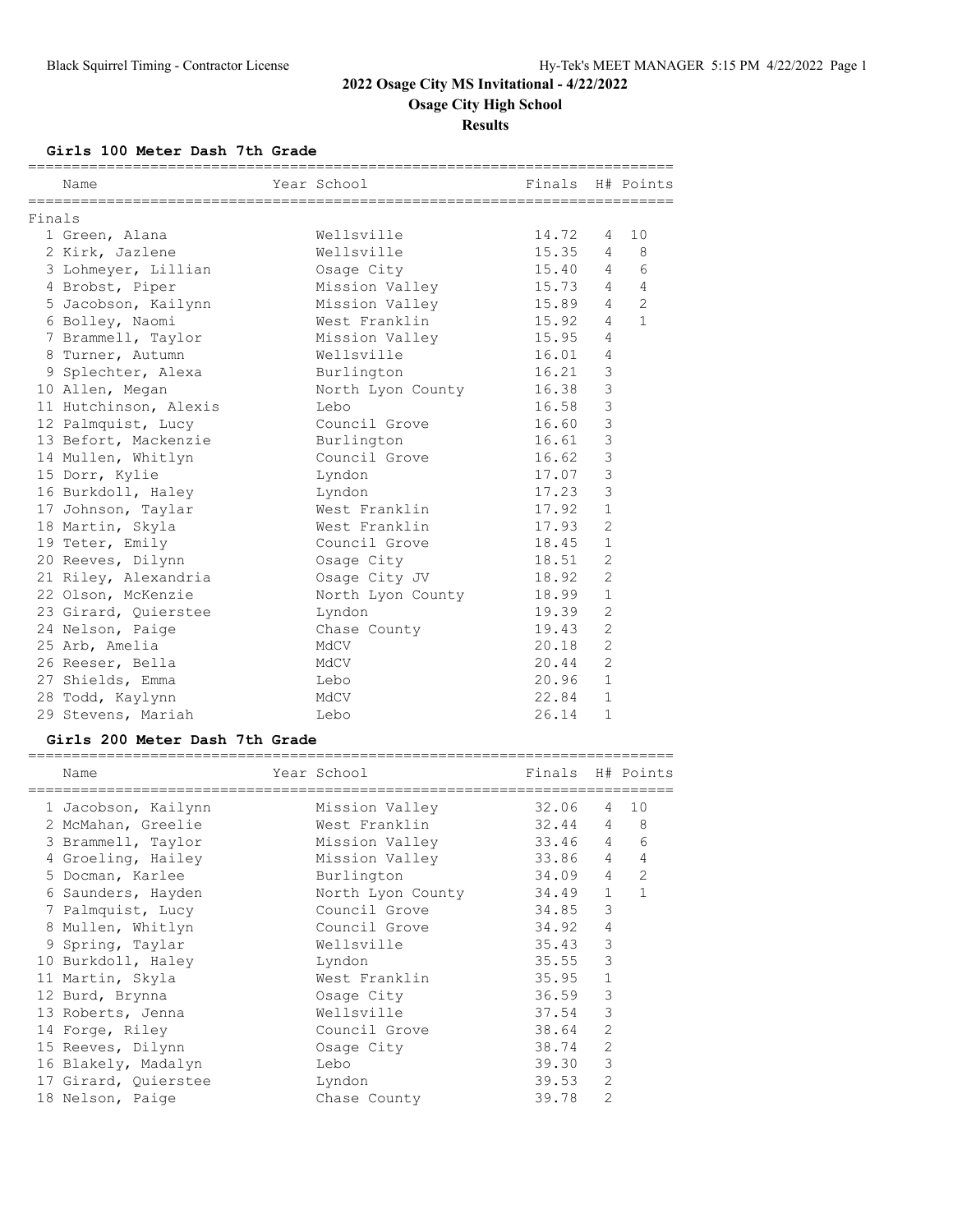**Results**

# **....Girls 200 Meter Dash 7th Grade**

| 19 Riley, Alexandria  | Osage City JV | - 2<br>41.63 |
|-----------------------|---------------|--------------|
| 20 Arb, Amelia        | MdCV          | -2<br>41.65  |
| 21 Staley, Rylee      | Osage City    | 2<br>42.97   |
| 22 Reeser, Bella      | MdCV          | 44.35        |
| 23 Todd, Kaylynn      | MGCV          | 48.78        |
| -- Hutchinson, Alexis | Lebo          | 3<br>DNS.    |
| -- Wells, Brooke      | Chase County  | -2<br>DNS.   |
| -- Wise, Alaina       | West Franklin | DNS.<br>4    |
| -- Lehnherr, Lacey    | Lebo          | 3<br>DNS.    |
|                       |               |              |

#### **Girls 400 Meter Dash 7th Grade**

==========================================================================

| Name |                                                                                                                                                                                                                                                                                                                                    |                |                              |                | H# Points                                                                                                                                   |
|------|------------------------------------------------------------------------------------------------------------------------------------------------------------------------------------------------------------------------------------------------------------------------------------------------------------------------------------|----------------|------------------------------|----------------|---------------------------------------------------------------------------------------------------------------------------------------------|
|      |                                                                                                                                                                                                                                                                                                                                    | Mission Valley |                              |                | 10                                                                                                                                          |
|      |                                                                                                                                                                                                                                                                                                                                    | Osage City     |                              | $\mathcal{L}$  | 8                                                                                                                                           |
|      |                                                                                                                                                                                                                                                                                                                                    |                |                              | $\mathcal{L}$  | 6                                                                                                                                           |
|      |                                                                                                                                                                                                                                                                                                                                    | Lyndon         |                              | $\mathcal{L}$  | 4                                                                                                                                           |
|      |                                                                                                                                                                                                                                                                                                                                    | Wellsville     |                              |                | $\overline{2}$                                                                                                                              |
|      |                                                                                                                                                                                                                                                                                                                                    | Council Grove  |                              | $\mathbf{1}$   | 1                                                                                                                                           |
|      |                                                                                                                                                                                                                                                                                                                                    | Council Grove  |                              | $\mathbf{1}$   |                                                                                                                                             |
|      |                                                                                                                                                                                                                                                                                                                                    | West Franklin  |                              | $\overline{2}$ |                                                                                                                                             |
|      |                                                                                                                                                                                                                                                                                                                                    | West Franklin  |                              | $\mathbf{1}$   |                                                                                                                                             |
|      |                                                                                                                                                                                                                                                                                                                                    | Osage City     | 1:20.60                      | $\mathcal{L}$  |                                                                                                                                             |
|      |                                                                                                                                                                                                                                                                                                                                    | MdCV           | 1:20.78                      |                |                                                                                                                                             |
|      |                                                                                                                                                                                                                                                                                                                                    | Wellsville     | 1:21.07                      | $\mathbf{1}$   |                                                                                                                                             |
|      |                                                                                                                                                                                                                                                                                                                                    | Council Grove  | 1:25.16                      | 1              |                                                                                                                                             |
|      |                                                                                                                                                                                                                                                                                                                                    | MdCV           | 1:26.54                      | $\overline{2}$ |                                                                                                                                             |
|      |                                                                                                                                                                                                                                                                                                                                    | MdCV           |                              | $\mathbf{1}$   |                                                                                                                                             |
|      |                                                                                                                                                                                                                                                                                                                                    | Chase County   | DNS                          |                |                                                                                                                                             |
|      | 1 Jacobson, Kailynn<br>2 Farwell, Reagan<br>3 McMahan, Greelie<br>4 Young, Morgan<br>5 Bolling, Taylor<br>6 Mullen, Whitlyn<br>7 Gant, Capri<br>8 Judd, Lacy<br>9 Wieneke, Baylie<br>10 Garren, Kenna<br>11 Criqui, Emily<br>12 Bell, Gracie<br>13 Forge, Riley<br>14 McNally, Braelyn<br>15 Anderson, Bella<br>-- Mourousas, Emma |                | Year School<br>West Franklin |                | Finals<br>1:09.97<br>2<br>1:10.19<br>1:10.41<br>1:14.70<br>$\overline{2}$<br>1:16.31<br>1:16.48<br>1:18.25<br>1:18.74<br>1:19.43<br>1:30.56 |

### **Girls 800 Meter Run 7th Grade**

| Name                                                                                                                     | Year School   | Finals Points |                                |          |
|--------------------------------------------------------------------------------------------------------------------------|---------------|---------------|--------------------------------|----------|
| 1 Farwell, Reagan<br>$1:30.297$ $(1:30.297)$ $2:58.383$ $(1:28.087)$                                                     | Osaqe City    | 2:58.39       | 10                             |          |
| 2 Cameron, Bailey                                                                                                        | West Franklin | 3:03.27       | 8                              |          |
| $1:30.598$ $(1:30.598)$ $3:03.268$ $(1:32.671)$<br>3 Medlock, Mac<br>$1:31.238$ $(1:31.238)$ $3:04.682$ $(1:33.445)$     | Burlington    | 3:04.69       | 6                              |          |
| 4 Mullen, Whitlyn<br>$1:29.764$ $(1:29.764)$ $3:07.861$ $(1:38.097)$                                                     | Council Grove | 3:07.87       | $\overline{4}$                 | 3:07.861 |
| 5 Mushrush, Sadie<br>$1:30.969$ $(1:30.969)$ $3:07.866$ $(1:36.897)$                                                     | Chase County  | 3:07.87       | $2 \left( \frac{1}{2} \right)$ | 3:07.866 |
| 6 Whalen, Chloe<br>$1:34.652$ $(1:34.652)$ $3:20.294$ $(1:45.643)$                                                       | Lebo          | 3:20.30       | $\mathbf{1}$                   |          |
| 7 Koenig, Harper                                                                                                         | Osage City    | 3:22.78       |                                |          |
| $1:39.537$ $(1:39.537)$ $3:22.780$ $(1:43.243)$<br>8 Forge, Riley                                                        | Council Grove | 3:23.76       |                                |          |
| $1:37.877$ $(1:37.877)$ $3:23.757$ $(1:45.880)$<br>9 Mille, Elyse                                                        | West Franklin | 3:25.43       |                                |          |
| $1:40.717$ $(1:40.717)$ $3:25.422$ $(1:44.706)$<br>10 Noonan, Kynslie<br>$1:40.031$ $(1:40.031)$ $3:25.946$ $(1:45.916)$ | Burlington    | 3:25.95       |                                |          |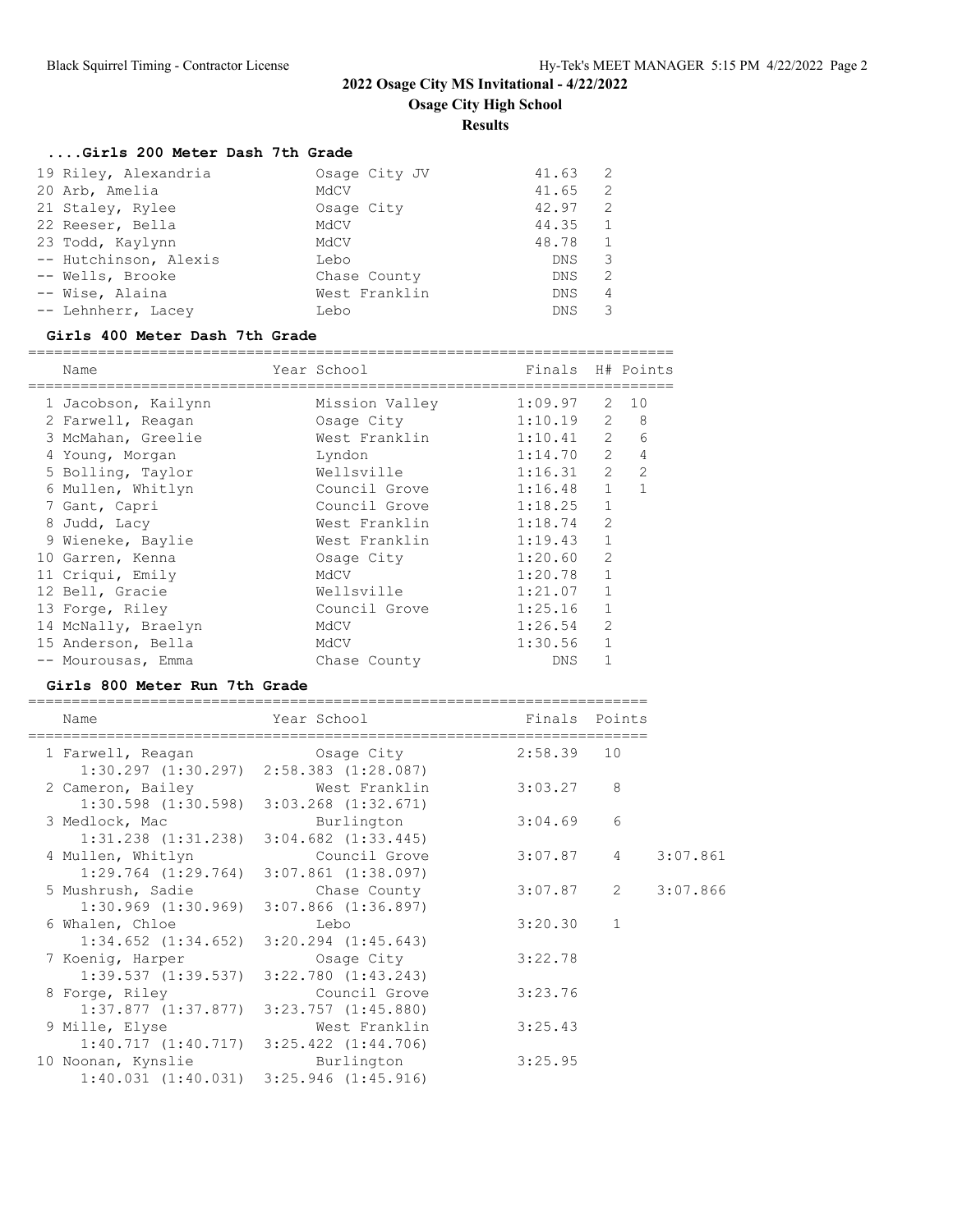**Osage City High School**

### **Results**

**....Girls 800 Meter Run 7th Grade**

 11 Voth, Ali West Franklin 3:34.71 1:40.185 (1:40.185) 3:34.702 (1:54.517)

### **Girls 1600 Meter Run 7th Grade**

=======================================================================

| Name                                                            |                                                                                                 | Year School <b>Finals</b> Points                            |                         |
|-----------------------------------------------------------------|-------------------------------------------------------------------------------------------------|-------------------------------------------------------------|-------------------------|
| 1 Boyden, Ava               Mission Valley         6:36.43   10 |                                                                                                 |                                                             |                         |
|                                                                 | 1:30.653 (1:30.653) 3:12.002 (1:41.349) 4:57.989 (1:45.987) 6:36.422 (1:38.434)                 |                                                             |                         |
| 2 Cameron, Bailey                                               |                                                                                                 | West Franklin 6:46.02 8                                     |                         |
|                                                                 | 1:32.908 (1:32.908) 3:22.733 (1:49.825) 5:12.304 (1:49.571) 6:46.018 (1:33.715)                 |                                                             |                         |
| 3 Gant, Capri                                                   |                                                                                                 | Council Grove 6:51.04 6                                     |                         |
|                                                                 | 1:34.978 (1:34.978) 3:25.298 (1:50.321) 5:16.931 (1:51.634) 6:51.037 (1:34.106)                 |                                                             |                         |
| 4 Judd, Lacy                                                    |                                                                                                 | West Franklin 6:57.18 4                                     |                         |
|                                                                 | 1:30.091 (1:30.091) 3:21.172 (1:51.081) 5:12.888 (1:51.716) 6:57.179 (1:44.292)                 |                                                             |                         |
| 5 Tiffany, Josie                                                |                                                                                                 | North Lyon County 6:58.29 2                                 |                         |
|                                                                 | $1:34.095$ $(1:34.095)$ $3:26.077$ $(1:51.982)$ $5:17.163$ $(1:51.087)$ $6:58.290$ $(1:41.128)$ |                                                             |                         |
| 6 Rose, Mady                                                    |                                                                                                 | MdCV 6:59.00 1                                              |                         |
|                                                                 | $1:34.289$ $(1:34.289)$ $3:23.186$ $(1:48.897)$ $5:13.511$ $(1:50.325)$ $6:58.995$ $(1:45.485)$ |                                                             |                         |
| 7 Ervin, Ella                                                   | Burlington 7:11.87                                                                              |                                                             |                         |
|                                                                 | $1:32.550$ $(1:32.550)$ $3:24.496$ $(1:51.946)$ $5:27.420$ $(2:02.925)$ $7:11.865$ $(1:44.446)$ |                                                             |                         |
| 8 Nellessen, Grace                                              |                                                                                                 | West Franklin 7:41.14                                       |                         |
|                                                                 | $1:35.588$ $(1:35.588)$ $3:31.870$ $(1:56.283)$ $5:40.332$ $(2:08.462)$ $7:41.135$ $(2:00.804)$ |                                                             |                         |
| 9 Koenig, Harper                                                | Osage City 7:47.59                                                                              |                                                             |                         |
| $1:43.958$ $(1:43.958)$                                         | $3:45.567$ $(2:01.609)$ $5:55.368$ $(2:09.802)$                                                 |                                                             | $7:47.590$ $(1:52.222)$ |
| 10 Buck, Lyla                                                   | Burlington 7:59.24                                                                              |                                                             |                         |
| $1:41.233$ $(1:41.233)$                                         |                                                                                                 | 3:50.336 (2:09.104) 6:03.237 (2:12.902) 7:59.237 (1:56.000) |                         |
| 11 Lowery, Laurel                                               | Osage City 8:39.90                                                                              |                                                             |                         |
|                                                                 | 1:44.568 (1:44.568) 3:54.960 (2:10.392) 6:21.812 (2:26.853) 8:39.894 (2:18.082)                 |                                                             |                         |
| -- Ziegler, Olivia                                              | Burlington                                                                                      | DNS                                                         |                         |

### **Girls 3200 Meter Run 7th Grade**

| Name                         | Year School and the School                       | Finals Points                                                                                      |  |
|------------------------------|--------------------------------------------------|----------------------------------------------------------------------------------------------------|--|
|                              |                                                  | 1 Mushrush, Sadie 6 Mushrush, Chase County 15:15.07 10                                             |  |
|                              |                                                  | $1:41.044$ $(1:41.044)$ $3:37.596$ $(1:56.553)$ $5:32.329$ $(1:54.733)$ $7:29.314$ $(1:56.986)$    |  |
|                              |                                                  | 9:28.122 (1:58.808) 11:27.359 (1:59.238) 13:23.179 (1:55.820) 15:15.066 (1:51.888)                 |  |
| 2 Rolf, Jule                 |                                                  | Burlington 15:24.19 8                                                                              |  |
|                              |                                                  | $1:40.738$ $(1:40.738)$ $3:37.209$ $(1:56.471)$ $5:28.345$ $(1:51.137)$ $7:29.113$ $(2:00.768)$    |  |
|                              | $9:27.716$ $(1:58.604)$ $11:26.909$ $(1:59.194)$ | 13:29.775 (2:02.866) 15:24.181 (1:54.406)                                                          |  |
| 3 Whalen, Chloe              | <u>Lebo</u>                                      | $15:40.45$ 6                                                                                       |  |
|                              |                                                  | $1:38.811$ $(1:38.811)$ $3:27.946$ $(1:49.135)$ $5:20.006$ $(1:52.061)$ $7:18.694$ $(1:58.688)$    |  |
|                              |                                                  | $9:22.968$ $(2:04.275)$ $11:27.936$ $(2:04.969)$ $13:37.670$ $(2:09.734)$ $15:40.441$ $(2:02.772)$ |  |
| 4 Ziegler, Olivia Burlington |                                                  | $15:52.13$ 4                                                                                       |  |
|                              |                                                  | $1:48.133$ $(1:48.133)$ $3:45.621$ $(1:57.488)$ $5:48.756$ $(2:03.136)$ $7:55.054$ $(2:06.298)$    |  |
|                              | $9:57.402$ $(2:02.348)$ $12:02.791$ $(2:05.390)$ | $14:05.855$ $(2:03.065)$ $15:52.122$ $(1:46.267)$                                                  |  |
|                              |                                                  | 5 Dunaway, Meghan Burlington 15:52.48 2                                                            |  |
|                              |                                                  | $1:51.206$ $(1:51.206)$ $3:45.095$ $(1:53.889)$ $5:42.044$ $(1:56.950)$ $7:40.254$ $(1:58.210)$    |  |
|                              |                                                  | $9:42.072$ $(2:01.819)$ $11:45.827$ $(2:03.755)$ $14:04.446$ $(2:18.619)$ $15:52.474$ $(1:48.028)$ |  |
| 6 Mille, Elyse               |                                                  | West Franklin 16:18.04 1                                                                           |  |
|                              |                                                  | $1:44.865$ $(1:44.865)$ $3:46.349$ $(2:01.485)$ $5:47.532$ $(2:01.184)$ $7:55.473$ $(2:07.941)$    |  |
|                              |                                                  | 9:59.277 (2:03.805) 12:15.054 (2:15.777) 14:25.988 (2:10.935) 16:18.035 (1:52.048)                 |  |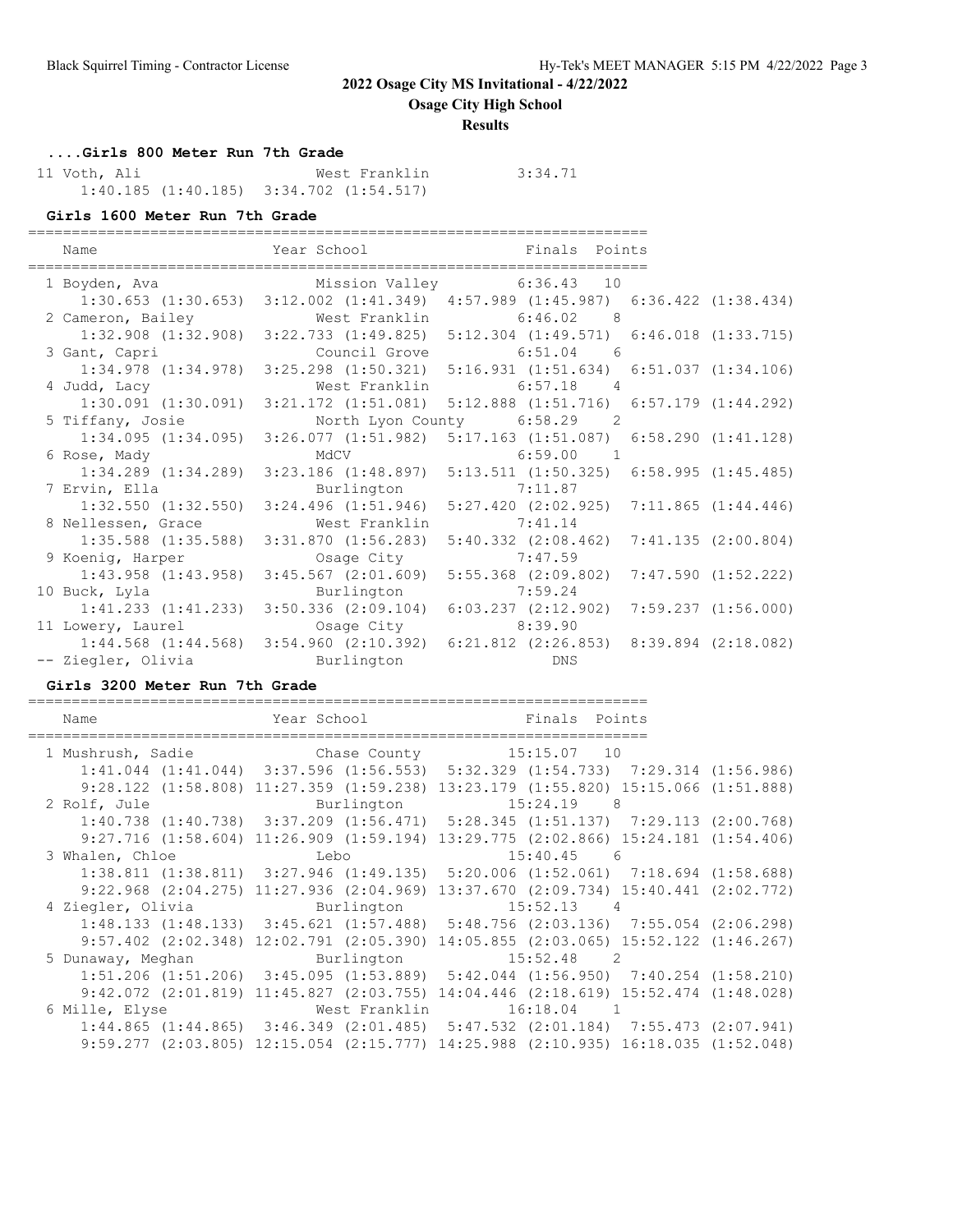**Osage City High School**

#### **Results**

### **....Girls 3200 Meter Run 7th Grade**

 7 Lowery, Laurel Osage City 16:48.20 1:45.456 (1:45.456) 3:46.610 (2:01.155) 5:50.347 (2:03.737) 8:02.793 (2:12.446) 10:13.743 (2:10.951) 12:28.484 (2:14.741) 14:44.277 (2:15.793) 16:48.197 (2:03.920)

#### **Girls 100 Meter Hurdles 7th Grade**

| Name                              | Year School         | Finals     |                | H# Points      |
|-----------------------------------|---------------------|------------|----------------|----------------|
| 1 Johnson, Gwen                   | West Franklin       | 20.71      | =======<br>3   | 10             |
| 2 Allen, Megan                    | North Lyon County   | 21.20      | 3              | 8              |
| 3 Saunders, Hayden                | North Lyon County   | 21.88      | 3              | 6              |
| 4 Gant, Capri                     | Council Grove       | 22.00      | 1              | 4              |
| 5 Bell, Sage                      | Burlington          | 22.07      | 3              | 2              |
| 6 Raymond, Angel                  | West Franklin       | 22.22      | $\overline{2}$ | $\mathbf{1}$   |
| 7 Koenig, Harper                  | Osage City          | 22.24      | $\overline{2}$ |                |
| 8 Criqui, Emily                   | MdCV                | 22.46      | 3              |                |
| 9 Neff, Natalie                   | Chase County        | 22.53      | 3              |                |
| 10 Kibbee, Paige                  | Mission Valley      | 22.71      | 2              |                |
| 11 Dreiling, Mara                 | Wellsville          | 23.06      | 2              |                |
| 12 Rolf, Jule                     | Burlington          | 23.27      | $\overline{2}$ |                |
| 13 Wieneke, Baylie                | West Franklin       | 23.41      | $\mathbf{1}$   |                |
| 14 Barr, Kylee                    | Lebo                | 24.22      | 3              |                |
| 15 Duncan, Jordyn                 | MdCV                | 26.22      | 3              |                |
| 16 Lowery, Laurel                 | Osage City          | 27.95      | $\overline{2}$ |                |
| 17 Hayes, Marlee                  | Council Grove       | 29.39      | $\mathbf{1}$   |                |
| -- Mourousas, Emma                | Chase County        | <b>DNS</b> | $\mathfrak{D}$ |                |
| Girls 4x100 Meter Relay 7th Grade |                     |            |                |                |
| School                            |                     | Finals     |                | Points         |
|                                   |                     |            |                |                |
| 1 Wellsville<br>$\mathsf{A}$      |                     | 59.13      | 10             |                |
| 1) Green, Alana                   | 2) Turner, Autumn   |            |                |                |
| 3) Wood, Kaylee                   | 4) Kirk, Jazlene    |            |                |                |
| 2 Mission Valley 'A'              |                     | 1:00.06    | 8              |                |
| 1) Boyden, Ava                    | 2) Brammell, Taylor |            |                |                |
| 3) Brobst, Piper                  | 4) Groeling, Hailey |            |                |                |
| 3 Osage City 'A'                  |                     | 1:00.31    |                | 6              |
| 4 West Franklin 'A'               |                     | 1:00.58    |                | 4              |
| 1) Raymond, Angel                 | 2) Bolley, Naomi    |            |                |                |
| 5 Burlington<br>' A'              |                     | 1:03.34    |                | $\overline{2}$ |

| 6 Lebo 'A'                        | 1:07.60            |
|-----------------------------------|--------------------|
| 7 MdCV 'A'                        | 1:14.90            |
| 1) Duncan, Jordyn                 | 2) Reeser, Bella   |
| 3) Arb, Amelia                    | 4) Anderson, Bella |
| Girls 4x200 Meter Relay 7th Grade |                    |
| School                            | Finals H# Points   |

1) Splechter, Alexa 2) Ervin, Ella

3) Docman, Karlee 4) Befort, Mackenzie

========================================================================== 1 Wellsville 'A' 2:04.86 2 10 1) Green, Alana 2) Pascal, Rhemi 3) Turner, Autumn (4) Kirk, Jazlene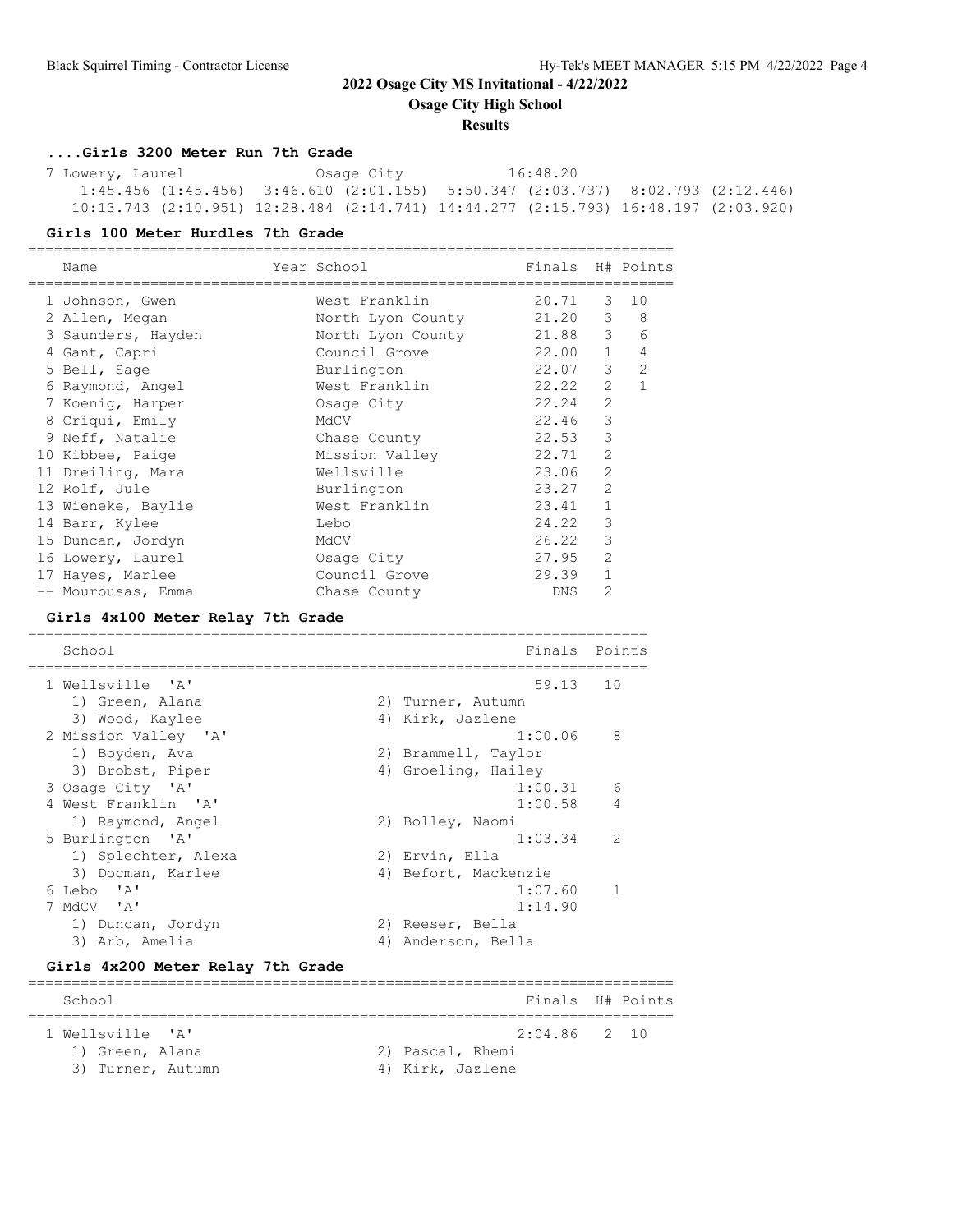**Osage City High School**

### **Results**

# **....Girls 4x200 Meter Relay 7th Grade**

| 2 West Franklin 'A'     | $2:08.42$ 2 8        |                |                |
|-------------------------|----------------------|----------------|----------------|
| 1) Bolley, Naomi        | 2) Wise, Alaina      |                |                |
| 3) Raymond, Angel       | 4) Judd, Lacy        |                |                |
| 3 North Lyon County 'A' | 2:13.43              | 2              | -6             |
| 1) Allen, Megan         | 2) Gerkin, Hayli     |                |                |
| 3) Hamlin, Maylea       | 4) Saunders, Hayden  |                |                |
| 4 Burlington 'A'        | 2:14.56              | 2              | $\overline{4}$ |
| 1) Docman, Karlee       | 2) Ervin, Ella       |                |                |
| 3) Hayes, Bailey        | 4) Befort, Mackenzie |                |                |
| 5 Lyndon 'A'            | 2:15.68              | $\mathbf{2}$   | 2              |
| 1) Dorr, Kylie          | 2) Moore, Kierly     |                |                |
| 3) Wiley, Alina         | 4) Young, Morgan     |                |                |
| 6 Mission Valley 'A'    | 2:16.33              | $1 \quad 1$    |                |
| 1) Boyden, Ava          | 2) Brammell, Taylor  |                |                |
| 3) Groeling, Hailey     | 4) Kibbee, Paige     |                |                |
| 7 Osage City 'A'        | 2:21.03              | $\overline{2}$ |                |
| 8 Chase County 'A'      | 2:22.81              | $\mathbf{1}$   |                |
| 9 Lebo 'A'              | 2:25.59              | $\overline{2}$ |                |
| 10 MdCV 'A'             | 2:28.41              | $\mathbf{1}$   |                |
| 1) Criqui, Emily        | 2) Duncan, Jordyn    |                |                |
| 3) Anderson, Bella      | 4) Rose, Mady        |                |                |

## **Girls 4x400 Meter Relay 7th Grade**

| School                                           |    |                     | Finals Points  |
|--------------------------------------------------|----|---------------------|----------------|
| 1 Burlington 'A'                                 |    | $5:09.48$ 10        |                |
| 1) Docman, Karlee                                |    | 2) Ervin, Ella      |                |
| 3) Medlock, Mac                                  |    | 4) Splechter, Alexa |                |
| 2 Osage City 'A'                                 |    | 5:10.87             | 8              |
| 3 North Lyon County 'A'                          |    | 5:21.77             | 6              |
| 1) Hamlin, Maylea                                |    | 2) Tiffany, Josie   |                |
| 3) Gerkin, Hayli                                 |    | 4) Saunders, Hayden |                |
| 4 West Franklin 'A'                              |    | 5:26.40             | $\overline{4}$ |
| 1) Judd, Lacy                                    | 2) |                     |                |
| 5 Wellsville 'A'                                 |    | 5:35.08             | $\overline{2}$ |
| 1) Collins, Ireland                              |    | 2) Bell, Gracie     |                |
| 3) Spring, Taylar                                |    | 4) Bolling, Taylor  |                |
| 6 Chase County 'A'                               |    | 5:39.16             | 1              |
| $\mathsf{I}$ $\mathsf{A}$ $\mathsf{I}$<br>7 Lebo |    | 5:42.07             |                |
|                                                  |    |                     |                |

# **Girls High Jump 7th Grade**

| Name                                                 |                                                         |          | Year School |               | Finals Points  |   |
|------------------------------------------------------|---------------------------------------------------------|----------|-------------|---------------|----------------|---|
| 1 Green, Alana<br>$4-00$ $4-02$ $4-04$ $4-06$ $4-10$ |                                                         |          |             | Wellsville    | $4 - 06.00$ 10 |   |
| $\overline{P}$<br>$\Omega$                           |                                                         | O XO XXX |             |               |                |   |
| 2 Hutchinson, Alexis                                 |                                                         |          |             | Lebo          | $4 - 04.00$    | 8 |
| $3-06$ $3-08$ $3-10$ $4-00$ $4-02$ $4-04$ $4-06$     |                                                         |          |             |               |                |   |
| ∩                                                    | $\begin{matrix} 0 & 0 & 0 & 0 & \text{X0} \end{matrix}$ |          |             | XXX           |                |   |
| 3 Johnson, Gwen                                      |                                                         |          |             | West Franklin | $4 - 02.00$    | 6 |
| $3-06$ $3-08$ $3-10$ $4-00$ $4-02$ $4-04$            |                                                         |          |             |               |                |   |
| XXO                                                  | ∩                                                       | $\circ$  | XXX         |               |                |   |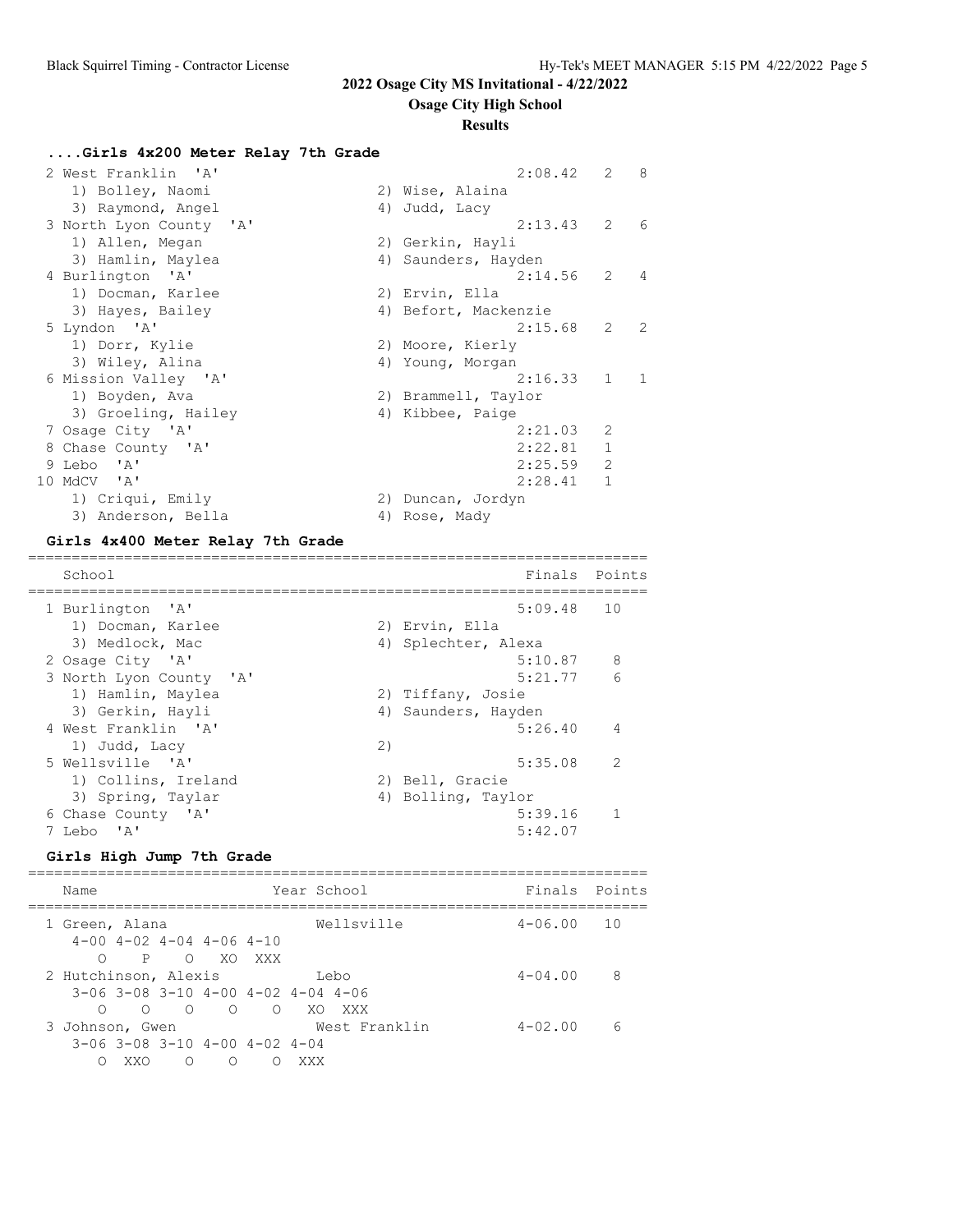**Osage City High School**

# **Results**

| Girls High Jump 7th Grade                                                     |                           |             |   |
|-------------------------------------------------------------------------------|---------------------------|-------------|---|
| 4 Hamlin, Maylea                                                              | North Lyon County 4-00.00 |             | 4 |
| $3-06$ $3-08$ $3-10$ $4-00$ $4-02$                                            |                           |             |   |
| O O O XO XXX<br>5 Hutchinson, Brooklyn<br>$3 - 06$ $3 - 08$ $3 - 10$ $4 - 00$ | Lebo                      | $3 - 10.00$ | 2 |
| O XO XXX<br>$\circ$                                                           |                           |             |   |
| -- Hayes, Marlee<br>$3 - 06$                                                  | Council Grove             | NH          |   |
| XXX                                                                           |                           |             |   |
| -- Olson, McKenzie<br>$3 - 06$                                                | North Lyon County         | NH          |   |
| XXX                                                                           |                           |             |   |
| -- Dorr, Kylie<br>$3 - 06$                                                    | Lyndon                    | ΝH          |   |
| XXX                                                                           |                           |             |   |
| -- Kibbee, Paige<br>$3 - 06$                                                  | Mission Valley            | ΝH          |   |
| XXX                                                                           |                           |             |   |

# **Girls Long Jump 7th Grade**

| Name                                                             | Year School <a> School <a> Finals<br/> H# Points</a></a> |                  |                |                |
|------------------------------------------------------------------|----------------------------------------------------------|------------------|----------------|----------------|
| 1 Splechter, Alexa Burlington 13-07.00 2 10<br>12-08 12-03 13-07 |                                                          |                  |                |                |
| 2 McMahan, Greelie<br>12-09 13-05.50 13-00                       | West Franklin                                            | $13 - 05.50$ 2 8 |                |                |
| 3 Brobst, Piper<br>$12 - 03$ $12 - 06$ $13 - 03$                 | Mission Valley                                           | $13 - 03.00$     | $\overline{2}$ | 6              |
| 4 Jacobson, Kailynn<br>12-01 12-05.50 FOUL                       | Mission Valley                                           | $12 - 05.50$     | $\overline{2}$ | $\overline{4}$ |
| 5 Turner, Autumn<br>$12-04.50$ $11-04.50$ $10-10$                | Wellsville                                               | $12 - 04.50$     | $\overline{2}$ | $\overline{c}$ |
| 6 Groeling, Hailey<br>FOUL 11-11 11-10                           | Mission Valley 11-11.00                                  |                  | 2              | $\mathbf{1}$   |
| 7 Cameron, Bailey<br>$11 - 01$ $10 - 08$ $11 - 10$               | West Franklin                                            | $11 - 10.00$     | $\overline{2}$ |                |
| 8 Bolley, Naomi<br>$10-10.50$ $11-04.50$ $11-08.50$              | West Franklin                                            | $11 - 08.50$     | 2              |                |
| 9 Rogers, Alonna<br>11-08 FOUL 11-01.50                          | Burlington                                               | $11 - 08.00$     | $\overline{2}$ |                |
| 10 Rolf, Jule<br>11-01 11-05.50 10-07.50                         | Burlington                                               | $11 - 05.50$     | $\overline{2}$ |                |
| 11 Allen, Megan<br>$11-03$ $10-07$ $11-01$                       | North Lyon County                                        | $11 - 03.00$     | $\overline{2}$ |                |
| 12 Spring, Taylar<br>$10-07$ $10-08$ $10-07$                     | Wellsville                                               | $10 - 08.00$     | $\overline{2}$ |                |
| 13 Burd, Brynna<br>$10-03.50$ $10-01$ $10-04$                    | Osage City                                               | $10 - 04.00$     | 2              |                |
| 14 Garren, Kenna<br>$9-01$ $10-03.50$ $10-02.50$                 | Osage City                                               | $10 - 03.50$     | $\mathbf{1}$   |                |
| 15 Barnhardt, Rachel<br>$10-02$ $10-02$ $9-09$                   | Lebo                                                     | $10 - 02.00$     | 2              |                |
| 16 Wood, Kaylee<br>$10 - 01$ 9-03 9-09.50                        | Wellsville                                               | $10 - 01.00$     | $\overline{2}$ |                |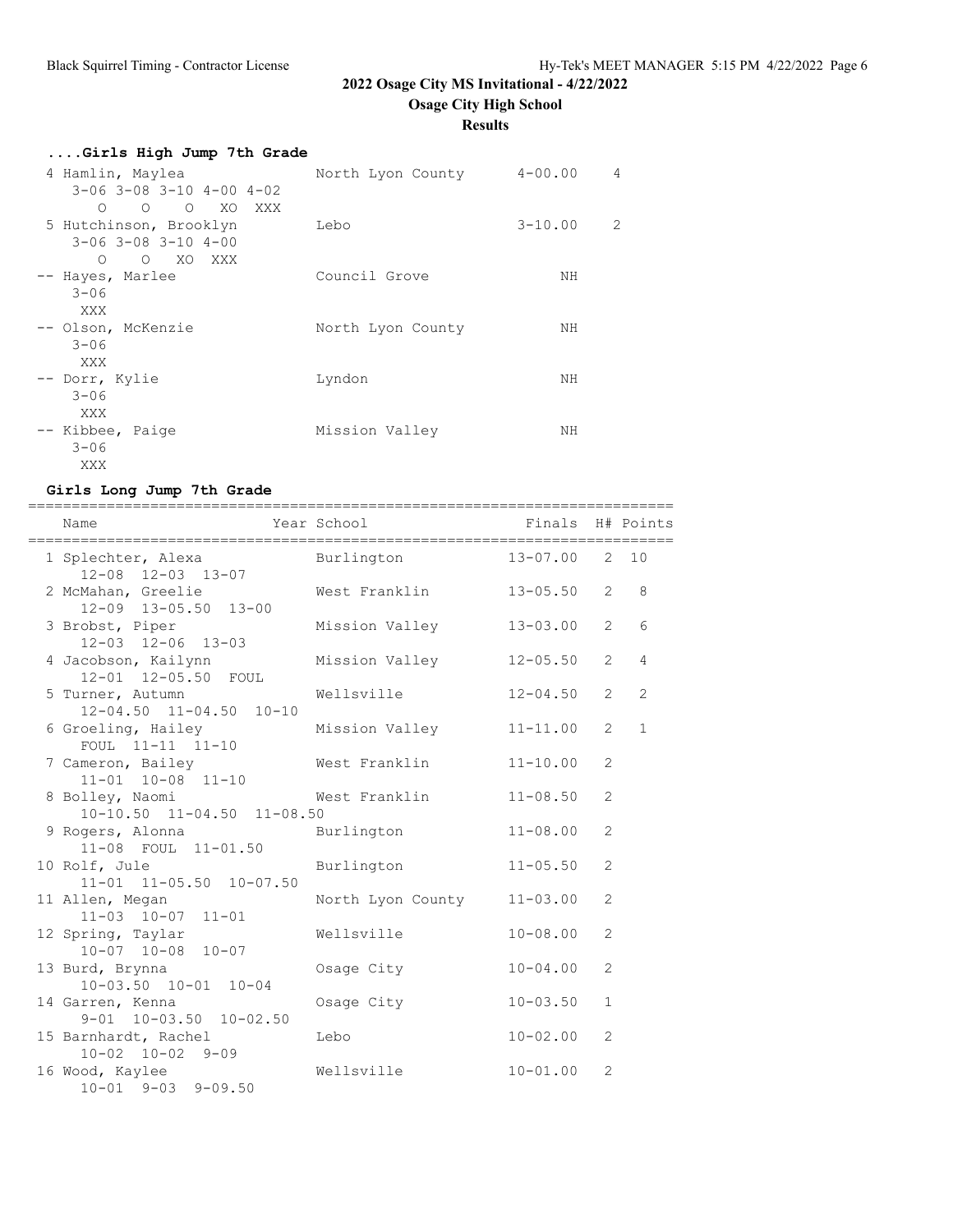**Osage City High School**

**Results**

| Girls Long Jump 7th Grade                              |                   |              |              |
|--------------------------------------------------------|-------------------|--------------|--------------|
| 17 Blakely, Madalyn<br>FOUL 8-10 10-00                 | Lebo              | $10 - 00.00$ | $\mathbf{1}$ |
| 18 Moore, Kierly<br>FOUL 9-10 8-05                     | Lyndon            | $9 - 10.00$  | $\mathbf{1}$ |
| 19 Tiffany, Josie<br>FOUL 9-08 9-09                    | North Lyon County | $9 - 09.00$  | $\mathbf{1}$ |
| 20 Anderson, Bella<br>$6 - 03.50$ $9 - 05.50$ $9 - 07$ | MdCV              | $9 - 07.00$  | $\mathbf{1}$ |
| 21 Wells, Brooke<br>7-11.50 FOUL 9-06.50               | Chase County      | $9 - 06.50$  | $\mathbf{1}$ |
| 22 Girard, Quierstee<br>$8 - 07.50$ $9 - 02$ $8 - 02$  | Lyndon            | $9 - 02.00$  | $\mathbf{1}$ |
| 23 Burkdoll, Haley<br>$9 - 01.50$ $8 - 10$ $9 - 01$    | Lyndon            | $9 - 01.50$  | $\mathbf{1}$ |
| 24 Hayes, Marlee<br>7-11.50 FOUL 8-07                  | Council Grove     | $8 - 07.00$  | $\mathbf{1}$ |
| 25 Duncan, Jordyn<br>FOUL FOUL 8-01                    | MdCV              | $8 - 01.00$  | $\mathbf{1}$ |
| 26 Lehnherr, Lacey<br>$7 - 06$ $5 - 05$ $6 - 11$       | Lebo              | $7 - 06.00$  | $\mathbf{1}$ |
| 27 Olson, McKenzie<br>FOUL 7-05 4-07                   | North Lyon County | $7 - 05.00$  | $\mathbf{1}$ |
| 28 Nelson, Paige                                       | Chase County      | $6 - 11.00$  | $\mathbf{1}$ |
| FOUL 6-11 6-01<br>29 Todd, Kaylynn                     | MdCV              | $5 - 06.50$  | $\mathbf{1}$ |
| $5 - 06.50$ $3 - 09$ $5 - 06$<br>-- Mourousas, Emma    | Chase County      | <b>DNS</b>   | $\mathbf 1$  |

# **Girls Triple Jump 7th Grade**

| Name                                                      | Year School                | Finals Points   |              |
|-----------------------------------------------------------|----------------------------|-----------------|--------------|
| 1 Lohmeyer, Lillian<br>$28 - 03$ $27 - 04$ $27 - 09$      | Osage City                 | $28 - 03.00$ 10 |              |
| 2 McMahan, Greelie<br>28-00.50 26-06 26-07.50             | West Franklin              | $28 - 00.50$    | 8            |
| 3 Dorr, Kylie<br>25-08 26-07 FOUL                         | Lyndon                     | 26-07.00        | 6            |
| 4 Young, Morgan<br>$24 - 05$ $24 - 09$ $25 - 01$          | Lyndon                     | $25 - 01.00$    | 4            |
| 5 Kibbee, Paige<br>24-05.50 24-08 24-05.50                | Mission Valley             | 24-08.00        | 2            |
| 6 Johnson, Gwen<br>$24 - 03$ $24 - 02$ FOUL               | West Franklin              | $24 - 03.00$    | $\mathbf{1}$ |
| 7 Hughes, Ebony<br>$21-09$ $22-10.50$ $23-06.50$          | West Franklin              | $23 - 06.50$    |              |
| 8 Forge, Riley<br>$23 - 06$ $21 - 01$ $22 - 06$           | Council Grove              | $23 - 06.00$    |              |
| 9 Gant, Capri<br>$22 - 07$ $22 - 02$ $23 - 01$            | Council Grove              | $23 - 01.00$    |              |
| 10 Hokanson, Graclynn<br>$22 - 01.50$ $22 - 10$ $21 - 11$ | Osage City                 | $22 - 10.00$    |              |
| 11 Tiffany, Josie<br>$21-03$ $22-03$ $22-04.50$           | North Lyon County 22-04.50 |                 |              |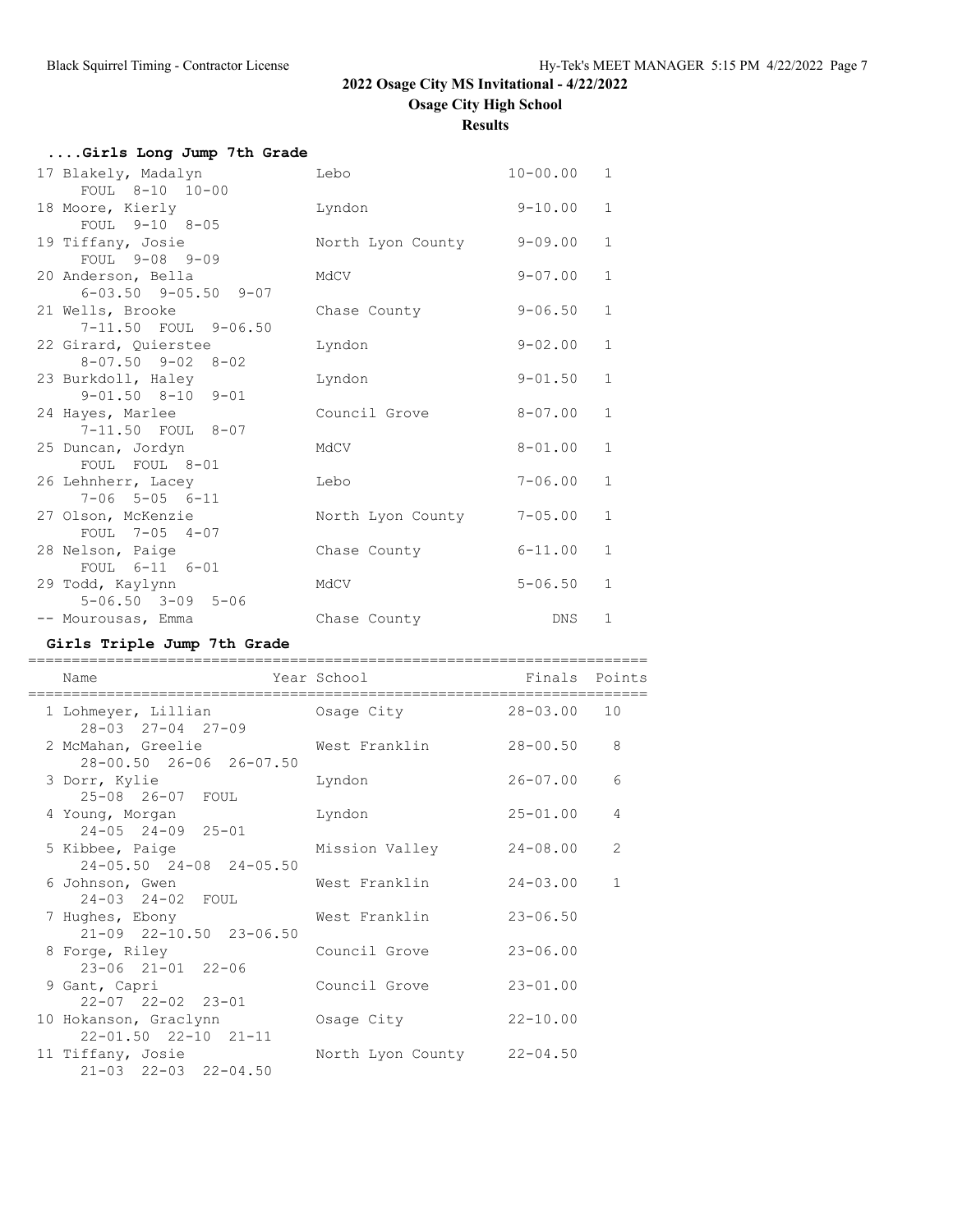**Osage City High School**

### **Results**

# **....Girls Triple Jump 7th Grade**

12 Mushrush, Sadie Chase County 21-00.00 FOUL 20-10 21-00

## **Girls Shot Put 7th Grade**

| Name                                                                          | Year School              | Finals                       |                              | H# Points      |
|-------------------------------------------------------------------------------|--------------------------|------------------------------|------------------------------|----------------|
| ================================<br>1 Wood, Kaylee<br>28-03.50 27-08 27-00.50 | Wellsville               | 28-03.50                     |                              | 1 10           |
| 2 Durkes, Carson<br>26-06 26-10.50 26-04.50                                   | Mission Valley           | 26-10.50                     | $\mathbf{1}$                 | 8              |
| 3 Barnhardt, Rachel<br>26-09 23-08 25-08.50                                   | Lebo                     | $26 - 09.00$                 | 2                            | 6              |
| 4 Pascal, Rhemi<br>26-03.50 25-00.50 26-02                                    | Wellsville               | $26 - 03.50$                 | $\mathbf{1}$                 | $\overline{4}$ |
| 5 Majors, Raelynn<br>22-08 26-02 23-02.50                                     | Burlington               | $26 - 02.00$                 | 2                            | 2              |
| 6 Wiley, Alina<br>$25 - 02$ $26 - 01.50$ $25 - 02$                            | Lyndon                   | $26 - 01.50$                 | $\mathbf{1}$                 | $\mathbf 1$    |
| 7 Palmquist, Lucy<br>22-07 26-00.50 24-03.50                                  | Council Grove            | $26 - 00.50$                 | $\mathbf{1}$                 |                |
| 8 Packard, Abby<br>25-02.50 25-11 25-04                                       | Mission Valley           | $25 - 11.00$                 | $\mathbf{1}$                 |                |
| 9 Staley, Rylee<br>$25 - 04$ $22 - 04$ $24 - 06$                              | Osage City               | $25 - 04.00$                 | $\mathbf{1}$                 |                |
| 10 Williams, Rozlynn<br>24-04.50 23-06.50 21-04                               | Osage City               | $24 - 04.50$                 | $\mathbf{1}$                 |                |
| 11 Dorman, Victoria<br>23-00 20-11 23-05<br>12 Stites, Ava                    | Osage City<br>Wellsville | $23 - 05.00$<br>$23 - 04.50$ | $\mathbf{1}$<br>$\mathbf{1}$ |                |
| 23-04.50 22-02.50 22-00.50<br>13 Teter, Emily                                 | Council Grove            | $23 - 03.00$                 | $\mathbf{1}$                 |                |
| 23-03 22-06 20-00.50<br>14 Ferrara, Paige                                     | Burlington               | $23 - 02.50$                 | $\mathbf{1}$                 |                |
| $21-08$ $23-02.50$ $22-02$<br>15 Docman, Rylee                                | Burlington               | $22 - 06.50$                 | 2                            |                |
| $22 - 06.50$ $21 - 07.50$ $21 - 04$<br>16 Vogeler, Aubrey                     | MdCV                     | $22 - 06.00$                 | 2                            |                |
| $22 - 04$ $22 - 04$ $22 - 06$<br>17 Moore, Kierly                             | Lyndon                   | $21 - 09.50$                 | $\mathbf{1}$                 |                |
| 20-06 21-09.50 21-02<br>18 Nichols, Kaylinn                                   | Lebo                     | $20 - 08.00$                 | 2                            |                |
| 19-07 20-01 20-08<br>19 Rains, Lynnea                                         | Chase County             | $20 - 07.50$                 | $\mathbf 1$                  |                |
| 18-01.50 18-00.50 20-07.50<br>20 Wells, Brooke                                | Chase County             | $19 - 06.00$                 | 2                            |                |
| $19 - 06$<br>$17 - 10$<br>$18 - 09$<br>21 Stromgren, Sydney                   | Osage City JV            | $J19 - 06.00$                | 2                            |                |
| 18-08 19-06<br>$17 - 09$<br>22 Trego, Nikki                                   | Osage City JV            | $J19-06.00$                  | 2                            |                |
| $19 - 06$ $18 - 03$<br>FOUL<br>23 Geurink, Kat                                | Mission Valley           | $19 - 03.00$                 | 2                            |                |
| 19-02 19-03<br>$19 - 01$<br>24 Zumbrumm, Kaylee<br>17-08.50 18-02 18-10       | Lebo                     | $18 - 10.00$                 | 2                            |                |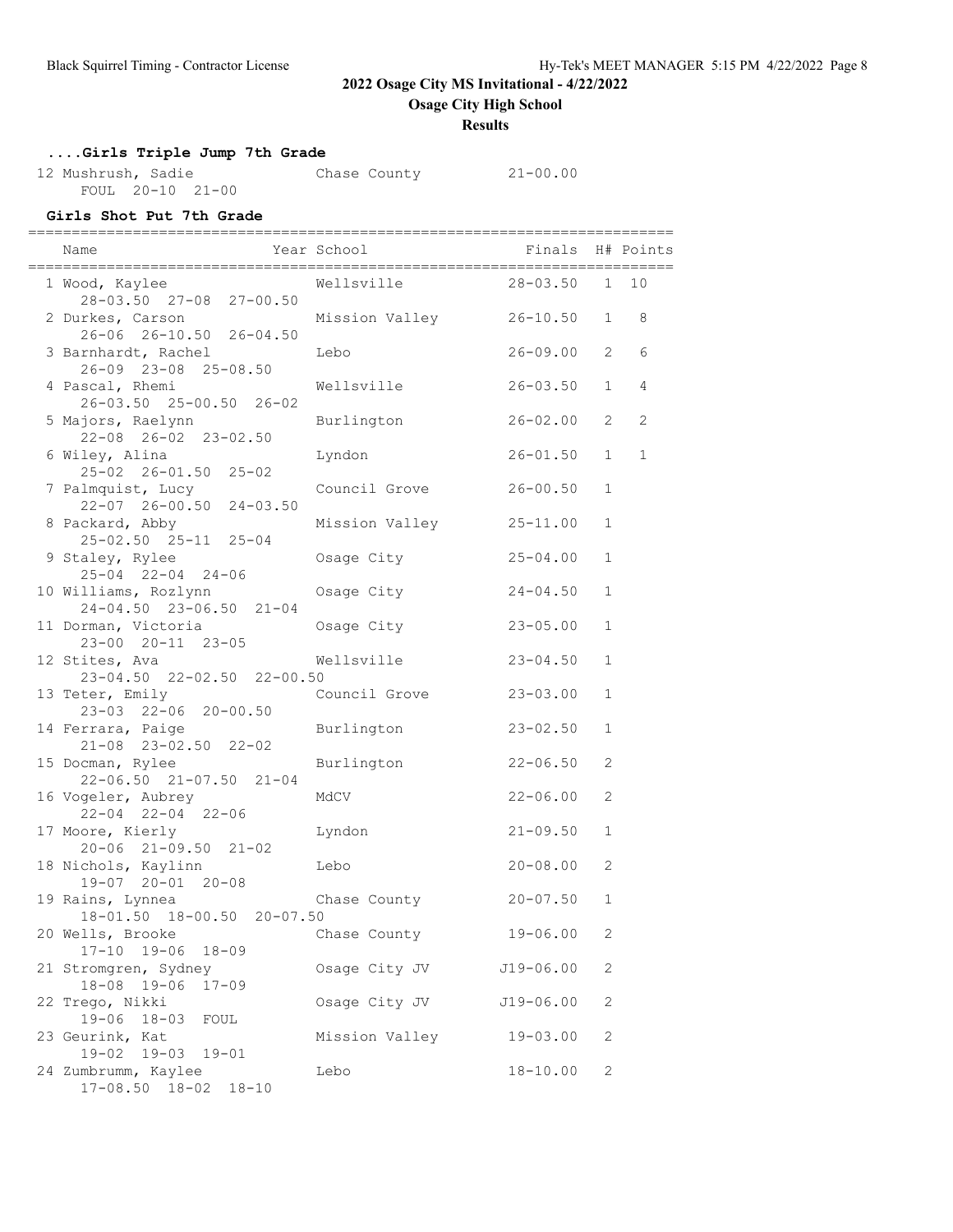**Results**

## **....Girls Shot Put 7th Grade**

| 25 Arb, Amelia                      | MdCV          | $18 - 09.50$ 2 |  |
|-------------------------------------|---------------|----------------|--|
| $15 - 05$ $18 - 09.50$ $18 - 09.50$ |               |                |  |
| 26 Noll, Hannah                     | West Franklin | $16 - 06.002$  |  |
| 16-06 16-03.50 15-08                |               |                |  |
| 27 Todd, Kaylynn                    | MdCV          | $13 - 05.00$ 2 |  |
| 13-03 13-05 13-03                   |               |                |  |
| -- Vantine, Madi                    | West Franklin | DNS 2          |  |

## **Girls Discus Throw 7th Grade**

| Name                                               | Year School       | Finals H# Points |                |                |
|----------------------------------------------------|-------------------|------------------|----------------|----------------|
| 1 Packard, Abby<br>84-07 FOUL 65-01                | Mission Valley    | $84 - 07$        |                | $2 - 10$       |
| 2 Hutchinson, Brooklyn<br>FOUL FOUL 71-09          | Lebo              | $71 - 09$        | $\mathbf{1}$   | 8              |
| 3 Stites, Ava<br>$58 - 09$ $61 - 02$ $65 - 03$     | Wellsville        | $65 - 03$        | $\overline{2}$ | 6              |
| 4 Bell, Sage<br>48-09 63-02 52-07                  | Burlington        | $63 - 02$        | $\overline{2}$ | $\overline{4}$ |
| 5 Pascal, Rhemi<br>48-00 46-07 60-02               | Wellsville        | $60 - 02$        | $\mathcal{L}$  | 2              |
| 6 Teter, Emily<br>55-00 58-00 FOUL                 | Council Grove     | $58 - 00$        | $\mathbf{1}$   | $\mathbf 1$    |
| 7 Staley, Rylee<br>57-09 48-06 FOUL                | Osage City        | $57 - 09$        | $\mathbf{1}$   |                |
| 8 Vogeler, Aubrey<br>$43 - 04$ $45 - 06$ $54 - 02$ | MdCV              | $54 - 02$        | $\overline{c}$ |                |
| 9 Durkes, Carson<br>FOUL 53-09 FOUL                | Mission Valley    | $53 - 09$        | 2              |                |
| 10 Stromgren, Sydney<br>53-00 49-09 FOUL           | Osage City JV     | $53 - 00$        | $\mathbf{1}$   |                |
| 11 McNally, Braelyn<br>52-11 FOUL 50-09            | MdCV              | $52 - 11$        | 2              |                |
| 12 Dorman, Victoria<br>51-06 46-06 FOUL            | Osage City        | $51 - 06$        | 2              |                |
| 13 Trego, Nikki<br>$42 - 00$ $50 - 00$ $49 - 08$   | Osage City JV     | $50 - 00$        | $\mathbf{1}$   |                |
| 14 Gerkin, Hayli<br>FOUL 48-10 46-10               | North Lyon County | 48-10            | $\mathbf{1}$   |                |
| 15 Rains, Lynnea<br>$48 - 10$ $40 - 04$ $43 - 09$  | Chase County      | J48-10           | 2              |                |
| 16 Palmquist, Lucy<br>$40 - 06$ 39-01 47-08        | Council Grove     | 47-08            | 2              |                |
| 17 Lytle, Emmy<br>47-02 FOUL FOUL                  | Wellsville        | $47 - 02$        | 2              |                |
| 18 Hamlin, Maylea<br>$37-03$ $44-00$ $44-03$       | North Lyon County | $44 - 03$        | $\mathbf{1}$   |                |
| 19 Williams, Rozlynn<br>FOUL 41-03 39-10           | Osage City        | $41 - 03$        | 2              |                |
| 20 Zumbrumm, Kaylee<br>40-03 FOUL 39-03            | Lebo              | $40 - 03$        | $\mathbf{1}$   |                |
| 21 Noll, Hannah<br>32-11 39-07 25-08               | West Franklin     | $39 - 07$        | $\mathbf{1}$   |                |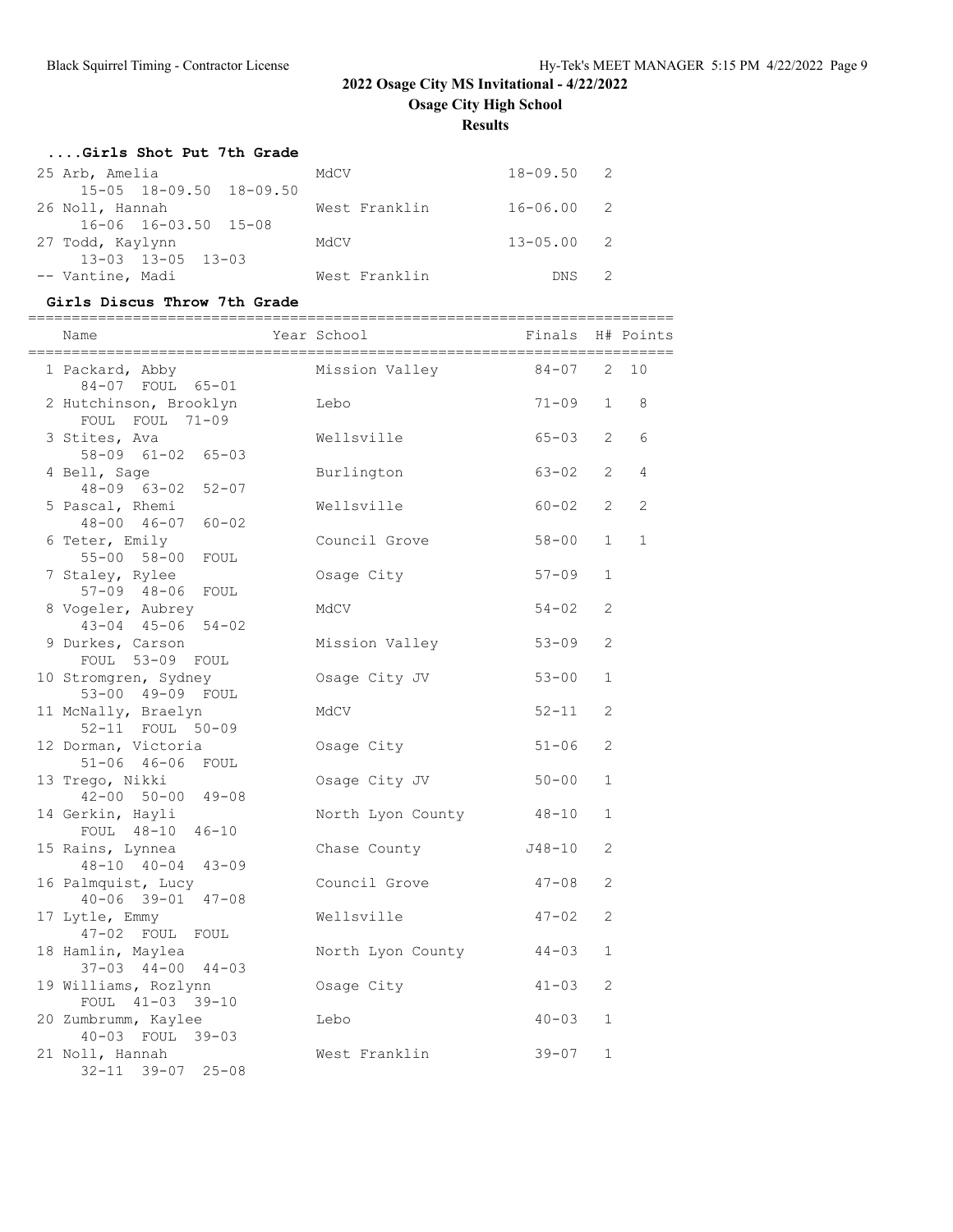**Osage City High School**

**Results**

| Girls Discus Throw 7th Grade |               |             |                |
|------------------------------|---------------|-------------|----------------|
| 22 Befort, Mackenzie         | Burlington    | $38 - 05$ 1 |                |
| FOUL FOUL 38-05              |               |             |                |
| 23 Nichols, Kaylinn          | Lebo          | $38 - 03$ 1 |                |
| FOUL 38-03 FOUL              |               |             |                |
| 24 Ferrara, Paige            | Burlington    | $33 - 04$   | 2              |
| 33-04 FOUL FOUL              |               |             |                |
| 25 Reeser, Bella             | MACV          | $29 - 00$   | $\overline{1}$ |
| $29 - 00$ FOUL $24 - 05$     |               |             |                |
| -- Vantine, Madi             | West Franklin | DNS.        |                |

### **Girls Javelin Throw 7th Grade**

| Name                | Year School       | Finals    | Points         |
|---------------------|-------------------|-----------|----------------|
| 1 Wiley, Alina      | Lyndon            | $67 - 09$ | 10             |
| 2 Dorman, Victoria  | Osage City        | $60 - 07$ | -8             |
| 3 Durkes, Carson    | Mission Valley    | $59 - 00$ | 6              |
| 4 Voth, Ali         | West Franklin     | $52 - 08$ | $\overline{4}$ |
| 5 Williams, Rozlynn | Osage City        | $52 - 01$ | 2              |
| 6 Neff, Natalie     | Chase County      | $51 - 01$ |                |
| 7 Nellessen, Grace  | West Franklin     | $48 - 05$ |                |
| 8 Reeves, Dilynn    | Osage City        | $47 - 11$ |                |
| 9 Martin, Skyla     | West Franklin     | $43 - 04$ |                |
| 10 Teter, Emily     | Council Grove     | $42 - 04$ |                |
| 11 Gerkin, Hayli    | North Lyon County | $41 - 04$ |                |
| 12 Geurink, Kat     | Mission Valley    | $33 - 07$ |                |

## **Girls 100 Meter Dash 8th Grade**

| Name<br>======================== | Year School<br>=================================== | Finals H# Points |                |                |
|----------------------------------|----------------------------------------------------|------------------|----------------|----------------|
| 1 Traver, Akyra                  | MdCV                                               | 14.82            | $\overline{4}$ | 10             |
| 2 Kraus, Maddie                  | Mission Valley                                     | 15.32 4          |                | 8              |
| 3 Ratzlaff, Alexa                | Burlington                                         | 15.42 4          |                | 6              |
| 4 Love, Berkley                  | West Franklin                                      | $15.57$ 4        |                | $\overline{4}$ |
| 5 Peel, Natalie                  | Wellsville                                         | 15.63 4          |                | $\overline{2}$ |
| 6 Daily, Audrey                  | Burlington                                         | 15.69            | $\mathcal{S}$  | $\mathbf{1}$   |
| 7 Gellhaus, Taytum               | MdCV                                               | 15.86            | 3              |                |
| 8 Thomsen, Emma                  | Burlington                                         | 15.91            | 3              |                |
| 9 Fox, Kerystyn                  | North Lyon County 16.09                            |                  | $\mathbf{1}$   |                |
| 10 Long, DeLancey                | Osage City<br>16.20                                |                  | 4              |                |
| 11 Werner, Alysia                | Council Grove 16.21                                |                  | 3              |                |
| 12 Patterson, Malorie            | Osage City                                         | 16.24            | 3              |                |
| 13 Vannocker, Aubriana           | Lebo                                               | 16.26            | $\overline{2}$ |                |
| 14 White, Lexi                   | Mission Valley                                     | 16.30            | $\overline{4}$ |                |
| 15 Foster, Lily                  | Mission Valley 16.31                               |                  | 4              |                |
| 16 McEuen, Breckyn               | Council Grove                                      | 16.57            | 3              |                |
| 17 Cormode, Colbie               | MdCV                                               | 16.73            | $\mathbf{1}$   |                |
| 18 Humphreys, Tasha              | North Lyon County 16.96                            |                  | $\overline{2}$ |                |
| 19 Smith, Arieanna               | West Franklin                                      | 17.07            | 1              |                |
| 20 Potter, Cassidy               | Lebo                                               | 17.08            | $\overline{2}$ |                |
| 21 Hayes, Allison                | Wellsville                                         | 17.60            | $\overline{2}$ |                |
| 22 Evans, Jadyn                  | Chase County                                       | 17.80            | $\mathbf{1}$   |                |
| 23 Sullivan, Bella               | Lyndon                                             | 18.18            | $\overline{2}$ |                |
| 24 Waters, Sara                  | Wellsville                                         | 18.27            | $\overline{2}$ |                |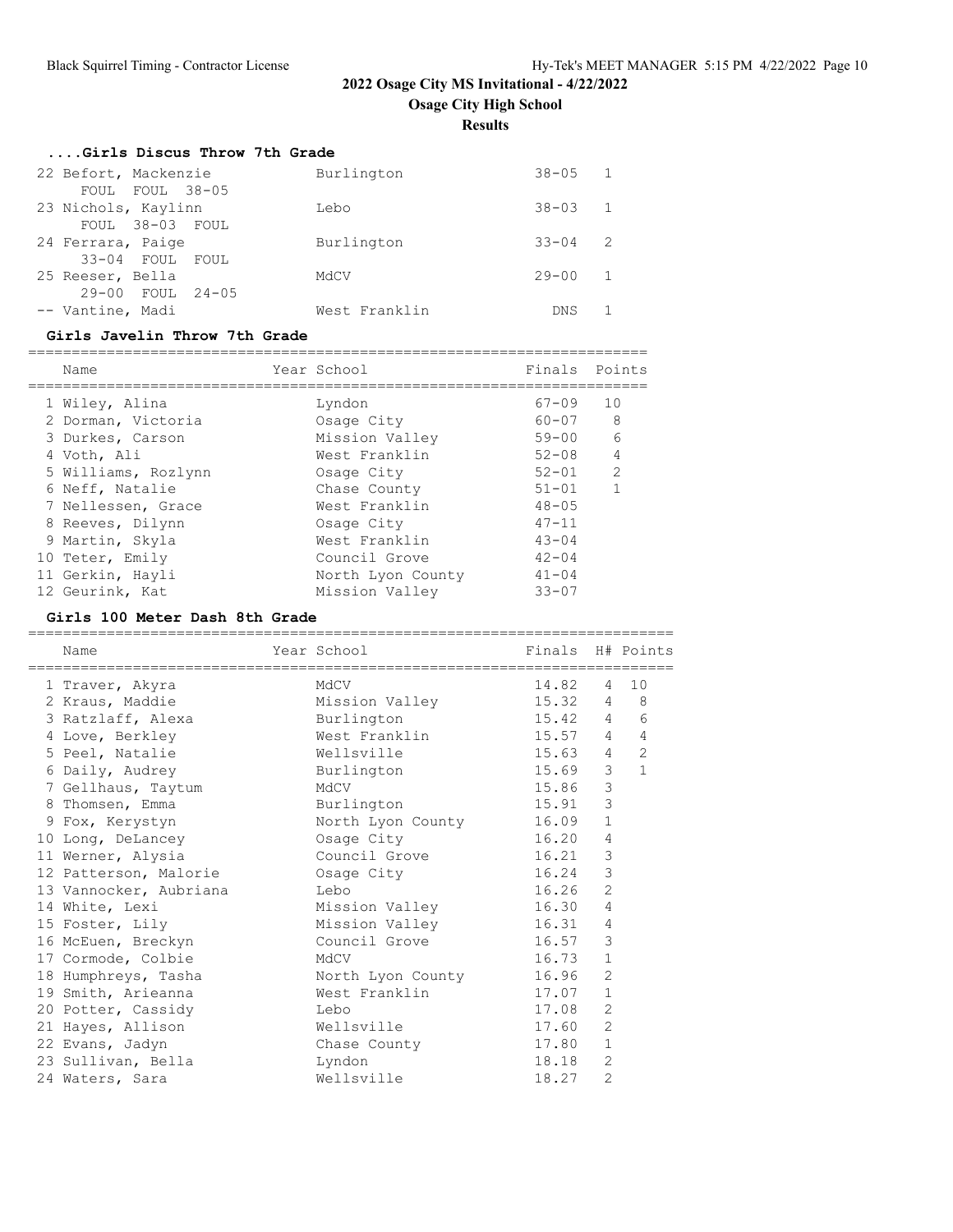**Osage City High School**

### **Results**

### **....Girls 100 Meter Dash 8th Grade**

| 25 Clements, Ellie | Chase County  | 20.16 | $\mathbf{1}$ |
|--------------------|---------------|-------|--------------|
| -- Burch, Sira     | Council Grove | DNS 2 |              |
| -- Harshman, Reace | Chase County  | DNS 3 |              |

-- Harshman, Reace and Chase County Chase County **Girls 200 Meter Dash 8th Grade** ========================================================================== Name The Year School Finals H# Points ========================================================================== 1 Sowers, Trysten Lyndon 30.93 4 10 2 Traver, Akyra MdCV 31.15 4 8 3 Ratzlaff, Alexa Burlington 31.22 4 6 4 Deurhring, Hemi Mission Valley 31.87 4 4 5 Daily, Audrey Burlington 32.23 4 2 6 Thomsen, Emma Burlington 32.86 4 1 7 Smith, Ralissa Chase County 33.05 3 8 Cameron, Emma West Franklin 33.20 4 9 Werner, Alysia Council Grove 33.22 2 10 Kneisler, Allie Lyndon 33.25 4 11 Gellhaus, Taytum MdCV MdCV 33.55 3 12 Patterson, Malorie Osage City 33.89 2 13 McEuen, Breckyn Council Grove 34.09 3 14 Lowe, Haiden Mission Valley 34.15 2 15 Mietchen, Morgan Wellsville 34.21 3 16 Masenthin, Kadence MdCV 34.34 3 17 Kraft, Alex **Wellsville** 34.54 3 18 Kraus, Jayden Mission Valley 35.64 2 19 Redelfs, Samantha North Lyon County 36.68 1 20 Johnson, Laine Council Grove 36.84 3 21 Brecheisen, Alanna Morth Lyon County 37.12 1 22 Hayes, Allison Wellsville 37.41 2 23 Sullivan, Bella Lyndon 38.22 1 24 Pierce, Briauhana and North Lyon County 38.51 1 25 Smith, Arieanna West Franklin 39.09 1 26 Evans, Jadyn Chase County 40.68 1 -- Vannocker, Aubriana Lebo DNS 2 -- Harshman, Reace **Chase County DNS** 2

#### **Girls 400 Meter Dash 8th Grade**

| Name                 | Year School       | Finals        |                | H# Points     |
|----------------------|-------------------|---------------|----------------|---------------|
| 1 Sowers, Trysten    | Lyndon            | 1:07.64       |                | 3 10          |
| 2 Deurhring, Hemi    | Mission Valley    | $1:08.82$ 3 8 |                |               |
| 3 Ratzlaff, Alexa    | Burlington        | 1:09.37       | 3              | 6             |
| 4 Speece, Emory      | Osage City        | 1:10.73       | $\mathbf{1}$   | 4             |
| 5 Wilson, Madelyn    | Chase County      | 1:12.72       | $\mathcal{L}$  | $\mathcal{L}$ |
| 6 Bosse, Jaiton      | Osage City        | 1:13.80       | 3              |               |
| 7 Smith, Ralissa     | Chase County      | 1:14.16       | 3              |               |
| 8 Strain, Ellie      | Wellsville        | 1:15.30       | 3              |               |
| 9 Johnson, Laine     | Council Grove     | 1:16.27       | $\overline{2}$ |               |
| 10 Yanez, Makayla    | Wellsville        | 1:16.33       | $\mathfrak{D}$ |               |
| 11 Koch, Jacy        | Council Grove     | 1:17.12       |                |               |
| 12 Totty, Lexi       | MdCV              | 1:17.44       | 3              |               |
| 13 Redelfs, Samantha | North Lyon County | 1:17.93       | $\mathfrak{D}$ |               |
| 14 Wiseman, J'lynn   | Mission Valley    | 1:22.16       | $\mathfrak{D}$ |               |
|                      |                   |               |                |               |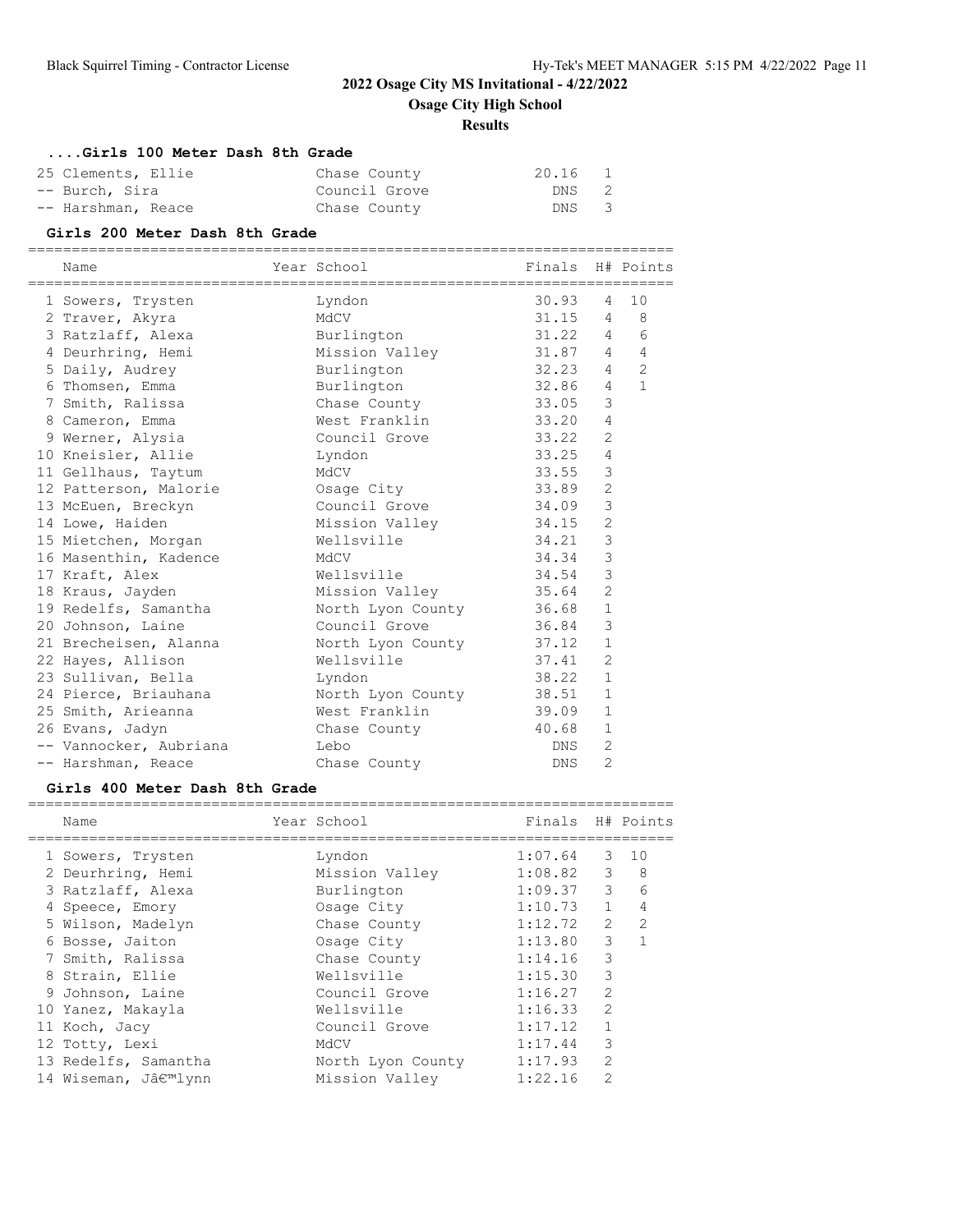### **Results**

# **....Girls 400 Meter Dash 8th Grade**

| 15 Patterson, Kate   | MGCV              | $1:24.26$ 2 |                          |
|----------------------|-------------------|-------------|--------------------------|
| 16 Boner, Ellie      | Osage City        | 1:24.85     | $\overline{\phantom{a}}$ |
| 17 West, Mollie      | Wellsville        | 1:25.14     | -2                       |
| 18 Rubio, Lily       | Mission Valley    | 1:25.69     | 1                        |
| 19 Frazier, Hallie   | Council Grove     | 1:25.90     | 1                        |
| 20 Thompson, Catayah | MdCV              | 1:30.10     | 1                        |
| 21 Landis, Robin     | North Lyon County | 1:33.39     | 1                        |
| -- Segrist, Jaedyn   | Lyndon            | <b>DNS</b>  |                          |

## **Girls 800 Meter Run 8th Grade**

| ============                                    | ______________________________                                |               |             |
|-------------------------------------------------|---------------------------------------------------------------|---------------|-------------|
| Name                                            | Year School                                                   | Finals Points |             |
| 1 Speece, Emory Cosage City                     |                                                               | 2:41.70       | 10          |
| 2 Bosse, Jaiton                                 | $1:15.917$ $(1:15.917)$ $2:41.697$ $(1:25.780)$<br>Osaqe City | 2:51.52       | 8           |
| $1:20.744$ $(1:20.744)$                         | $2:51.513$ $(1:30.770)$                                       |               |             |
| 3 Burgio, Hattie                                | Burlington                                                    | 2:54.25       | 6           |
|                                                 | $1:20.887$ $(1:20.887)$ $2:54.242$ $(1:33.356)$               |               |             |
| 4 Strain, Ellie                                 | Wellsville                                                    | 2:59.67       | 4           |
| $1:27.438$ $(1:27.438)$                         | $2:59.662$ $(1:32.224)$                                       |               |             |
| 5 Pitts, Peyton                                 | Osage City                                                    | 3:02.35       | 2           |
| $1:23.992$ $(1:23.992)$                         | $3:02.341$ $(1:38.350)$                                       |               |             |
| 6 Tomlinson, Kenzie                             | Mission Valley                                                | 3:07.86       | $\mathbf 1$ |
| $1:28.114$ $(1:28.114)$ $3:07.852$ $(1:39.738)$ |                                                               |               |             |
| 7 McCormick, Kara                               | West Franklin                                                 | 3:12.17       |             |
| $1:33.996$ $(1:33.996)$                         | $3:12.168$ $(1:38.173)$                                       |               |             |
| 8 Mitchell, Melayna                             | Chase County                                                  | 3:20.59       |             |
| $1:33.342$ $(1:33.342)$                         | $3:20.588$ $(1:47.247)$                                       |               |             |
| 9 Grant, Makenzie                               | Council Grove                                                 | 3:22.30       |             |
| $1:39.967$ $(1:39.967)$                         | $3:22.291$ $(1:42.325)$                                       |               |             |
| 10 Frazier, Hallie                              | Council Grove                                                 | 3:27.54       |             |
| $1:39.629$ $(1:39.629)$                         | $3:27.540$ $(1:47.911)$                                       |               |             |
| 11 Cahoone, Kiya                                | Chase County                                                  | 3:29.46       |             |
| $1:39.798$ $(1:39.798)$                         | 3:29.457(1:49.660)                                            |               |             |
| 12 West, Mollie                                 | Wellsville                                                    | 3:49.08       |             |
|                                                 | $1:45.429$ $(1:45.429)$ $3:49.077$ $(2:03.649)$               |               |             |
| -- Brecheisen, Alanna                           | North Lyon County                                             | DNS           |             |
| -- Koch, Jacy                                   | Council Grove                                                 | DNS           |             |

## **Girls 1600 Meter Run 8th Grade**

| Finals Points<br>Year School<br>Name                                                                  |  |
|-------------------------------------------------------------------------------------------------------|--|
| $6:01.11$ 10<br>Osaqe City<br>1 Speece, Emory                                                         |  |
| $1:14.233$ $(1:14.233)$ $2:47.781$ $(1:33.549)$<br>$4:26.549$ $(1:38.768)$ $6:01.102$ $(1:34.553)$    |  |
| $6:46.61$ 8<br>2 Pitts, Peyton<br>Osage City                                                          |  |
| 1:22.333(1:22.333)<br>$3:06.626$ $(1:44.293)$<br>$4:57.793$ $(1:51.168)$ $6:46.608$ $(1:48.815)$      |  |
| Burlington<br>$7:01.42$ 6<br>3 Reppert, Jaylin                                                        |  |
| $1:31.903$ $(1:31.903)$ $3:21.112$ $(1:49.210)$<br>$5:11.780$ $(1:50.668)$ $7:01.415$ $(1:49.635)$    |  |
| 7:30.81 4<br>4 Peek, Ally<br>Lebo                                                                     |  |
| $5:42.394$ $(2:11.151)$ $7:30.806$ $(1:48.413)$<br>$1:32.333$ $(1:32.333)$<br>$3:31.243$ $(1:58.911)$ |  |
| 7:35.26<br>$\overline{2}$<br>5 Meek, Dallas<br>Osage City                                             |  |
| $1:41.679$ $(1:41.679)$ $3:38.730$ $(1:57.051)$ $5:41.440$ $(2:02.710)$ $7:35.251$ $(1:53.812)$       |  |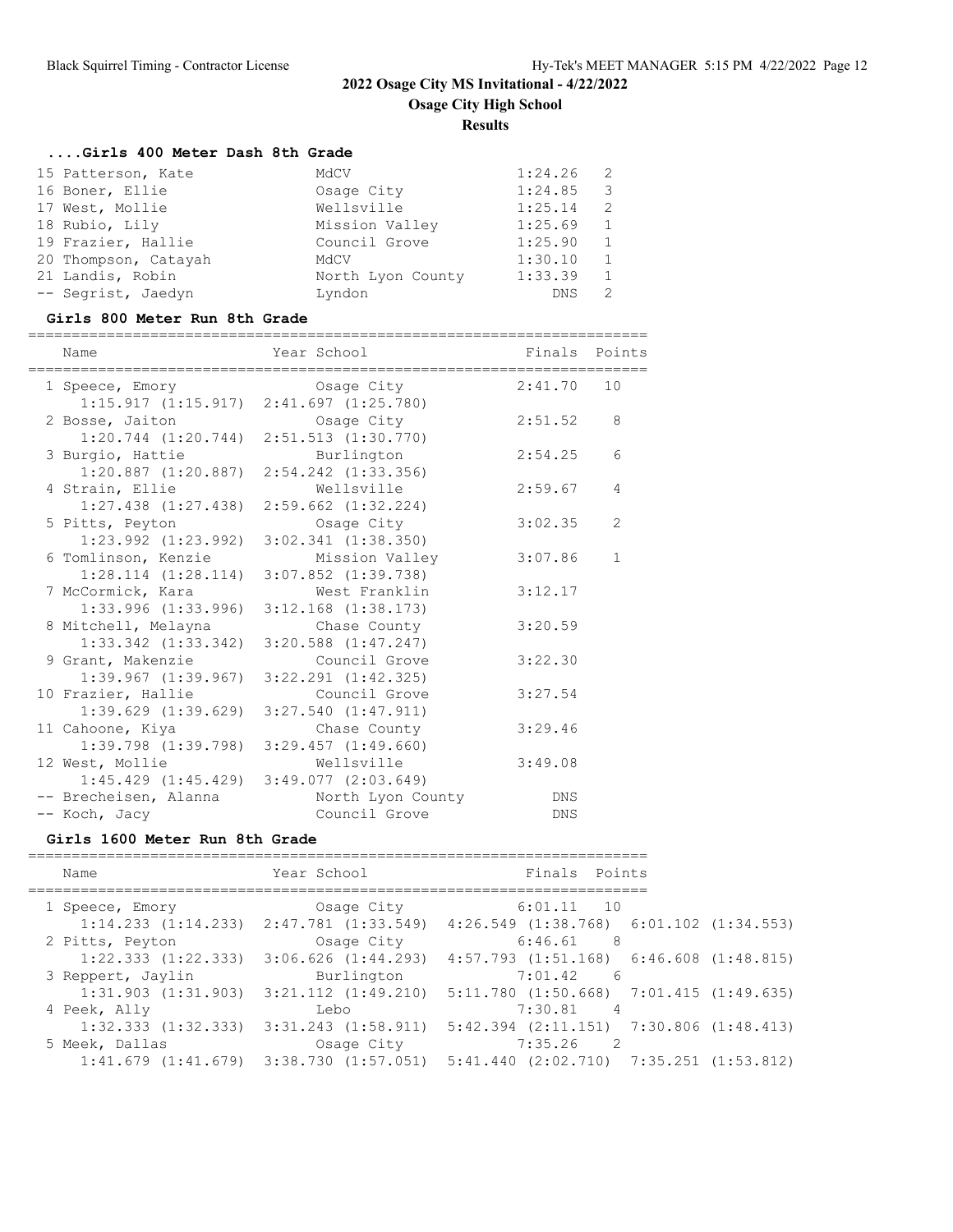**Osage City High School**

### **Results**

# **....Girls 1600 Meter Run 8th Grade**

| 6 Patterson, Kate                               | MdCV          | $7:46.21$ 1                                                                                     |  |
|-------------------------------------------------|---------------|-------------------------------------------------------------------------------------------------|--|
| $1:39.503$ $(1:39.503)$ $3:36.713$ $(1:57.210)$ |               | 5:43.302 (2:06.590) 7:46.201 (2:02.899)                                                         |  |
| 7 Briggs, Kaylee                                | Burlington    | 8:00.84                                                                                         |  |
|                                                 |               | $1:43.617$ $(1:43.617)$ $3:49.628$ $(2:06.011)$ $5:59.702$ $(2:10.075)$ $8:00.840$ $(2:01.138)$ |  |
| 8 Burch, Sira                                   | Council Grove | 8:14.42                                                                                         |  |
|                                                 |               | $1:37.195$ $(1:37.195)$ $3:45.411$ $(2:08.217)$ $5:58.368$ $(2:12.958)$ $8:14.415$ $(2:16.047)$ |  |

### **Girls 3200 Meter Run 8th Grade**

| Name              | Year School and the School                 | Finals Points                                                                                   |  |
|-------------------|--------------------------------------------|-------------------------------------------------------------------------------------------------|--|
|                   |                                            | 1 Bosse, Jaiton Cosage City 13:20.24 10                                                         |  |
|                   |                                            | $1:22.257$ $(1:22.257)$ $2:59.642$ $(1:37.386)$ $4:44.332$ $(1:44.690)$ $6:28.919$ $(1:44.588)$ |  |
|                   |                                            | 8:12.303 (1:43.385) 9:58.633 (1:46.330) 11:43.764 (1:45.132) 13:20.237 (1:36.473)               |  |
|                   |                                            | 2 Harden, Brayleigh Burlington 15:43.41 8                                                       |  |
|                   |                                            | $1:34.503$ $(1:34.503)$ $3:28.525$ $(1:54.022)$ $5:29.413$ $(2:00.889)$ $7:30.881$ $(2:01.468)$ |  |
|                   |                                            | 9:33.899 (2:03.019) 11:42.604 (2:08.705) 13:50.743 (2:08.140) 15:43.405 (1:52.662)              |  |
| 3 McCormick, Kara |                                            | West Franklin 16:13.65 6                                                                        |  |
|                   |                                            | 1:41.161 (1:41.161) 3:37.356 (1:56.196) 5:33.496 (1:56.140) 7:38.388 (2:04.893)                 |  |
|                   |                                            | 9:50.830 (2:12.442) 12:09.650 (2:18.821) 14:22.858 (2:13.209) 16:13.645 (1:50.787)              |  |
| 4 Totty, Lexi     | MdCV                                       | 16:29.83 4                                                                                      |  |
|                   |                                            | $1:33.046$ (1:33.046) $3:27.755$ (1:54.709) $5:33.896$ (2:06.141) 7:48.848 (2:14.953)           |  |
|                   | $9:58.884$ (2:10.037) 12:13.544 (2:14.660) | 14:28.309 (2:14.766) 16:29.825 (2:01.516)                                                       |  |
|                   |                                            |                                                                                                 |  |
|                   |                                            | $1:39.043$ $(1:39.043)$ $3:42.051$ $(2:03.009)$ $5:46.888$ $(2:04.837)$ $7:50.972$ $(2:04.085)$ |  |
|                   |                                            | $10:01.281$ (2:10.309) 12:17.260 (2:15.980) 14:35.324 (2:18.064) 16:34.127 (1:58.804)           |  |
| 6 Briggs, Kaylee  |                                            | Burlington 16:52.82 1                                                                           |  |
|                   |                                            | $1:44.150$ $(1:44.150)$ $3:45.931$ $(2:01.781)$ $5:49.659$ $(2:03.729)$ $8:01.048$ $(2:11.389)$ |  |
|                   |                                            | 10:13.031 (2:11.983) 12:28.042 (2:15.011) 14:43.827 (2:15.786) 16:52.812 (2:08.985)             |  |

### **Girls 100 Meter Hurdles 8th Grade**

| Name                   | Year School<br>---------------------------- | Finals H# Points |                |                     |
|------------------------|---------------------------------------------|------------------|----------------|---------------------|
| 1 Traver, Akyra        | MdCV                                        | 17.86            | 3              | 10                  |
| 2 Crabtree, Mya        | West Franklin                               | 19.63            |                | $3^{\circ}$<br>8    |
| 3 Strain, Ellie        | Wellsville                                  | 20.20            |                | 3 <sup>7</sup><br>6 |
| 4 Belcher, Jaycee      | Burlington                                  | 20.48            | 3 <sup>7</sup> | $\overline{4}$      |
| 5 Blackledge, Lilliana | Council Grove                               | 20.93            | $\overline{2}$ | $\overline{2}$      |
| 6 Cannon, Brenah       | Council Grove                               | 20.95            | 2              | $\mathbf{1}$        |
| 7 Segrist, Jaedyn      | Lyndon                                      | 21.47            | 3              |                     |
| 8 Sleezer, Arrington   | Burlington                                  | 21.88            | $\overline{2}$ |                     |
| 9 Humphreys, Tasha     | North Lyon County                           | 21.94            | 3              |                     |
| 10 Mitchell, Melayna   | Chase County                                | 21.96            | 2              |                     |
| 11 Wiseman, J'lynn     | Mission Valley                              | 22.08            | 2              |                     |
| 12 Kitselman, Jewelia  | Osaqe City                                  | 22.09            | $\overline{2}$ |                     |
| 13 Patterson, Kate     | MdCV                                        | 22.30            | 3              |                     |
| 14 Johnston, Grace     | Mission Valley                              | 22.55            | 2              |                     |
| 15 Johnson, Briley     | Chase County                                | 22.93            | $\mathbf{1}$   |                     |
| 16 Gant, Marlie        | Council Grove                               | 23.51            | $\mathbf{1}$   |                     |
| 17 Conley, Annie       | Mission Valley                              | 23.90            | $\mathbf{1}$   |                     |
| 18 McCormick, Kara     | West Franklin                               | 24.16            | $\mathbf{1}$   |                     |
| 19 Wieneke, Alexys     | West Franklin                               | 24.49            | $\mathbf{1}$   |                     |
| 20 West, Mollie        | Wellsville                                  | 24.90            | $\mathbf{1}$   |                     |
| 21 Boner, Ellie        | Osage City                                  | 33.89            | $\mathbf{1}$   |                     |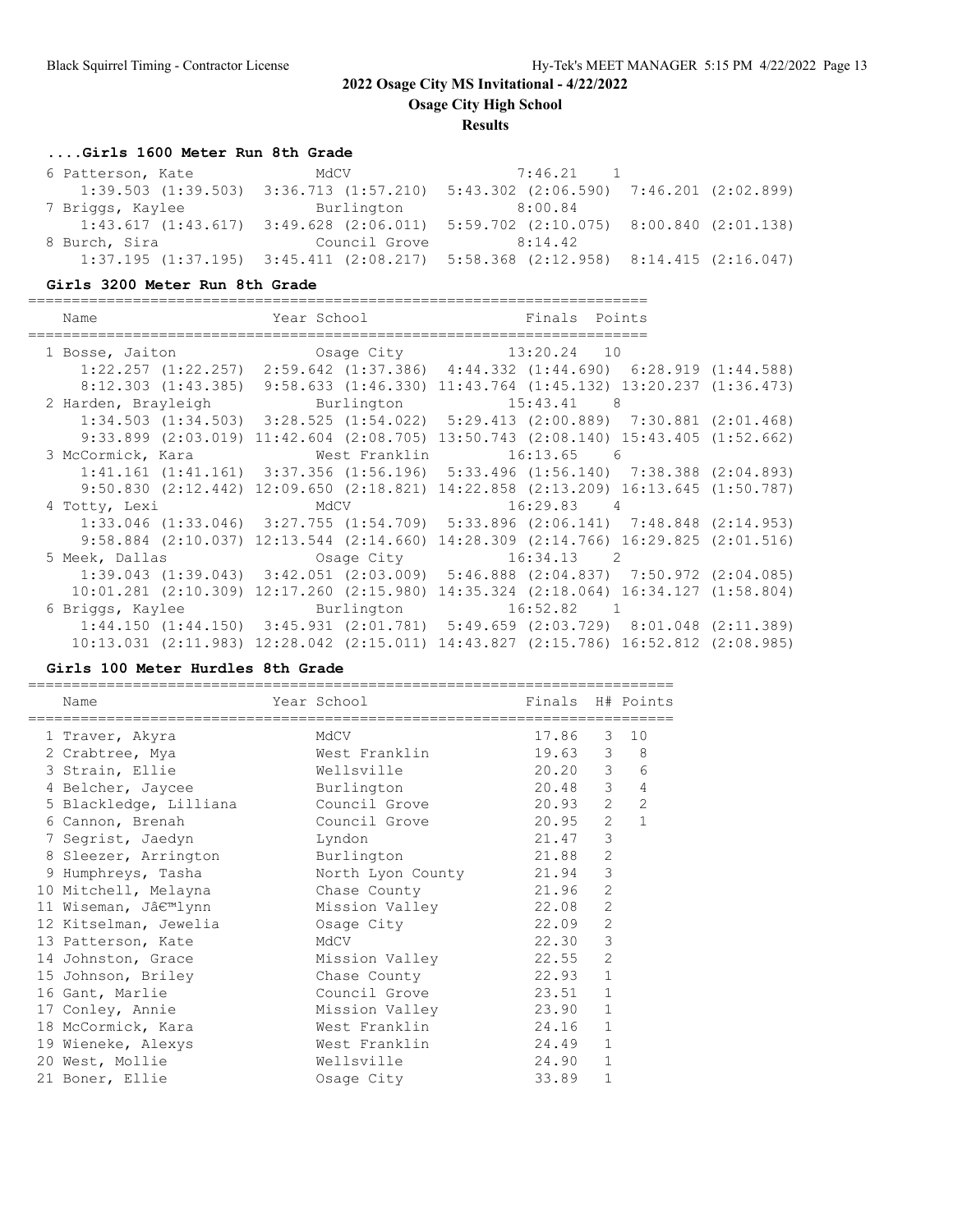**Osage City High School**

### **Results**

# **....Girls 100 Meter Hurdles 8th Grade**

| -- Johnson, Brooklynn                                        | Osage City | DNS                   | 2              |                |
|--------------------------------------------------------------|------------|-----------------------|----------------|----------------|
| Girls 4x100 Meter Relay 8th Grade                            |            | -----------           |                |                |
| School                                                       |            | Finals                | --------       | H# Points      |
| 1 Burlington 'A'                                             |            | 59.08                 |                | 2, 10          |
| 1) Belcher, Jaycee                                           |            | 2) Daily, Audrey      |                |                |
| 3) Burgio, Hattie                                            |            | 4) Swank, Camden      |                |                |
| 2 West Franklin 'A'                                          |            | 59.25                 | 2              | 8              |
| 1) Crabtree, Mya                                             |            | 2) Williams, Kaylee   |                |                |
| 3) Cameron, Emma                                             |            | 4) Love, Berkley      |                |                |
| 3 Mission Valley 'A'                                         |            | 59.60                 | 2              | 6              |
| 1) Coursen, Kaitlyn                                          |            | 2) Foster, Lily       |                |                |
| 3) Kraus, Maddie                                             |            | 4) White, Lexi        |                |                |
| 4 Lyndon 'A'                                                 |            | 59.62                 | $\overline{2}$ | $\overline{4}$ |
| 1) Kneisler, Allie                                           |            | 2) Segrist, Jaedyn    |                |                |
| 3) Sullivan, Bella                                           |            | 4) Sowers, Trysten    |                |                |
| 5 Osage City 'A'                                             |            | 1:01.27               | 2              | 2              |
| 6 Wellsville 'A'                                             |            | 1:01.36               | $\mathcal{P}$  | $\mathbf{1}$   |
| 1) Peel, Natalie                                             |            | 2) Kraft, Alex        |                |                |
| 3) Yanez, Makayla                                            |            | 4) Hanks, Murphy      |                |                |
| 7 MdCV 'A'                                                   |            | 1:03.31               | 2              |                |
| 1) Masenthin, Kadence                                        |            | 2) Reed, Ella         |                |                |
| 3) McNally, Braelyn                                          |            | 4) Gellhaus, Taytum   |                |                |
| 8 Council Grove 'A'                                          |            | 1:03.38               | 1              |                |
| 1) Johnson, Laine                                            |            | 2) Gant, Marlie       |                |                |
| 3) Weaver, Aleah                                             |            | 4) Werner, Alysia     |                |                |
| 9 North Lyon County 'A'                                      |            | 1:04.45               | 2              |                |
| 1) Fox, Kerystyn                                             |            | 2) Humphreys, Tasha   |                |                |
| 3) Pierce, Briauhana                                         |            | 4) Brecheisen, Alanna |                |                |
| 10 Lebo<br>$^{\prime}$ A $^{\prime}$                         |            | 1:06.16               | 1              |                |
| 11 Chase County 'A'                                          |            | 1:07.60               | $\mathbf{1}$   |                |
| $61.3 \pm 4.000 \text{ M} + 1.5 \pm 3.1.011 \text{ M} + 3.1$ |            |                       |                |                |

### **Girls 4x200 Meter Relay 8th Grade**

| School                  |    | Finals Points         |               |
|-------------------------|----|-----------------------|---------------|
| 1 Burlington 'A'        |    | 2:05.00 10            |               |
| 1) Burgio, Hattie       |    | 2) Daily, Audrey      |               |
| 3) Thomsen, Emma        |    | 4) Swank, Camden      |               |
| 2 Council Grove 'A'     |    | 2:08.45               | - 8           |
| 1) Blackledge, Lilliana |    | 2) Cannon, Brenah     |               |
| 3) Grant, Haylie        |    | 4) McEuen, Breckyn    |               |
| 3 Wellsville 'A'        |    | 2:13.50               | 6             |
| 1) Peel, Natalie        |    | 2) Mietchen, Morgan   |               |
| 3) Yanez, Makayla       |    | 4) Hanks, Murphy      |               |
| 4 Osage City 'A'        |    | 2:14.63               | 4             |
| 5 Lebo 'A'              |    | 2:15.76               | $\mathcal{L}$ |
| 6 MdCV 'A'              |    | 2:18.72               |               |
| 1) Gellhaus, Taytum     |    | 2) Reed, Ella         |               |
| 3) Cormode, Colbie      |    | 4) Masenthin, Kadence |               |
| 7 Mission Valley 'A'    |    | 2:22.04               |               |
| 1) Clark, Taryn         |    | 2) Wiseman, J'lynn    |               |
| 3) Johnston, Grace      | 4) | Kraus, Jayden         |               |
|                         |    |                       |               |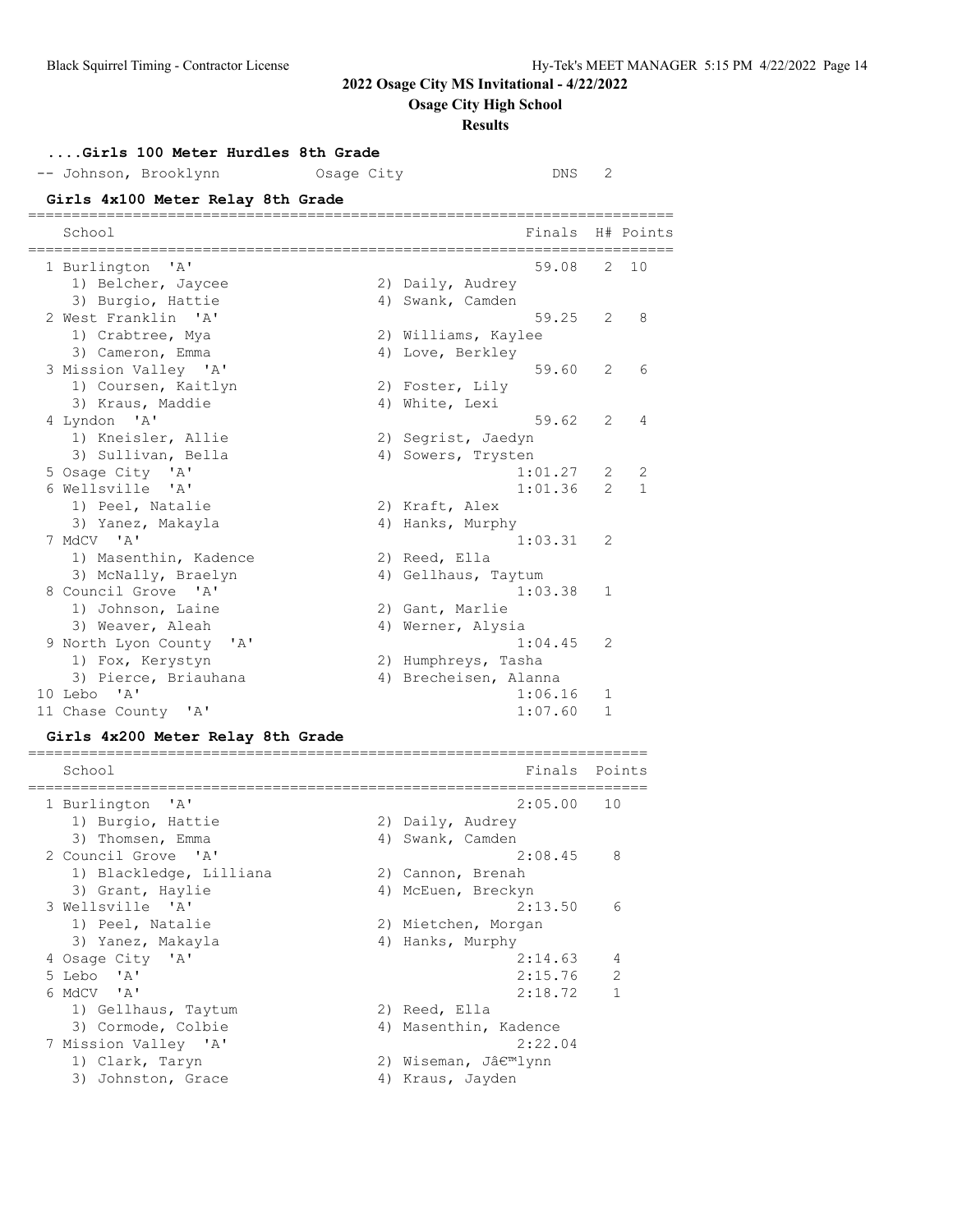**Osage City High School**

### **Results**

**....Girls 4x200 Meter Relay 8th Grade**

-- Chase County 'A' DQ

# **Girls 4x400 Meter Relay 8th Grade**

| School               | Finals               | Points         |
|----------------------|----------------------|----------------|
| 1 Mission Valley 'A' | $4:59.50$ 10         |                |
| 1) Foster, Lily      | 2) Coursen, Kaitlyn  |                |
| 3) Tomlinson, Kenzie | 4) Deurhring, Hemi   |                |
| 2 Osage City 'A'     | 5:04.77              | 8              |
| 3 Wellsville 'A'     | 5:08.69              | 6              |
| 1) Yanez, Makayla    | 2) Hayes, Allison    |                |
| 3) Strain, Ellie     | 4) Mietchen, Morgan  |                |
| 4 Burlington 'A'     | 5:08.78              | $\overline{4}$ |
| 1) Belcher, Jaycee   | 2) Harden, Brayleigh |                |
| 3) Thomsen, Emma     | 4) Bolen, Koryn      |                |
| 5 West Franklin 'A'  | 5:28.42              | $\overline{2}$ |
| 1) Crabtree, Mya     | 2) Williams, Kaylee  |                |
| 3) Wieneke, Alexys   | 4) McCormick, Kara   |                |
| 6 Chase County 'A'   | 5:32.43              | $\mathbf{1}$   |
| 7 MdCV 'A'           | 5:34.56              |                |
| 1) McNally, Braelyn  | 2) Criqui, Emily     |                |
| 3) Rose, Mady        | 4) Totty, Lexi       |                |

### **Girls High Jump 8th Grade**

| Name                                             | ======= | Year School   |                | Finals Points |
|--------------------------------------------------|---------|---------------|----------------|---------------|
| 1 Sowers, Trysten byndon                         |         |               | $4 - 06.00 10$ |               |
| $3-08$ $3-10$ $4-00$ $4-02$ $4-04$ $4-06$ $4-08$ |         |               |                |               |
| 0 0 0 0 XO 0 XXX                                 |         |               |                |               |
| 2 Williams, Kaylee Mest Franklin                 |         |               | $4 - 04.00$    | 8             |
| $3-08$ $3-10$ $4-00$ $4-02$ $4-04$ $4-06$        |         |               |                |               |
| O O XO XXO O XXX                                 |         |               |                |               |
| 3 Tomlinson, Kenzie Mission Valley 54-04.00      |         |               |                | 6             |
| $3-08$ $3-10$ $4-00$ $4-02$ $4-04$ $4-06$        |         |               |                |               |
| O O O O XO XXX                                   |         |               |                |               |
| 4 Kraus, Maddie Mission Valley J4-04.00          |         |               |                | 4             |
| $3-08$ $3-10$ $4-00$ $4-02$ $4-04$ $4-06$        |         |               |                |               |
| 0 0 0 0 XXO XXX                                  |         |               |                |               |
| 5 Becker, Braelyn Mission Valley 4-02.00         |         |               |                | 2             |
| $3-08$ $3-10$ $4-00$ $4-02$ $4-04$               |         |               |                |               |
| O O O XXO XXX                                    |         |               |                |               |
| 6 Konrade, Allison                               |         | Lebo          | $4 - 00.00$    | 1             |
| $3 - 08$ $3 - 10$ $4 - 00$ $4 - 02$              |         |               |                |               |
| $O$ $O$ $O$ XXX                                  |         |               |                |               |
| 7 Blackledge, Lilliana                           |         | Council Grove | $J4 - 00.00$   |               |
| $3-08$ $3-10$ $4-00$ $4-02$                      |         |               |                |               |
| O O XO XXX                                       |         |               |                |               |
| 7 Bolen, Koryn                                   |         | Burlington    | $J4 - 00.00$   |               |
| $3 - 08$ $3 - 10$ $4 - 00$ $4 - 02$              |         |               |                |               |
| $O$ $O$ $XO$ $XXX$                               |         |               |                |               |
| 9 Cameron, Emma                                  |         | West Franklin | $3 - 10.00$    |               |
| $3 - 08$ $3 - 10$ $4 - 00$                       |         |               |                |               |
| $\circ$<br>O XXX                                 |         |               |                |               |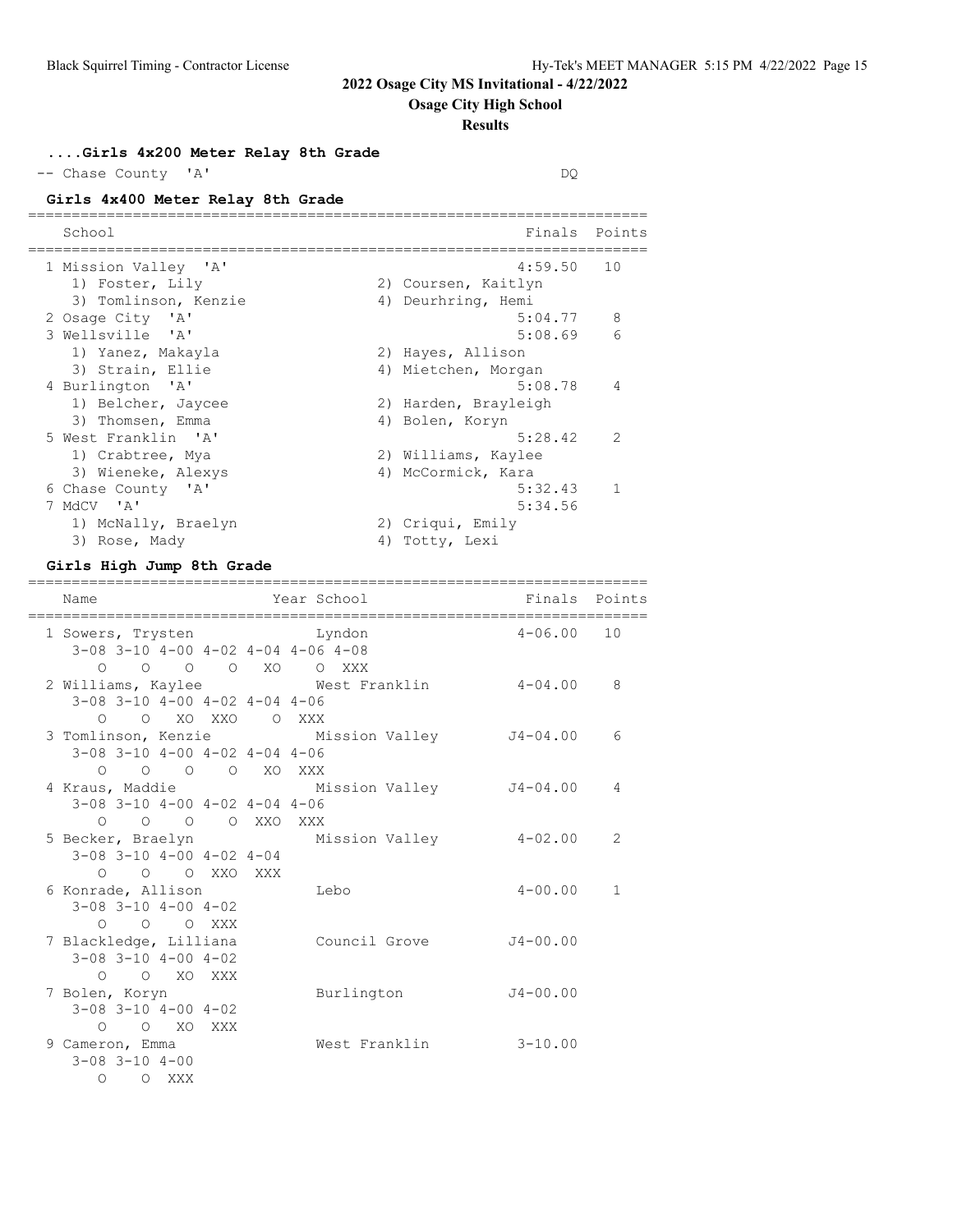**Osage City High School**

**Results**

| Girls High Jump 8th Grade  |                   |              |
|----------------------------|-------------------|--------------|
| 10 Pierce, Briauhana       | North Lyon County | $J3 - 10.00$ |
| $3 - 08$ $3 - 10$ $4 - 00$ |                   |              |
| XXO XO XXX                 |                   |              |
| 11 Johnson, Laine          | Council Grove     | $3 - 08.00$  |
| $3 - 08$ $3 - 10$          |                   |              |
| XO XXX                     |                   |              |
| -- White, Carolina         | Osage City        | DNS          |

# **Girls Long Jump 8th Grade**

| Name                                                | ==================<br>Year School | ==============================<br>Finals |                | H# Points      |
|-----------------------------------------------------|-----------------------------------|------------------------------------------|----------------|----------------|
| 1 McEuen, Breckyn<br>16-05 16-02 FOUL               | Council Grove                     | $16 - 05.00$                             |                | $2 \t10$       |
| 2 Traver, Akyra<br>13-10.50 14-08 14-05.50          | MdCV                              | $14 - 08.00$                             | $\overline{2}$ | 8              |
| 3 Williams, Kaylee<br>FOUL 13-10 13-10              | West Franklin                     | 13-10.00                                 | 2              | 6              |
| 4 Peek, Ally<br>12-07 12-08.50 13-07                | Lebo                              | 13-07.00                                 | $\overline{2}$ | $\overline{4}$ |
| 5 Kraus, Maddie<br>12-11.50 11-10 13-04.50          | Mission Valley                    | $13 - 04.50$                             | $\mathbf{1}$   | 2              |
| 6 Cannon, Brenah<br>13-02.50 FOUL 12-05             | Council Grove                     | $13 - 02.50$                             | $\overline{2}$ | $\mathbf 1$    |
| 7 Segrist, Jaedyn<br>13-00.50 13-02 FOUL            | Lyndon                            | 13-02.00                                 | $\mathfrak{L}$ |                |
| 8 Long, DeLancey<br>13-01 FOUL 11-06.50             | Osage City                        | $13 - 01.00$                             | 2              |                |
| 9 White, Lexi<br>12-11 12-05.50 11-06.50            | Mission Valley                    | $12 - 11.00$                             | $\mathbf{1}$   |                |
| 10 Belcher, Jaycee<br>$11 - 02$ $12 - 09$ $12 - 04$ | Burlington                        | $12 - 09.00$                             | 2              |                |
| 11 Mietchen, Morgan<br>12-09 FOUL 12-02             | Wellsville                        | J12-09.00                                | 2              |                |
| 12 Totty, Lexi<br>FOUL 12-09 FOUL                   | MdCV                              | $J12 - 09.00$                            | 2              |                |
| 13 Love, Berkley<br>FOUL 12-05 12-06                | West Franklin                     | $12 - 06.00$                             | $\mathbf{1}$   |                |
| 14 Swank, Camden<br>FOUL FOUL 12-06                 | Burlington                        | J12-06.00                                | $\overline{2}$ |                |
| 15 Foster, Lily<br>11-11 12-00 12-02.50             | Mission Valley                    | $12 - 02.50$                             | 2              |                |
| 16 Bolen, Koryn<br>11-11 12-01<br>$12 - 02$         | Burlington                        | $12 - 02.00$                             | 2              |                |
| 17 Fox, Kerystyn<br>12-02 11-07.50 11-01            | North Lyon County J12-02.00       |                                          | $\mathbf{1}$   |                |
| 18 Potter, Cassidy<br>$11 - 10$ $11 - 02$ $11 - 04$ | Lebo                              | $11 - 10.00$                             | $\mathbf{1}$   |                |
| 19 Cahoone, Kiya<br>$11-05$ $11-08.50$ $11-03.50$   | Chase County                      | $11 - 08.50$                             | $\mathbf{1}$   |                |
| 20 Redelfs, Samantha<br>$11-07$ $11-06$ $11-07$     | North Lyon County                 | $11 - 07.00$                             | $\mathbf{1}$   |                |
| 21 Wieneke, Alexys<br>10-03.50 FOUL<br>$10 - 11$    | West Franklin                     | $10 - 11.00$                             | $\mathbf{1}$   |                |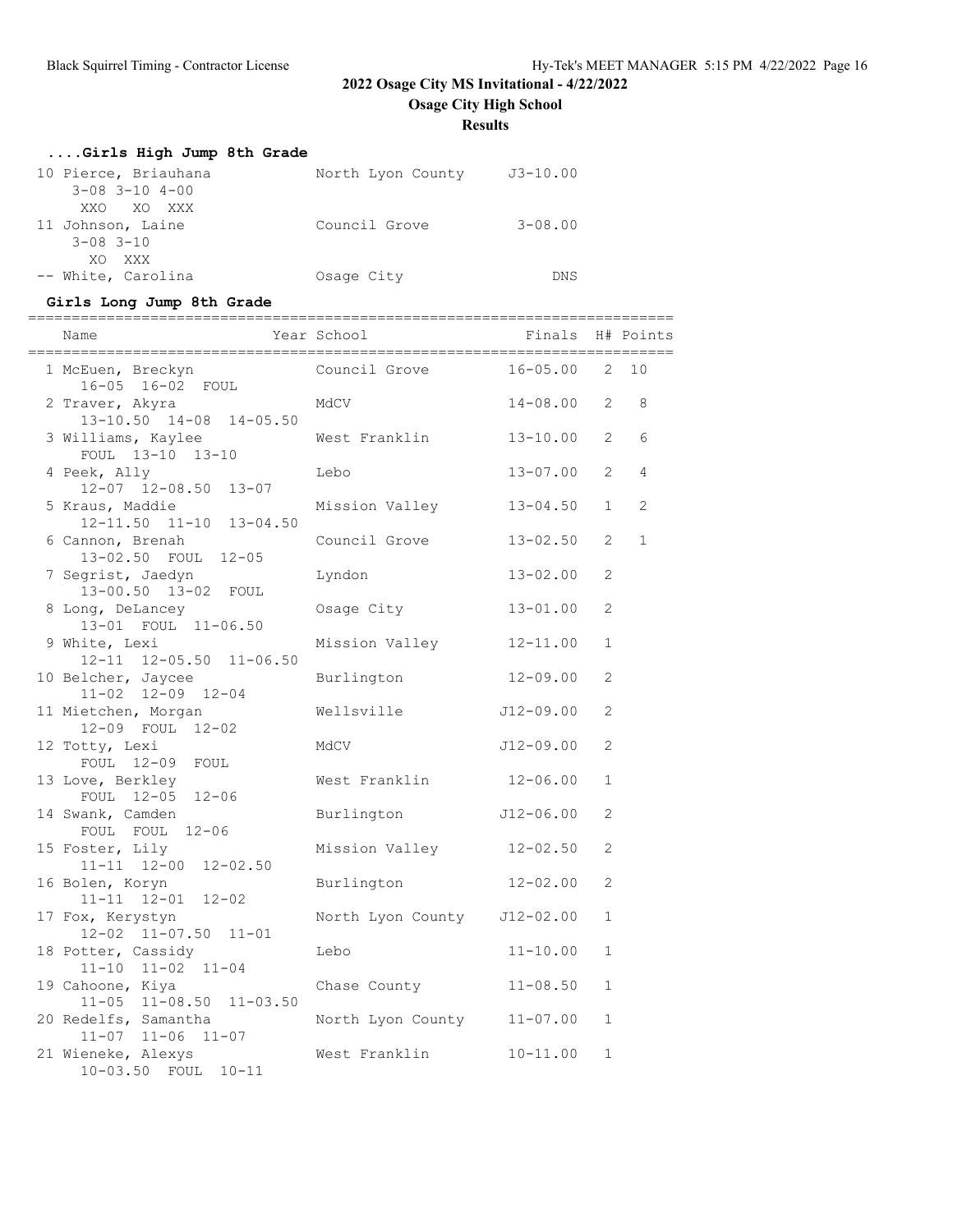**Results**

# **....Girls Long Jump 8th Grade**

| 22 Grant, Makenzie            | Council Grove | $10 - 09.00$   | 2              |
|-------------------------------|---------------|----------------|----------------|
| $10-09$ $10-06.50$ $10-08.50$ |               |                |                |
| 23 Evans, Jadyn               | Chase County  | $10 - 06.50$   | $\overline{1}$ |
| FOUL FOUL 10-06.50            |               |                |                |
| 24 Reed, Ella                 | MdCV          | $10 - 05.50$   | $\mathbf{1}$   |
| $FOUL = 10-05.50$ FOUL        |               |                |                |
| 25 Waters, Sara               | Wellsville    | $10 - 02.00$   | 1              |
| $10 - 02$ $10 - 00$ $9 - 11$  |               |                |                |
| 26 Stevens, Mariah            | Lebo          | $9 - 0.5$ , 00 | $\mathbf{1}$   |
| $8 - 07.50$ $9 - 05$ $9 - 00$ |               |                |                |
| 27 Clements, Ellie            | Chase County  | $7 - 04.00$    | $\mathbf{1}$   |
| $6 - 00$ $7 - 04$ $7 - 04$    |               |                |                |

# **Girls Triple Jump 8th Grade**

| Name<br>=====================                               | Year School             | Finals Points |              |
|-------------------------------------------------------------|-------------------------|---------------|--------------|
| 1 Peek, Ally<br>29-04 28-10.50 28-00.50                     | Lebo                    | $29 - 04.00$  | 10           |
| 2 Deurhring, Hemi<br>26-08 27-09 28-08                      | Mission Valley 28-08.00 |               | 8            |
| 3 Blackledge, Lilliana Council Grove<br>FOUL 28-06 28-05.50 |                         | 28-06.00      | 6            |
| 4 Love, Berkley<br>27-05 27-11 28-03.50                     | West Franklin           | $28 - 03.50$  | 4            |
| 5 Cannon, Brenah<br>$25 - 10$ $26 - 03$ $26 - 06$           | Council Grove           | 26-06.00      | 2            |
| 6 Becker, Braelyn<br>$26 - 01$ $26 - 03.50$ $24 - 10$       | Mission Valley          | $26 - 03.50$  | $\mathbf{1}$ |
| 7 Cameron, Emma<br>FOUL 26-00 26-01                         | West Franklin           | $26 - 01.00$  |              |
| 8 Kitselman, Jewelia<br>$26 - 00.50$ $24 - 09$ $25 - 09.50$ | Osaqe City              | $26 - 00.50$  |              |
| 9 Smith, Ralissa<br>$24 - 06$ $25 - 08$ $24 - 05$           | Chase County            | $25 - 08.00$  |              |
| 10 Lowe, Haiden<br>$22 - 09$ $23 - 05$ $25 - 00$            | Mission Valley          | $25 - 00.00$  |              |
| 11 Frazier, Hallie<br>$24 - 01$ $24 - 08$ $24 - 06$         | Council Grove           | $24 - 08.00$  |              |
| 12 Wieneke, Alexys<br>$24 - 07.50$ $24 - 00$ $24 - 03$      | West Franklin           | $24 - 07.50$  |              |

## **Girls Shot Put 8th Grade**

| Name                                                  | Year School  | Finals H# Points  |                |                |
|-------------------------------------------------------|--------------|-------------------|----------------|----------------|
| 1 Wilson, Madelyn<br>$32 - 10$ $37 - 00.50$ $33 - 08$ | Chase County | $37 - 00.50$ 2 10 |                |                |
| 2 Hanks, Murphy<br>$33 - 00$ $31 - 08.50$ 29-06       | Wellsville   | $33 - 00.00$      |                | 2 8            |
| 3 Strawder, Natalie<br>$27 - 02$ $28 - 10$ $28 - 09$  | Burlington   | $28 - 10.00$      |                | 2 6            |
| 4 Kneisler, Allie<br>28-02 27-10.50 FOUL              | Lyndon       | $28 - 02.00$      | $\overline{2}$ | $\overline{4}$ |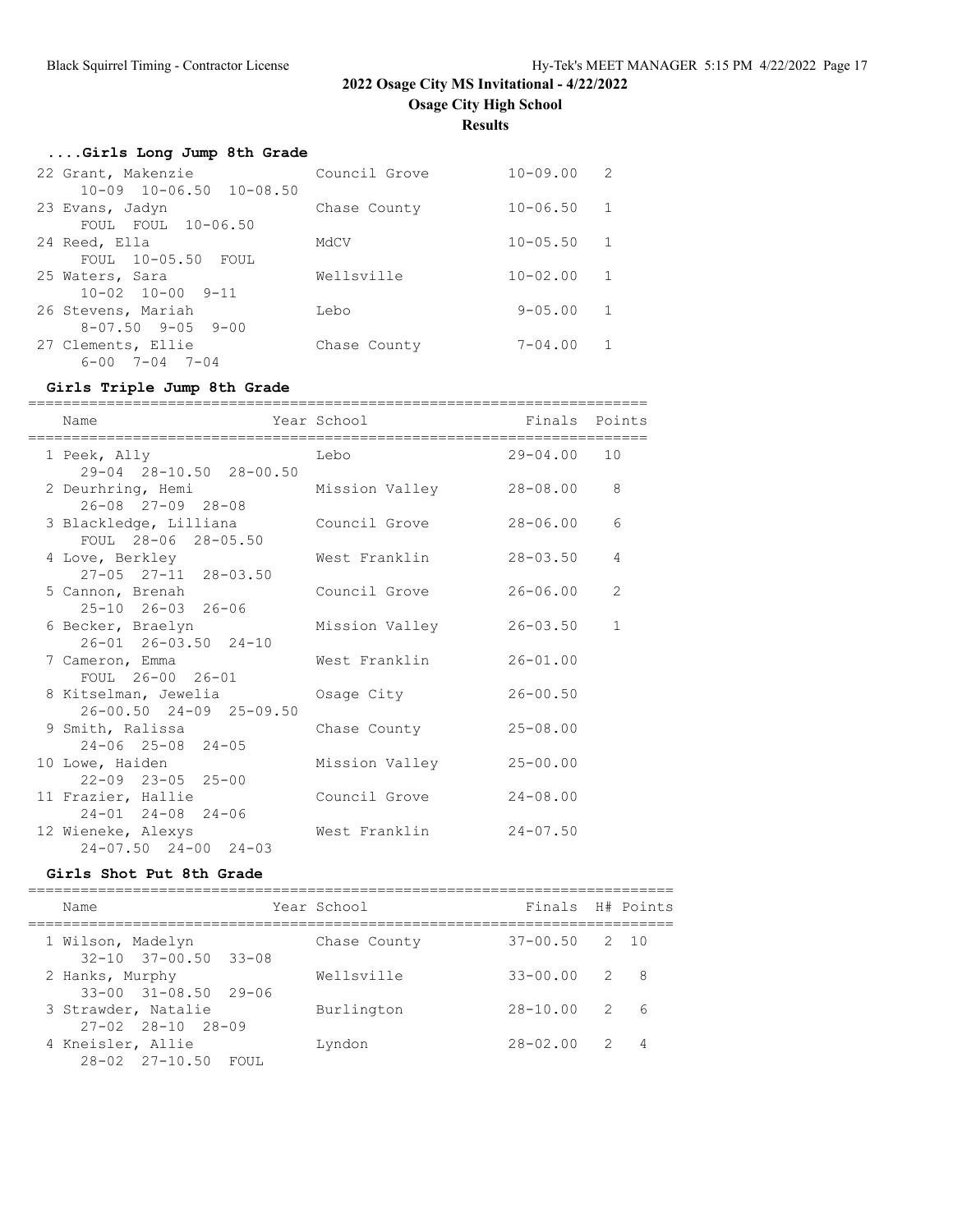**Osage City High School**

**Results**

| Girls Shot Put 8th Grade                              |                            |              |              |  |
|-------------------------------------------------------|----------------------------|--------------|--------------|--|
| 5 Spade, Xada                                         | Osage City 26-05.00 2 2    |              |              |  |
| 26-01 26-05 25-06                                     |                            |              |              |  |
| 6 Konrade, Allison                                    | Lebo                       | $26 - 01.00$ | $1 \quad 1$  |  |
| 25-08.50 26-01 24-06                                  |                            |              |              |  |
| 7 Coursen, Kaitlyn<br>24-09 25-00 25-05.50            | Mission Valley             | $25 - 05.50$ | 2            |  |
| 8 Masenthin, Kadence                                  | MdCV                       | $25 - 04.50$ | 2            |  |
| 24-10 25-04.50 25-04                                  |                            |              |              |  |
| 9 Grant, Haylie                                       | Council Grove              | $25 - 02.00$ | 2            |  |
| $25-02$ $24-06$ $24-02$                               |                            |              |              |  |
| 10 Gentry, Mariah                                     | Osage City JV              | $24 - 10.00$ | $\mathbf{1}$ |  |
| 24-10 22-09 24-08                                     |                            |              |              |  |
| 11 Maddox, Dana<br>23-00.50 22-06 24-06.50            | Chase County               | $24 - 06.50$ | 2            |  |
| 12 Weaver, Aleah                                      | Council Grove              | $24 - 06.00$ | 2            |  |
| 24-06 24-01.50 22-03                                  |                            |              |              |  |
| 13 Davis, Camryn                                      | Burlington                 | $24 - 04.00$ | $\mathbf{1}$ |  |
| 24-04 21-11.50 21-11                                  |                            |              |              |  |
| 14 McCullough, Brylee                                 | North Lyon County 24-03.50 |              | $\mathbf 1$  |  |
| 24-03.50 23-11 22-09                                  |                            |              |              |  |
| 15 Flerlage, Bailey<br>24-02 FOUL 22-08.50            | Mission Valley             | $24 - 02.00$ | 2            |  |
| 16 Clark, Taryn                                       | Mission Valley             | $24 - 01.50$ | 2            |  |
| 22-11 23-07.50 24-01.50                               |                            |              |              |  |
| 17 McFarlane, Mckenna                                 | Osage City                 | $24 - 00.50$ | 2            |  |
| $21-10$ $22-11$ $24-00.50$                            |                            |              |              |  |
| 18 Wells, Mallory                                     | Council Grove              | $23 - 11.00$ | $\mathbf 1$  |  |
| $21 - 04.50$ $23 - 11$ $22 - 09$                      |                            |              |              |  |
| 19 Sloop, Allison<br>20-02.50 20-04.50 22-07.50       | Osage City                 | $22 - 07.50$ | $\mathbf 1$  |  |
| 20 Thompson, Catayah                                  | MdCV                       | $21 - 02.00$ | $\mathbf 1$  |  |
| 21-02 21-00 19-05.50                                  |                            |              |              |  |
| 21 Cormode, Colbie                                    | MdCV                       | $19 - 09.00$ | $\mathbf{1}$ |  |
| 19-09 19-05 19-08                                     |                            |              |              |  |
| 22 Charbaneau, Elayna                                 | Lebo                       | $19 - 06.50$ | $\mathbf{1}$ |  |
| FOUL 19-06.50 17-08                                   |                            |              |              |  |
| 23 Bohannan, Emma<br>18-06 19-04.50 18-05             | Burlington                 | $19 - 04.50$ | 2            |  |
| 24 Zwiefel, Emileigh                                  | Osage City JV              | 18-09.50     | $\mathbf{1}$ |  |
| 15-08.50 18-09.50 13-07                               |                            |              |              |  |
| 25 Lowery, Kimana                                     | Osage City JV              | $18 - 09.00$ | 1            |  |
| $17 - 07$ $18 - 09$<br>$17 - 02$                      |                            |              |              |  |
| 26 Landis, Robin                                      | North Lyon County          | $14 - 10.00$ | 1            |  |
| $14 - 02.50$<br>$14 - 00$<br>$14 - 10$                |                            |              |              |  |
| 27 Kitt, Paige<br>$14 - 04.50$ $14 - 08$<br>$13 - 05$ | Lebo                       | $14 - 08.00$ | 1            |  |
| 28 McWhorter, Katelyn                                 | Lebo                       | $13 - 05.00$ | 1            |  |
| $13 - 05$ $10 - 11.50$<br>$11 - 11.50$                |                            |              |              |  |

## **Girls Discus Throw 8th Grade**

| Name              | Year School | Finals H# Points |  |
|-------------------|-------------|------------------|--|
| 1 Hanks, Murphy   | Wellsville  | $94 - 03$ 2 10   |  |
| 78-11 94-03 83-04 |             |                  |  |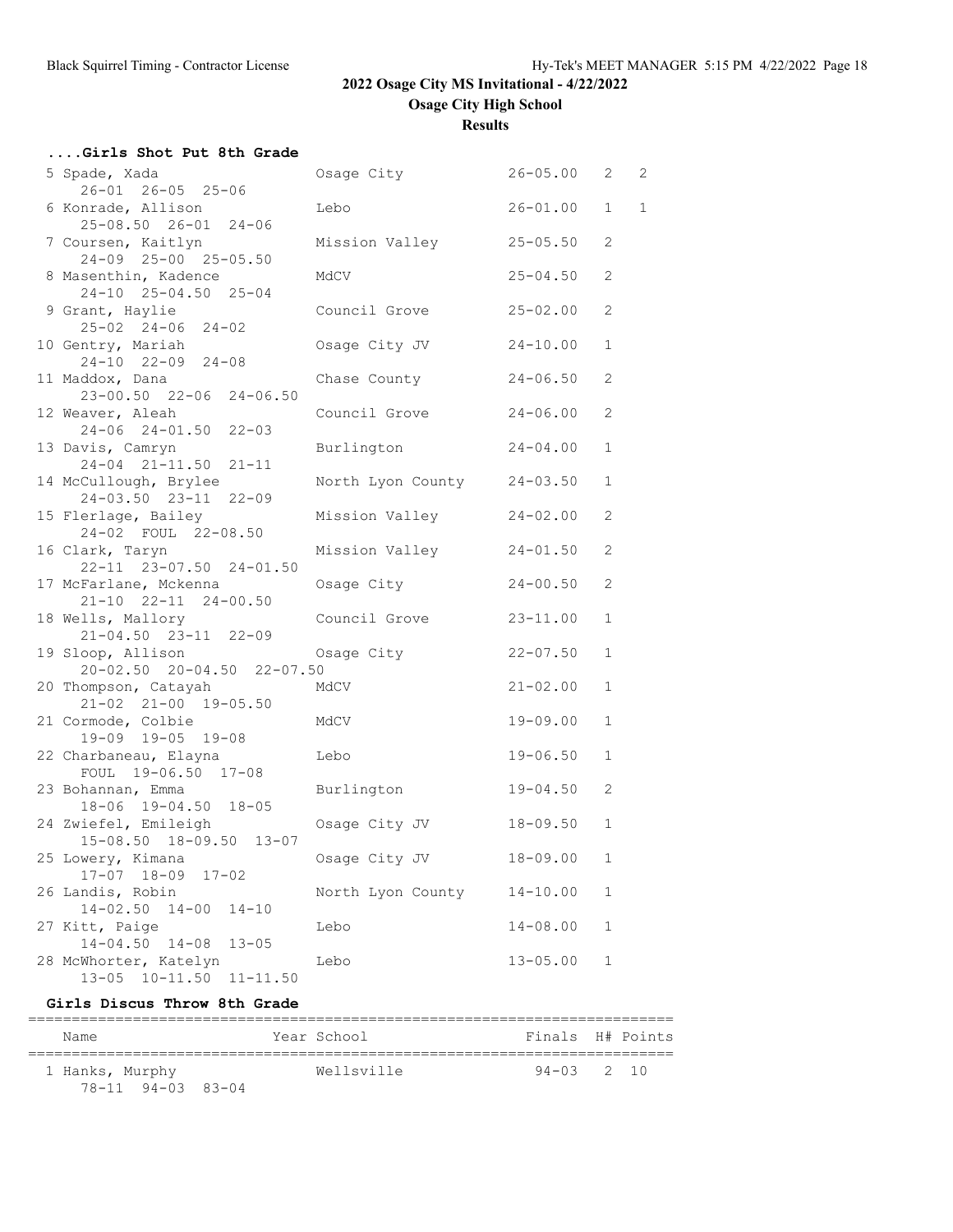**Osage City High School**

**Results**

| Girls Discus Throw 8th Grade                          |                         |           |                       |                |
|-------------------------------------------------------|-------------------------|-----------|-----------------------|----------------|
| 2 Wilson, Madelyn                                     | Chase County Chase      | 88-09 2   |                       | 8              |
| FOUL 88-09 87-05                                      |                         |           |                       |                |
| 3 Clark, Taryn<br>79-00 FOUL 88-00                    | Mission Valley          | $88 - 00$ | $\mathbf{2}^{\prime}$ | $\epsilon$     |
| 4 Maddox, Dana                                        | Chase County            | $73 - 07$ | $\overline{2}$        | $\overline{4}$ |
| 70-05 48-11 73-07                                     |                         |           |                       |                |
| 5 Strawder, Natalie                                   | Burlington              | 68-10     | $\overline{2}$        | 2              |
| 63-06 FOUL 68-10                                      |                         |           |                       |                |
| 6 Bolen, Koryn<br>$68 - 06$ $48 - 05$ 39-05           | Burlington              | 68-06     | $\overline{2}$        | $\mathbf{1}$   |
| 7 Spade, Xada                                         | Osage City              | $64 - 10$ | 2                     |                |
| $63 - 05$ $57 - 10$ $64 - 10$                         |                         |           |                       |                |
| 8 Sloop, Allison                                      | Osage City              | $64 - 06$ | 2                     |                |
| $53-05$ $64-06$ $46-11$                               |                         |           |                       |                |
| 9 Davis, Camryn                                       | Burlington              | $62 - 04$ | $\mathbf{2}$          |                |
| $62 - 04$ 59-03 54-01                                 |                         | $61 - 04$ | 2                     |                |
| 10 Coursen, Kaitlyn<br>FOUL 61-04 57-09               | Mission Valley          |           |                       |                |
| 11 McCullough, Brylee                                 | North Lyon County       | $61 - 03$ | 2                     |                |
| FOUL 44-02 61-03                                      |                         |           |                       |                |
| 12 Wells, Mallory                                     | Council Grove           | $59 - 05$ | $\mathbf{1}$          |                |
| FOUL 52-01 59-05                                      |                         |           |                       |                |
| 13 McFarlane, Mckenna<br>$47 - 04$ $46 - 03$ 56-07    | Osage City              | $56 - 07$ | $\mathbf{1}$          |                |
| 14 Thompson, Catayah                                  | MdCV                    | $54 - 04$ | 2                     |                |
| 54-04 48-05 53-01                                     |                         |           |                       |                |
| 15 Grant, Haylie                                      | Council Grove           | $50 - 08$ | $\mathbf{1}$          |                |
| $50 - 08$ $48 - 02$ $45 - 10$                         |                         |           |                       |                |
| 16 Jones, Courtney<br>50-03 FOUL 47-03                | Mission Valley          | $50 - 03$ | 2                     |                |
| 17 Cormode, Colbie                                    | MdCV                    | $49 - 02$ | $\mathbf{1}$          |                |
| 49-02 FOUL FOUL                                       |                         |           |                       |                |
| 18 Gentry, Mariah                                     | Osage City JV           | $45 - 10$ | $\mathbf{1}$          |                |
| FOUL 45-10 FOUL                                       |                         |           |                       |                |
| 19 Lowery, Kimana                                     | Osage City JV           | $40 - 00$ | $\mathbf{1}$          |                |
| $40 - 00$ $35 - 01$ $32 - 07$<br>20 Zwiefel, Emileigh | Osage City JV           | $38 - 11$ | $\mathbf{1}$          |                |
| 34-05 FOUL 38-11                                      |                         |           |                       |                |
| 21 Landis, Robin                                      | North Lyon County 35-06 |           | $\mathbf{1}$          |                |
| FOUL FOUL 35-06                                       |                         |           |                       |                |
| 22 Grant, Makenzie                                    | Council Grove           | $31 - 11$ | 1                     |                |
| FOUL 31-09 31-11                                      |                         |           | $\mathbf 1$           |                |
| 23 Kitt, Paige<br>28-10 22-07 FOUL                    | Lebo                    | $28 - 10$ |                       |                |
| 24 McWhorter, Katelyn                                 | Lebo                    | $26 - 02$ | $\mathbf{1}$          |                |
| FOUL 26-02 25-10                                      |                         |           |                       |                |
| -- Reed, Ella                                         | MdCV                    | FOUL      | $\mathbf{1}$          |                |
| FOUL FOUL<br>FOUL                                     |                         |           |                       |                |

### **Girls Javelin Throw 8th Grade**

| Name              | Year School  | Finals H# Points |  |
|-------------------|--------------|------------------|--|
| 1 Wilson, Madelyn | Chase County | $83 - 08$ 2 10   |  |
| 2 Kneisler, Allie | Lyndon       | $81 - 02$ 2 8    |  |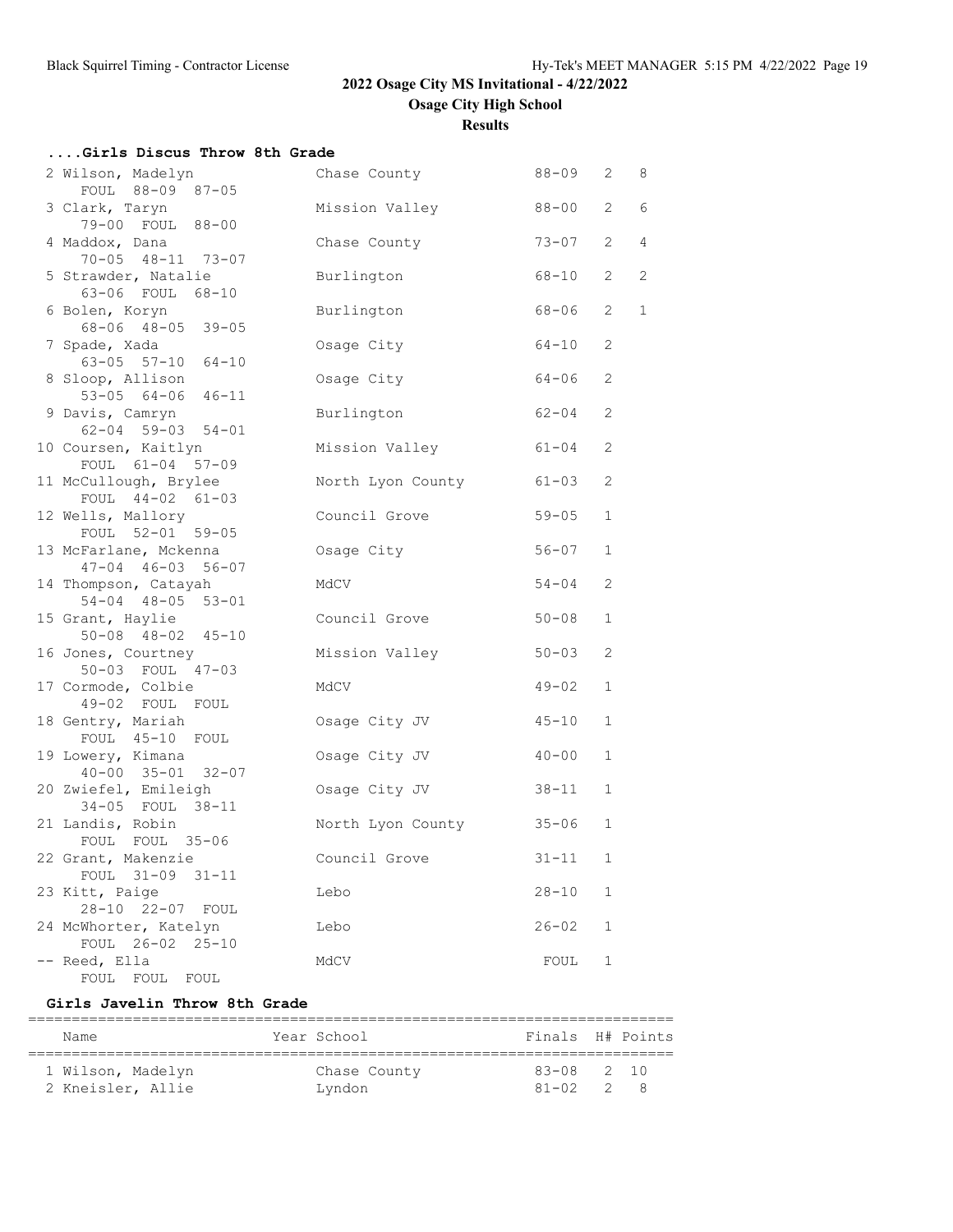# **Results**

### **....Girls Javelin Throw 8th Grade**

| 3 Tomlinson, Kenzie   | Mission Valley    | $77 - 07$  | $\mathcal{L}$  | 6              |
|-----------------------|-------------------|------------|----------------|----------------|
| 4 Pitts, Peyton       | Osage City        | $72 - 06$  | $\mathcal{L}$  | $\overline{4}$ |
| 5 Fox, Kerystyn       | North Lyon County | $72 - 04$  | $\mathbf{1}$   | $\mathcal{L}$  |
| 6 Flerlage, Bailey    | Mission Valley    | 69-02      | 2              | $\mathbf{1}$   |
| 7 Watson, Addison     | Osage City        | 64-02      | $\overline{2}$ |                |
| 8 Spade, Xada         | Osage City        | 61-06      | $\overline{2}$ |                |
| 9 Grant, Makenzie     | Council Grove     | $57 - 05$  | $\mathbf 1$    |                |
| 10 Rubio, Lily        | Mission Valley    | $53 - 04$  | 2              |                |
| 11 Grant, Haylie      | Council Grove     | $50 - 10$  | $\mathbf{1}$   |                |
| 12 Maddox, Dana       | Chase County      | $50 - 04$  | 2              |                |
| 13 Crabtree, Mya      | West Franklin     | $48 - 10$  | $\mathbf{1}$   |                |
| 14 McCullough, Brylee | North Lyon County | $43 - 10$  | $\mathbf{1}$   |                |
| 15 Landis, Robin      | North Lyon County | $39 - 10$  | $\mathbf{1}$   |                |
| 16 Wells, Mallory     | Council Grove     | $31 - 07$  | $\mathbf{1}$   |                |
| -- Dutrow, Taylor     | West Franklin     | <b>DNS</b> |                |                |

#### **Boys 100 Meter Dash 7th Grade**

==========================================================================

| Name<br>================================== | Year School             | Finals     |                | H# Points           |        |
|--------------------------------------------|-------------------------|------------|----------------|---------------------|--------|
| 1 Hall, Beau                               | Burlington              | 14.27      | 4              | 10                  |        |
| 2 Garza, Darrell                           | Mission Valley          | 14.65      |                | -8<br>$4\degree$    | 14.643 |
| 3 Turner, Logan                            | Burlington              | 14.65      |                | 6<br>$\overline{4}$ | 14.647 |
| 4 Taylor, Tyse                             | West Franklin           | $14.67$ 1  |                | 4                   |        |
| 5 Smith-Jenkins, Syied                     | Council Grove           | 14.89      | $\mathcal{B}$  | 2                   |        |
| 6 Doornbos, Bradley                        | Council Grove           | 14.91      | 3              | $\overline{1}$      |        |
| 7 Traver, Landon                           | MdCV                    | 15.21      | $\overline{4}$ |                     |        |
| 8 Mills, Jacob                             | Mission Valley 15.29    |            | $\overline{4}$ |                     |        |
| 9 Woodrow, Cooper                          | North Lyon County 15.42 |            | $\overline{4}$ |                     |        |
| 10 Neel, Eddie                             | Wellsville              | 15.43      | 4              |                     |        |
| 11 Senft, Colton                           | Osage City              | 15.47      | 3              |                     |        |
| 12 Rubick, Trent                           | West Franklin           | 15.72      | $\overline{2}$ |                     |        |
| 13 Weston, Cameron                         | Lyndon                  | 15.86      | $\overline{4}$ |                     |        |
| 14 Shoemate, Daniel                        | Osage City              | 15.91      | 3              |                     |        |
| 15 Kilgore, Gage                           | Lyndon                  | 16.15      | 3              |                     |        |
| 16 Grimmett, Jaxon                         | Lebo                    | 16.45      | $\mathbf{2}$   |                     |        |
| 17 Lyman, Blake                            | Wellsville              | 16.54      | 3              |                     |        |
| 18 Morgan, Drewe                           | Chase County            | 16.62      | $\overline{2}$ |                     |        |
| 19 Whitten, Wyatt                          | Mission Valley          | 16.71      | 3              |                     |        |
| 20 Schneickert, Henry                      | North Lyon County 17.39 |            | $\overline{c}$ |                     |        |
| 21 Mocnik, Jack                            | West Franklin           | 18.16      | $\mathbf{1}$   |                     |        |
| 22 Haux, Anthony                           | Lyndon                  | 18.21      | $\overline{2}$ |                     |        |
| 23 Ferguson, Ayden                         | Lebo                    | 18.26      | $\overline{2}$ |                     |        |
| 24 Price, Tristen                          | Osage City JV           | 18.53      | 2              |                     |        |
| 25 Vogeler, Chase                          | MdCV                    | 19.22      | $\mathbf{1}$   |                     |        |
| 26 Gile, Bentley                           | Lebo                    | 20.25      | $\overline{2}$ |                     |        |
| -- Ziegler, Maddox                         | Council Grove           | <b>DNS</b> | 3              |                     |        |

## **Boys 200 Meter Dash 7th Grade**

| Name               | Year School   | Finals H# Points |          |     |
|--------------------|---------------|------------------|----------|-----|
|                    |               |                  |          |     |
| 1 Hall, Beau       | Burlington    | 29.12 4 10       |          |     |
| 2 Skillman, Dillan | Burlington    | 29.49            |          | 3 8 |
| 3 Taylor, Tyse     | West Franklin | 29.52            | $\Delta$ | - 6 |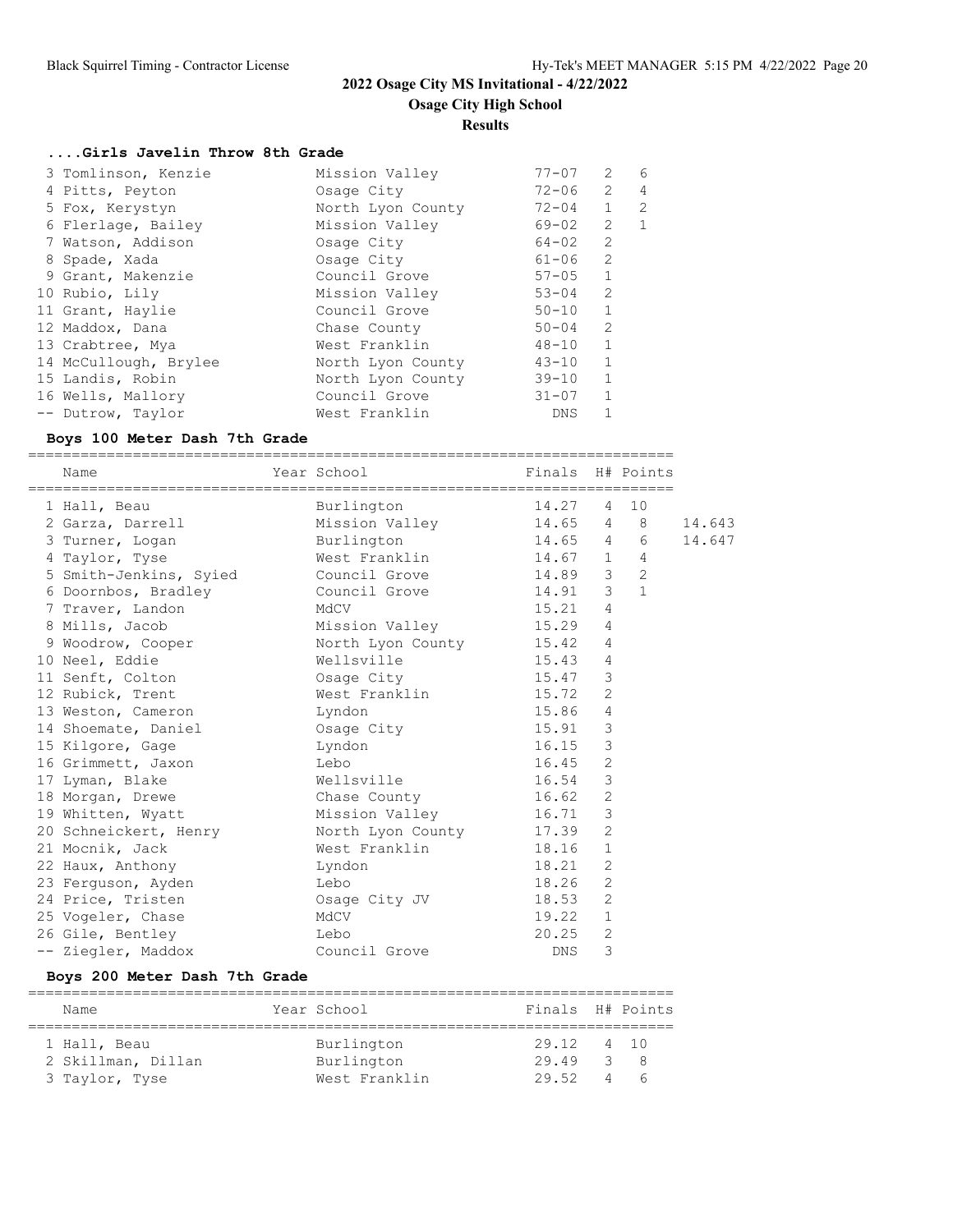# **Osage City High School**

**Results**

|  | Boys 200 Meter Dash 7th Grade |  |  |  |  |  |
|--|-------------------------------|--|--|--|--|--|
|--|-------------------------------|--|--|--|--|--|

| 2            |
|--------------|
|              |
| $\mathbf{1}$ |
|              |
|              |
|              |
|              |
|              |
|              |
|              |
|              |
|              |
|              |
|              |
|              |
| 35.042       |
| 35.043       |
|              |
|              |
|              |
|              |
|              |
|              |
|              |
|              |
|              |
|              |

### **Boys 400 Meter Dash 7th Grade**

| Name                         | Year School       | Finals H# Points |                |                  |
|------------------------------|-------------------|------------------|----------------|------------------|
| 1 Hall, Beau                 | Burlington        | 1:04.39          | $\mathcal{E}$  | 10               |
| 2 Horne, Carson              | Lyndon            | 1:04.75          |                | $3 \quad 8$      |
| 3 Turner, Logan              | Burlington        | 1:04.89          |                | $3^{\circ}$<br>6 |
| 4 Miller, Clark              | Chase County      | 1:08.40          | $\mathcal{S}$  | $\overline{4}$   |
| 5 Wurdeman, Mason            | Osage City        | 1:09.36          | $\mathcal{S}$  | $\overline{2}$   |
| 6 Young, Remi                | Council Grove     | 1:10.62          | 3              | $\mathbf{1}$     |
| 7 Woodrow, Cooper            | North Lyon County | 1:12.50          | 3              |                  |
| 8 Toman, Josh                | Wellsville        | 1:12.82          | $\overline{c}$ |                  |
| 9 Wine, Kendall              | Lyndon            | 1:13.00          | 3              |                  |
| 10 McCoy, Aidan              | Wellsville        | 1:17.15          | $\overline{2}$ |                  |
| 11 Whitten, Wyatt            | Mission Valley    | 1:21.97          | $\overline{2}$ |                  |
| 12 Hermreck, Jace            | Wellsville        | 1:22.09          | $\overline{2}$ |                  |
| 13 Plummer, Mateo            | Lebo              | 1:25.60          | $\overline{2}$ |                  |
| 14 Haux, Anthony             | Lyndon            | 1:27.29          | $\overline{2}$ |                  |
| 15 Burk, Evan                | Council Grove     | 1:34.99          | $\overline{2}$ |                  |
| 16 Schechter, Red            | Chase County      | 1:35.20          | $\mathbf{1}$   |                  |
| 17 Stucker, Ayden            | MdCV              | 1:36.75          | $\mathbf{1}$   |                  |
| 18 Bowman, Mason             | Council Grove     | 1:43.23          | $\overline{2}$ |                  |
| Boys 800 Meter Run 7th Grade |                   |                  |                |                  |

| Name | Year<br>School | Fina <sup>:</sup><br>$\mathbf{C}$<br>----- | - Po- |
|------|----------------|--------------------------------------------|-------|
|      |                |                                            |       |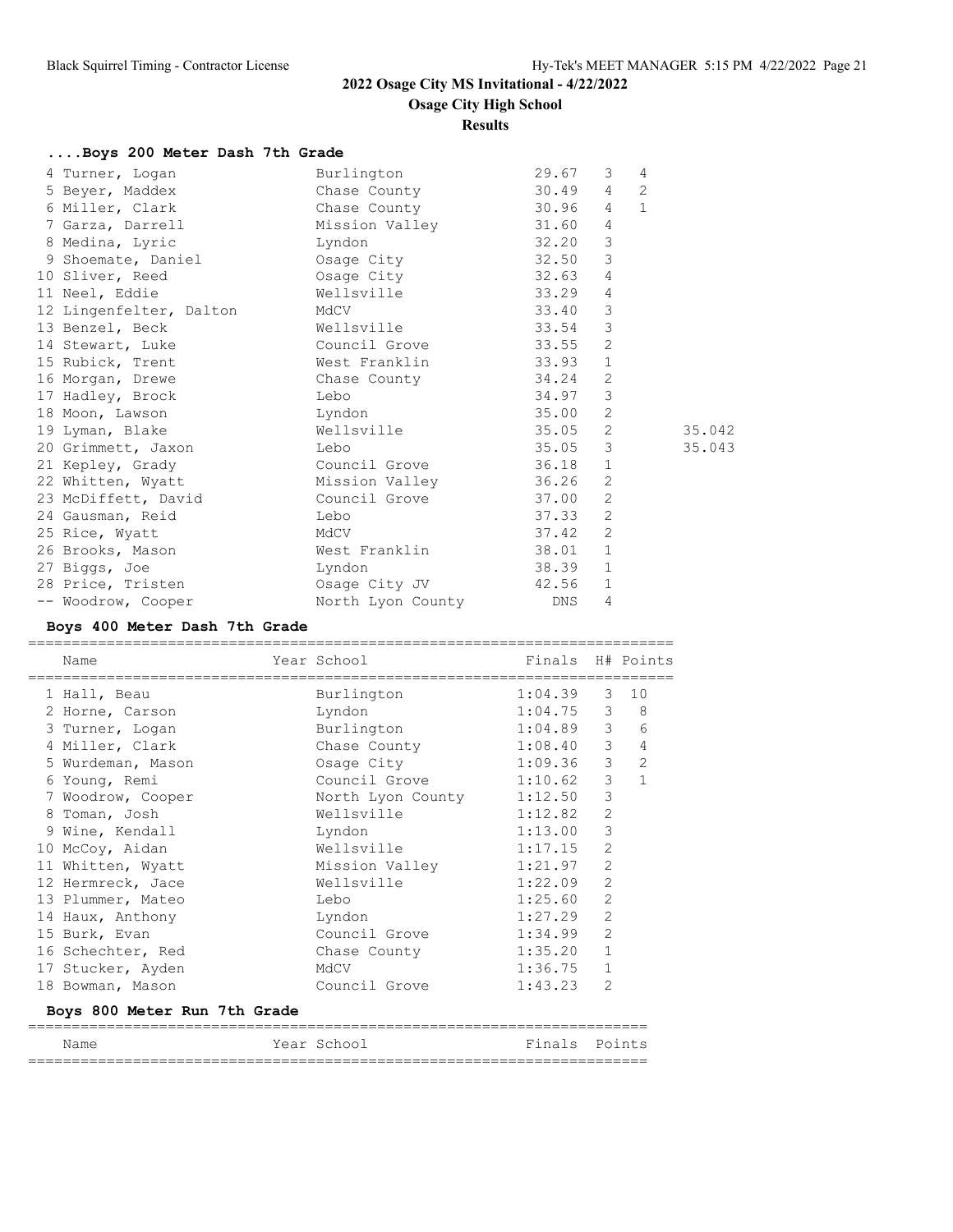**Osage City High School**

**Results**

| Boys 800 Meter Run 7th Grade |                         |            |                |
|------------------------------|-------------------------|------------|----------------|
| 1 Nelson, Brody              | Council Grove           | 2:52.81    | 10             |
| $1:22.841$ $(1:22.841)$      | $2:52.801$ $(1:29.960)$ |            |                |
| 2 Garber, Logan              | Lyndon                  | 2:54.92    | 8              |
| $1:21.527$ $(1:21.527)$      | 2:54.913 (1:33.386)     |            |                |
| 3 Durst, Jesse               | Lebo                    | 2:56.57    | 6              |
| $1:28.573$ $(1:28.573)$      | $2:56.566$ $(1:27.993)$ |            |                |
| 4 Shoup, Garrett             | Lyndon                  | 3:00.46    | $\overline{4}$ |
| $1:30.543$ $(1:30.543)$      | $3:00.459$ $(1:29.917)$ |            |                |
| 5 Fetters, Jameson           | Council Grove           | 3:01.01    | 2              |
| $1:30.364$ $(1:30.364)$      | $3:01.001$ $(1:30.637)$ |            |                |
| 6 Reed, Landon               | MdCV                    | 3:02.28    | $\mathbf{1}$   |
| $1:28.979$ $(1:28.979)$      | $3:02.272$ $(1:33.294)$ |            |                |
| 7 Merrill, Jacob             | North Lyon County       | 3:06.43    |                |
| $1:29.859$ $(1:29.859)$      | $3:06.424$ $(1:36.566)$ |            |                |
| 8 Benjamin, Ty               | Wellsville              | 3:09.38    |                |
| $1:30.400$ $(1:30.400)$      | $3:09.372$ $(1:38.973)$ |            |                |
| 9 Hermreck, Jace             | Wellsville              | 3:10.21    |                |
| $1:31.107$ $(1:31.107)$      | $3:10.201$ $(1:39.094)$ |            |                |
| 10 Rice, Wyatt               | MdCV                    | 3:17.66    |                |
| $1:44.779$ $(1:44.779)$      | $3:17.652$ $(1:32.874)$ |            |                |
| 11 Wise, Mason               | Lyndon                  | 3:19.45    |                |
| 1:33.611(1:33.611)           | $3:19.448$ $(1:45.837)$ |            |                |
| 12 Knight, Garrison          | Lebo                    | 3:25.86    |                |
| $1:38.870$ $(1:38.870)$      | $3:25.851$ $(1:46.981)$ |            |                |
| 13 Jones, Mayson             | Chase County            | 3:31.24    |                |
| $1:44.309$ $(1:44.309)$      | $3:31.240$ $(1:46.931)$ |            |                |
| 14 Sink, Teagan              | West Franklin           | 3:32.46    |                |
| $1:44.568$ $(1:44.568)$      | $3:32.453$ $(1:47.886)$ |            |                |
| 15 Ferrer, Julian            | Osage City              | 3:38.03    |                |
| $1:44.714$ $(1:44.714)$      | $3:38.029$ $(1:53.316)$ |            |                |
| 16 Swift, Joey               | Chase County            | 3:48.04    |                |
| $1:52.523$ $(1:52.523)$      | $3:48.032$ $(1:55.510)$ |            |                |
| 17 Schechter, Red            | Chase County            | 4:43.77    |                |
| $2:05.001$ $(2:05.001)$      | $4:43.761$ $(2:38.761)$ |            |                |
| -- Burk, Evan                | Council Grove           | <b>DNS</b> |                |

## **Boys 1600 Meter Run 7th Grade**

| Year School<br>Name |                         |                         | Finals Points                                   |  |
|---------------------|-------------------------|-------------------------|-------------------------------------------------|--|
|                     | 1 Lingenfelter, Dalton  | MdCV                    | $6:02.06$ 10                                    |  |
|                     | $1:25.351$ $(1:25.351)$ | $3:00.475$ $(1:35.125)$ | $4:35.041$ $(1:34.566)$ $6:02.058$ $(1:27.017)$ |  |
|                     | 2 Wine, Kendall         | Lyndon                  | 6:06.13<br>8                                    |  |
|                     | $1:28.236$ $(1:28.236)$ | $3:02.332$ $(1:34.096)$ | $4:36.679$ $(1:34.348)$ $6:06.130$ $(1:29.451)$ |  |
|                     | 3 Wurdeman, Mason       | Osaqe City              | 6:07.86<br>- 6                                  |  |
|                     | 1:28.410(1:28.410)      | $3:03.559$ $(1:35.149)$ | $4:40.393$ $(1:36.834)$ $6:07.852$ $(1:27.460)$ |  |
|                     | 4 Garber, Logan         | Lyndon                  | 6:13.04<br>$\overline{4}$                       |  |
|                     | $1:25.798$ $(1:25.798)$ | $3:01.685$ $(1:35.887)$ | $4:40.733$ $(1:39.048)$ $6:13.036$ $(1:32.304)$ |  |
|                     | 5 Dorsey, Pete          | Wellsville              | 6:14.05<br>$\overline{2}$                       |  |
|                     | $1:27.259$ $(1:27.259)$ | $3:06.673$ $(1:39.414)$ | $4:45.051$ $(1:38.378)$ $6:14.043$ $(1:28.993)$ |  |
|                     | 6 Over, Troy            | Burlington              | 6:14.69                                         |  |
|                     | $1:28.039$ $(1:28.039)$ | $3:07.004$ $(1:38.965)$ | $4:45.102$ $(1:38.098)$ $6:14.684$ $(1:29.583)$ |  |
|                     | 7 Dalton, Liam          | Wellsville              | 6:27.57                                         |  |
|                     | $1:30.739$ $(1:30.739)$ | $3:11.823$ $(1:41.085)$ | $4:54.324$ $(1:42.501)$ $6:27.568$ $(1:33.245)$ |  |
|                     | 8 McDiffett, David      | Council Grove           | 6:32.96                                         |  |
|                     | 1:31.490(1:31.490)      | $3:12.909$ $(1:41.419)$ | $4:53.862$ $(1:40.954)$ $6:32.956$ $(1:39.094)$ |  |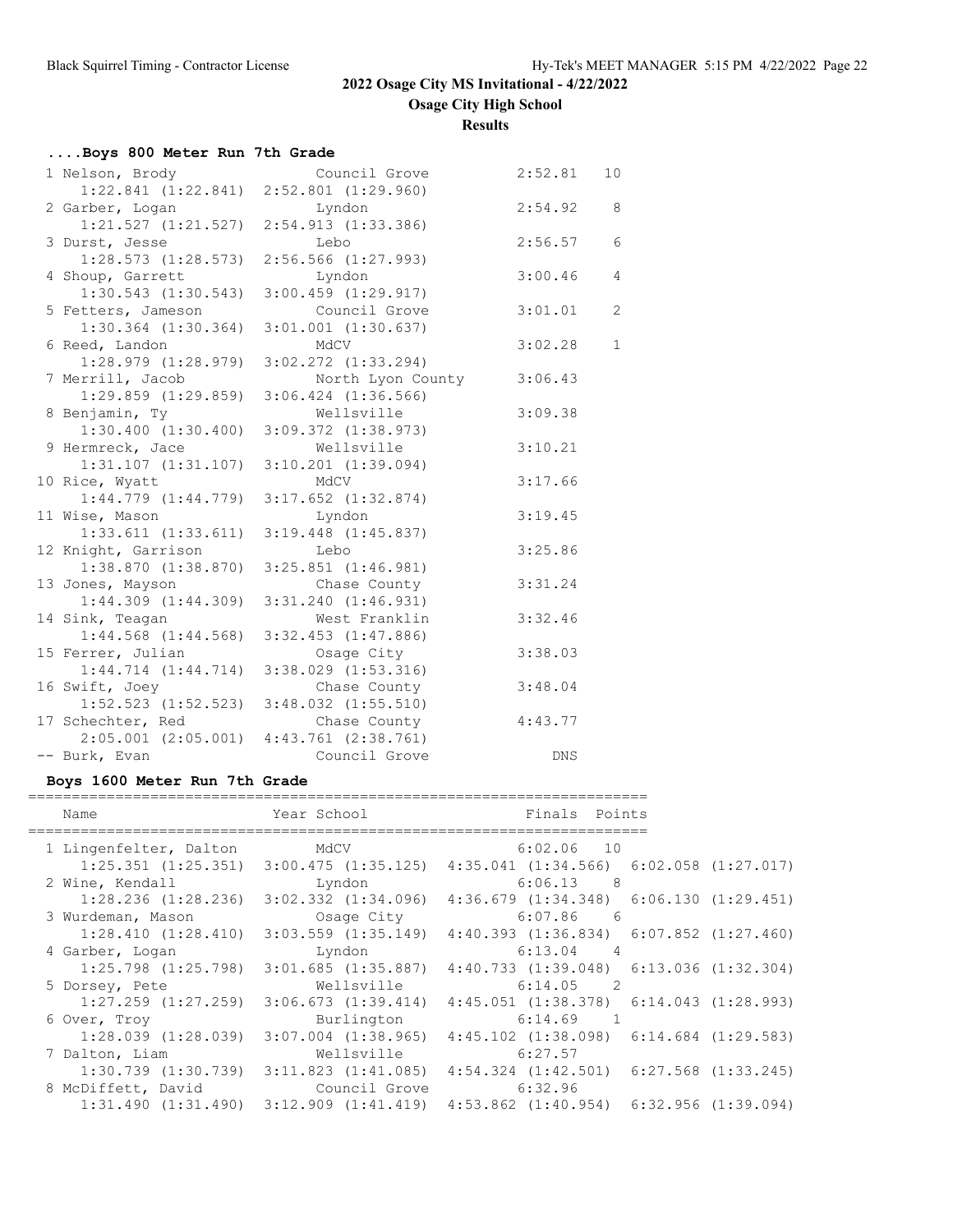**Osage City High School**

**Results**

### **....Boys 1600 Meter Run 7th Grade**

| 9 Garza, Darrell Mission Valley 6:47.62         |                                                                                                                       |                                                 |                         |
|-------------------------------------------------|-----------------------------------------------------------------------------------------------------------------------|-------------------------------------------------|-------------------------|
|                                                 | $1:42.791$ $(1:42.791)$ $3:34.776$ $(1:51.985)$ $5:10.827$ $(1:36.052)$                                               |                                                 | 6:47.615(1:36.789)      |
| 10 Merrill, Jacob                               | North Lyon County 6:50.13                                                                                             |                                                 |                         |
|                                                 | $1:37.449$ $(1:37.449)$ $3:29.559$ $(1:52.111)$ $5:14.972$ $(1:45.413)$                                               |                                                 | $6:50.123$ $(1:35.152)$ |
| 11 Allen, Miller                                | Burlington 7:04.31                                                                                                    |                                                 |                         |
|                                                 | 1:42.288 (1:42.288) 3:34.326 (1:52.038) 5:23.902 (1:49.577)                                                           |                                                 | $7:04.307$ $(1:40.405)$ |
| 12 Hasenclever, Sawyer                          | Lebo 7:05.27                                                                                                          |                                                 |                         |
|                                                 | $1:41.874$ $(1:41.874)$ $3:33.670$ $(1:51.796)$ $5:22.616$ $(1:48.947)$                                               |                                                 | $7:05.262$ $(1:42.646)$ |
| 13 Brown, Jayden Council Grove 7:12.76          |                                                                                                                       |                                                 |                         |
| 1:44.020(1:44.020)                              | $3:35.648$ $(1:51.629)$ $5:29.888$ $(1:54.240)$                                                                       |                                                 | 7:12.760(1:42.872)      |
| 14 Wise, Mason                                  | Lyndon 7:20.93                                                                                                        |                                                 |                         |
| $1:45.056$ $(1:45.056)$                         | $3:39.725$ $(1:54.669)$ $5:35.163$ $(1:55.439)$                                                                       |                                                 | 7:20.927 (1:45.764)     |
| 15 Knight, Garrison                             | <u>Lebo de la contrada de la contrada de la contrada de la contrada de la contrada de la contrada de la contrada </u> | 7:28.04                                         |                         |
| $1:44.531$ $(1:44.531)$                         | $3:40.185$ $(1:55.654)$ $5:37.734$ $(1:57.550)$                                                                       |                                                 | 7:28.035(1:50.301)      |
| 16 Brooks, Mason                                | West Franklin                                                                                                         | 7:30.72                                         |                         |
| $1:47.875$ $(1:47.875)$ $3:43.543$ $(1:55.669)$ |                                                                                                                       | $5:33.562$ $(1:50.020)$                         | $7:30.714$ $(1:57.153)$ |
| 17 Stucker, Ayden                               | MdCV MONTE                                                                                                            | 7:37.93                                         |                         |
| $1:46.879$ $(1:46.879)$                         | $3:43.161$ $(1:56.283)$ $5:44.924$ $(2:01.763)$                                                                       |                                                 | $7:37.923$ $(1:52.999)$ |
| 18 Ferrer, Julian                               | Osage City 7:48.77                                                                                                    |                                                 |                         |
|                                                 | $1:56.359$ $(1:56.359)$ $3:59.246$ $(2:02.888)$ $6:01.998$ $(2:02.752)$                                               |                                                 | 7:48.767 (1:46.770)     |
| 19 Schechter, Red                               | Chase County 7:55.54                                                                                                  |                                                 |                         |
|                                                 | $1:47.215$ $(1:47.215)$ $3:52.857$ $(2:05.643)$ $6:01.066$ $(2:08.210)$ $7:55.535$ $(1:54.469)$                       |                                                 |                         |
| 20 Swift, Joey Chase County 8:00.12             |                                                                                                                       |                                                 |                         |
|                                                 | $1:51.808$ $(1:51.808)$ $3:51.103$ $(1:59.295)$                                                                       | $5:55.524$ $(2:04.422)$ $8:00.115$ $(2:04.592)$ |                         |

#### **Boys 3200 Meter Run 7th Grade**

======================================================================= Name **The Year School** Finals Points ======================================================================= 1 Picolet, Jaydyn Council Grove 12:39.22 10 1:29.565 (1:29.565) 3:05.590 (1:36.026) 4:42.973 (1:37.383) 6:19.651 (1:36.679) 7:56.365 (1:36.714) 9:34.751 (1:38.387) 11:09.159 (1:34.408) 12:39.211 (1:30.053) 2 Reed, Landon MdCV 13:15.58 8 1:31.605 (1:31.605) 3:10.027 (1:38.423) 4:51.641 (1:41.615) 6:36.673 (1:45.032) 8:20.833 (1:44.160) 9:59.375 (1:38.543) 11:42.841 (1:43.466) 13:15.574 (1:32.734) 3 Dalton, Liam Wellsville 13:21.65 6 1:28.632 (1:28.632) 3:05.259 (1:36.627) 4:44.557 (1:39.298) 6:26.356 (1:41.799) 8:12.261 (1:45.906) 9:58.328 (1:46.067) 11:47.187 (1:48.860) 13:21.641 (1:34.455) 4 Shoup, Garrett Lyndon Lyndon 13:24.56 4 1:30.823 (1:30.823) 3:05.379 (1:34.556) 4:44.261 (1:38.883) 6:26.724 (1:42.464) 8:09.889 (1:43.165) 9:58.776 (1:48.888) 11:45.445 (1:46.669) 13:24.560 (1:39.115) 5 Dorsey, Pete Wellsville 13:28.91 2 1:30.502 (1:30.502) 3:09.897 (1:39.395) 4:52.448 (1:42.552) 6:35.716 (1:43.268) 8:19.256 (1:43.540) 10:05.553 (1:46.297) 11:55.235 (1:49.682) 13:28.909 (1:33.675) 6 Durst, Jesse Lebo 13:37.21 1 1:31.673 (1:31.673) 3:11.382 (1:39.710) 4:57.445 (1:46.063) 6:47.548 (1:50.104) 8:34.368 (1:46.820) 10:19.162 (1:44.795) 12:01.668 (1:42.506) 13:37.202 (1:35.535) 7 McDiffett, David Council Grove 14:10.37 1:32.987 (1:32.987) 3:13.186 (1:40.200) 4:56.144 (1:42.958) 6:43.425 (1:47.281) 8:33.896 (1:50.472) 10:18.905 (1:45.009) 12:16.528 (1:57.624) 14:10.367 (1:53.839) 8 Hasenclever, Sawyer Lebo 14:48.53 1:37.821 (1:37.821) 3:26.861 (1:49.041) 5:20.767 (1:53.906) 7:13.717 (1:52.951) 9:09.437 (1:55.720) 11:06.889 (1:57.453) 13:00.449 (1:53.560) 14:48.524 (1:48.076)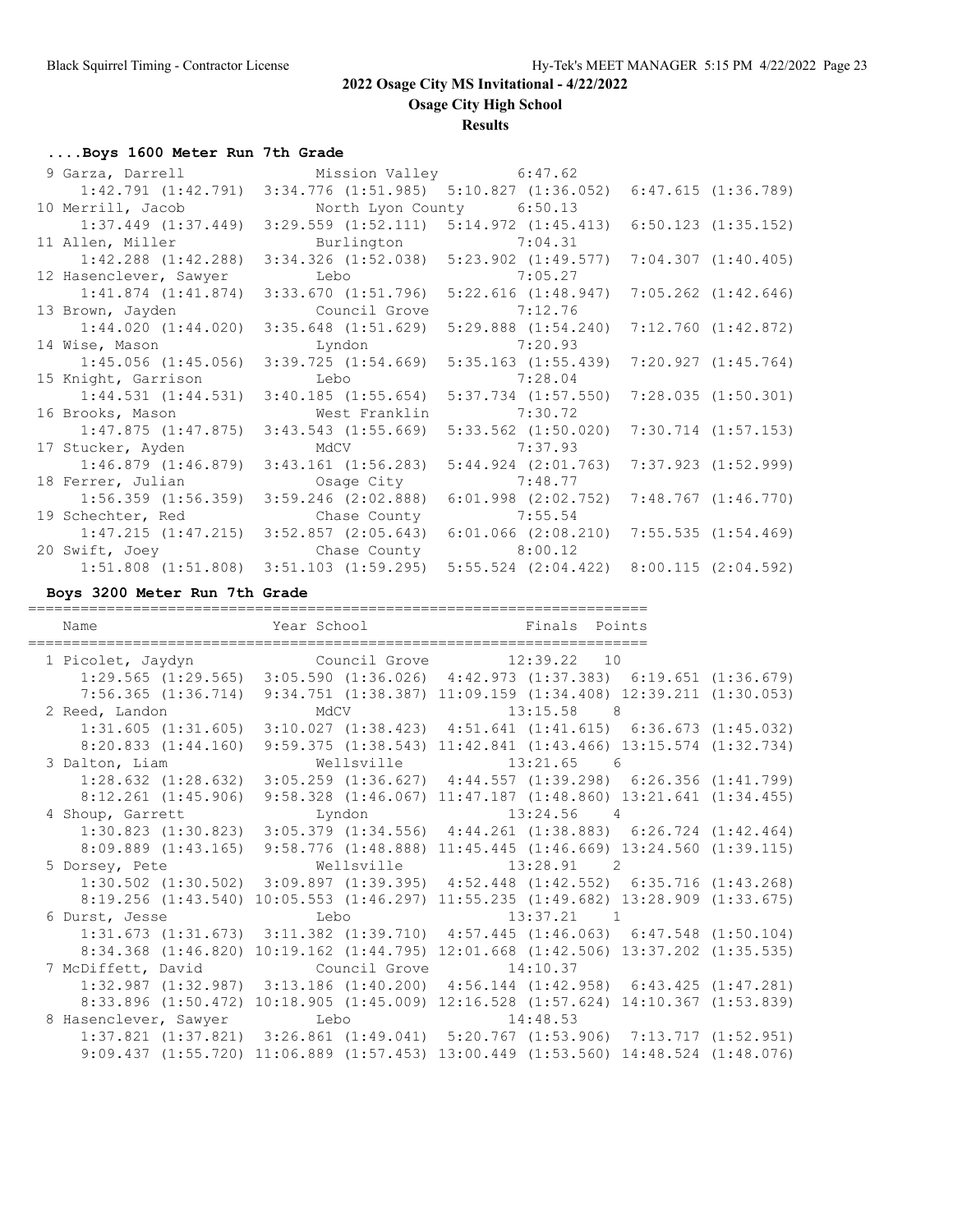**Osage City High School**

**Results**

# **....Boys 3200 Meter Run 7th Grade**

|                                        |  | $1:39.411$ $(1:39.411)$ $3:28.478$ $(1:49.068)$ $5:21.588$ $(1:53.111)$ $7:16.959$ $(1:55.372)$ |          |  |
|----------------------------------------|--|-------------------------------------------------------------------------------------------------|----------|--|
|                                        |  | 9:15.586 (1:58.627) 11:13.962 (1:58.377) 13:16.629 (2:02.668) 15:08.302 (1:51.674)              |          |  |
| 10 Benjamin, Ty                        |  | Wellsville                                                                                      | 15:18.65 |  |
|                                        |  | $1:44.840$ $(1:44.840)$ $3:38.017$ $(1:53.178)$ $5:29.260$ $(1:51.244)$ $7:26.195$ $(1:56.936)$ |          |  |
|                                        |  | 9:23.203 (1:57.008) 11:22.545 (1:59.342) 13:21.267 (1:58.723) 15:18.644 (1:57.377)              |          |  |
|                                        |  |                                                                                                 |          |  |
| 11 Jones, Mayson Chase County 15:45.11 |  |                                                                                                 |          |  |
|                                        |  | $1:42.771$ $(1:42.771)$ $3:38.911$ $(1:56.140)$ $5:32.018$ $(1:53.108)$ $7:32.521$ $(2:00.504)$ |          |  |
|                                        |  | 9:38.335 (2:05.814) 11:38.711 (2:00.377) 13:44.038 (2:05.327) 15:45.105 (2:01.068)              |          |  |
| 12 Sink, Teagan                        |  | West Franklin                                                                                   | 16:36.20 |  |
|                                        |  | $1:44.087$ $(1:44.087)$ $3:38.393$ $(1:54.306)$ $5:38.229$ $(1:59.837)$ $7:47.279$ $(2:09.051)$ |          |  |

## **Boys 100 Meter Hurdles 7th Grade**

| Name                  | Year School             | Finals H# Points |                |                |        |
|-----------------------|-------------------------|------------------|----------------|----------------|--------|
| 1 Vignery, Josh       | Lyndon                  | 18.88 2 10       |                |                |        |
| 2 Skillman, Dillan    | Burlington              | $19.09$ 1        |                | $_{\rm 8}$     |        |
| 3 Beyer, Maddex       | Chase County            | 19.11 3          |                | 6              |        |
| 4 Robertson, Ryker    | Wellsville              | 19.24 2          |                | $\overline{4}$ | 19.235 |
| 5 Traver, Landon      | MACV                    | $19.24$ 3 2      |                |                | 19.238 |
| 6 Taylor, Tyse        | West Franklin           | $19.35$ 3 1      |                |                |        |
| 7 Nelson, Brody       | Council Grove           | 19.64            | $\overline{2}$ |                |        |
| 8 Mills, Jacob        | Mission Valley          | 19.78            | $\mathcal{S}$  |                |        |
| 9 Doornbos, Bradley   | Council Grove           | 20.67            | 3              |                |        |
| 10 Picolet, Jaydyn    | Council Grove           | 20.70            | 2              |                |        |
| 11 Over, Troy         | Burlington              | 21.14            | $\overline{2}$ |                |        |
| 12 Miller, Clark      | Chase County            | 21.37            | $\mathcal{S}$  |                |        |
| 13 Merrill, Jacob     | North Lyon County 21.41 |                  | 1              |                |        |
| 14 Geist, Gage        | Wellsville<br>21.58     |                  | $\mathcal{E}$  |                |        |
| 15 Spielman, Jagger   | West Franklin           | 22.45            | $\mathbf{1}$   |                |        |
| 16 Bober, Landon      | Burlington              | 23.32            | $\overline{2}$ |                |        |
| 17 Gausman, Reid      | Lebo                    | 23.72            | 3              |                |        |
| 18 Plummer, Mateo     | Lebo                    | 23.73            | 2              |                |        |
| 19 Rues, Brayden      | Lebo                    | 24.25            | 2              |                |        |
| 20 Schneickert, Henry | North Lyon County       | 25.62            | $\mathbf{1}$   |                |        |

## **Boys 4x100 Meter Relay 7th Grade**

| School              |                     | Finals Points  |
|---------------------|---------------------|----------------|
| 1 Osage City 'A'    | 59.48               | 10             |
| 1) Peterson, Layken | 2) Shoemate, Daniel |                |
| 3) Senft, Colton    | 4) Sliver, Reed     |                |
| 2 Lyndon 'A'        | 59.59               | 8              |
| 1) Medina, Lyric    | 2) Eddington, Owen  |                |
| 3) Kilgore, Gage    | 4) Weston, Cameron  |                |
| 3 Council Grove 'A' | 1:02.32             | - 6            |
| 1) Buttrey, Reid    | 2) Brown, Jayden    |                |
| 3) Fetters, Jameson | 4) Cormier, Logan   |                |
| 4 Wellsville 'A'    | 1:06.14             | $\overline{4}$ |
| 1) Fouts, Kohen     | 2) Lyman, Blake     |                |
| 3) Bruce, Jayden    | 4) Benzel, Beck     |                |
| 5 MdCV<br>י בי      | 1:07.74             | $\mathcal{P}$  |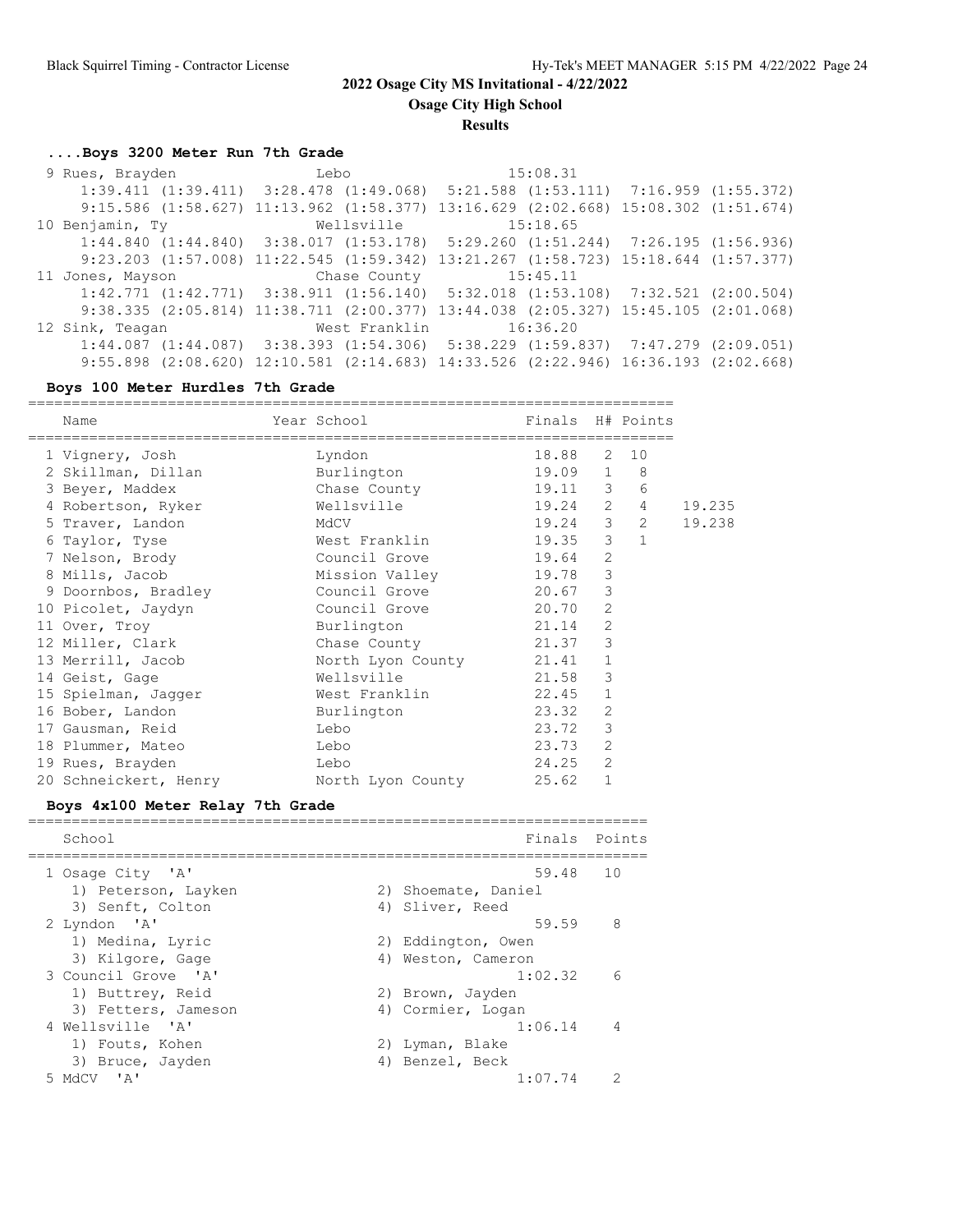**Osage City High School**

### **Results**

# **....Boys 4x100 Meter Relay 7th Grade**

| 1) Rice, Wyatt      | 2) Ulupano, Josh |
|---------------------|------------------|
| 3) Stucker, Ayden   | 4) Walker, Trae  |
| 6 Lebo 'A'          | 1:09.98          |
| -- Chase County 'A' | DO               |
| 1) Morgan, Drewe    | 2) Jones, Mayson |
| 3) Swift, Joey      | 4) Green, Noah   |

## **Boys 4x200 Meter Relay 7th Grade**

| School                              |    | Finals Points        |                |          |
|-------------------------------------|----|----------------------|----------------|----------|
| 1 Council Grove 'A'                 |    | $2:04.16$ 10         |                |          |
| 1) Smith-Jenkins, Syied             |    | 2) Bettencourt, Leo  |                |          |
| 3) Fetters, Jameson                 |    | 4) Doornbos, Bradley |                |          |
| 2 Wellsville 'A'                    |    | $2:08.08$ 8          |                | 2:08.073 |
| 1) Geist, Gage                      |    | 2) O'Neil, Zarek     |                |          |
| 3) Dorsey, Pete                     |    | 4) Robertson, Ryker  |                |          |
| 3 Lyndon 'A'                        |    | $2:08.08$ 6          |                | 2:08.078 |
| 1) Medina, Lyric                    |    | 2) Eddington, Owen   |                |          |
| 3) Kilgore, Gage                    |    | 4) Moon, Lawson      |                |          |
| 4 Osage City 'A'                    |    | 2:09.15              | $\overline{4}$ |          |
| 1) Senft, Colton                    |    | 2) Shoemate, Daniel  |                |          |
| 3) Kirkpatrick, Brody               | 4) | Tincher, Gunner      |                |          |
| 5 MdCV 'A'                          |    | 2:27.23              | $\mathcal{L}$  |          |
| 1) Walker, Trae                     |    | 2) Ulupano, Josh     |                |          |
| 3) Stucker, Ayden                   | 4) | Rice, Wyatt          |                |          |
| $^{\prime}$ A $^{\prime}$<br>6 Lebo |    | 2:28.50              |                |          |
|                                     |    |                      |                |          |

## **Boys 4x400 Meter Relay 7th Grade**

| School                  | Finals              | Points         |
|-------------------------|---------------------|----------------|
| 1 Lyndon 'A'            | 4:38.88             | 10             |
| 1) Wine, Kendall        | 2) Horne, Carson    |                |
| 3) Vignery, Josh        | 4) Weston, Cameron  |                |
| 2 Council Grove 'A'     | 4:52.31             | 8              |
| 1) Picolet, Jaydyn      | 2) Young, Remi      |                |
| 3) Siemars, Nate        | 4) Nelson, Brody    |                |
| 3 Osage City 'A'        | 4:52.57             | 6              |
| 1) Senft, Colton        | 2) Peterson, Layken |                |
| 3) Wurdeman, Mason      | 4) Sliver, Reed     |                |
| 4 Wellsville 'A'        | 4:55.52             | $\overline{4}$ |
| 1) O'Neil, Zarek        | 2) Robertson, Ryker |                |
| 3) Toman, Josh          | 4) Geist, Gage      |                |
| 5 MdCV 'A'              | 5:15.57             | $\overline{2}$ |
| 1) Reed, Landon         | 2) Walker, Trae     |                |
| 3) Lingenfelter, Dalton | 4) Traver, Landon   |                |
| 6 Lebo 'A'              | 5:28.89             |                |
| 7 West Franklin 'A'     | 5:52.81             |                |
| 1) Rubick, Trent        | 2) Ohlde, Landon    |                |
| 3) Sink, Teagan         | 4) Spielman, Jagger |                |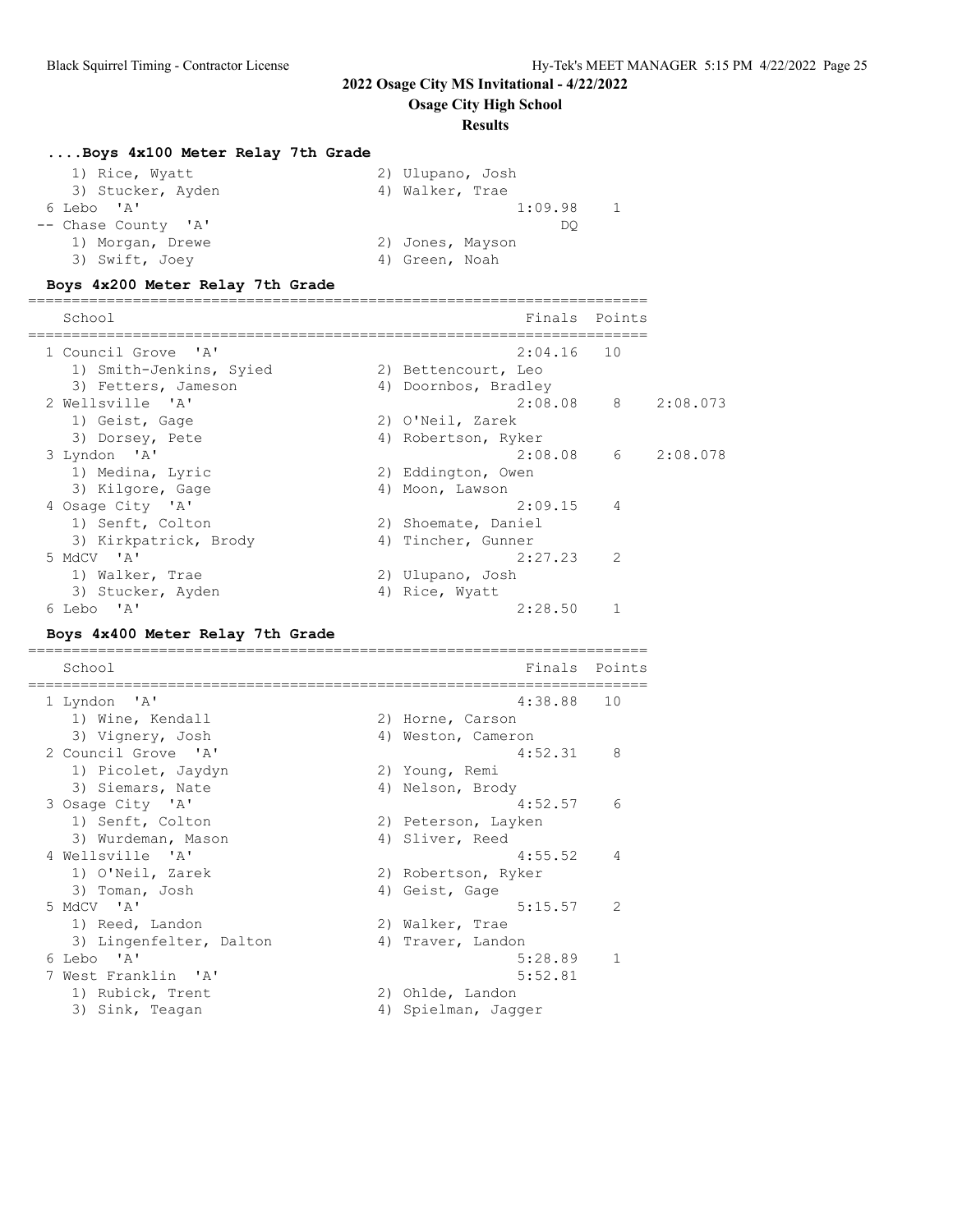**Osage City High School**

**Results**

## **Boys High Jump 7th Grade**

| Name                                                                           |  | Year School   |                |                      | Finals Points |
|--------------------------------------------------------------------------------|--|---------------|----------------|----------------------|---------------|
| 1 Beyer, Maddex<br>$4-00$ $4-02$ $4-04$ $4-06$ $4-08$ $4-10$                   |  |               |                | Chase County 4-08.00 | 10            |
| 0 0 0 XO 0 XXX<br>2 Vignery, Josh<br>$4-00$ $4-02$ $4-04$ $4-06$ $4-08$ $4-10$ |  | Lyndon        |                | J4-08.00             | 8             |
| O OXXO XO OXXX<br>3 Geist, Gage<br>$4-00$ $4-02$ $4-04$ $4-06$                 |  | Wellsville    |                | $4 - 04.00$          | 6             |
| O XO XO XXX<br>4 Mills, Jacob<br>$4 - 00$ $4 - 02$ $4 - 04$                    |  |               | Mission Valley | $4 - 02$ .00         | 4             |
| O O XXX<br>5 Shoup, Garrett<br>$4 - 00$ $4 - 02$ $4 - 04$                      |  | Lyndon        |                | $J4 - 02.00$         | 2             |
| XXO XO XXX<br>6 Hadley, Brock<br>$4 - 00$ $4 - 02$ $4 - 04$                    |  | Lebo          |                | J4-02.00             | 0.33          |
| O XXO XXX<br>6 Spielman, Jagger<br>$4 - 00$ $4 - 02$ $4 - 04$                  |  |               | West Franklin  | J4-02.00             | 0.33          |
| O XXO XXX<br>6 Wine, Kendall<br>$4 - 00$ $4 - 02$ $4 - 04$                     |  | Lyndon        |                | $J4 - 02.00$         | 0.33          |
| O XXO XXX<br>9 Sliver, Reed<br>$4 - 00$ $4 - 02$                               |  | Osage City    |                | $4 - 00.00$          |               |
| O XXX<br>10 Jones, Mayson<br>$4 - 00$ $4 - 02$                                 |  | Chase County  |                | $J4 - 00.00$         |               |
| XO XXX<br>-- McCall, Cole<br>$4 - 00$                                          |  | Council Grove |                | NH                   |               |
| XXX<br>-- McCall, Heath<br>$4 - 00$                                            |  | Council Grove |                | NH                   |               |
| XXX<br>-- Kepley, Grady<br>$4 - 00$                                            |  | Council Grove |                | NH                   |               |
| XXX<br>Ford, Gus<br>$4 - 00$                                                   |  | Lebo          |                | ΝH                   |               |
| XXX<br>Ferguson, Ayden<br>$4 - 00$<br>XXX                                      |  | Lebo          |                | ΝH                   |               |

## **Boys Long Jump 7th Grade**

| Name            |                            | Year School | Finals H# Points  |  |
|-----------------|----------------------------|-------------|-------------------|--|
| 1 Turner, Logan | $14-11$ $14-09$ $14-11.50$ | Burlington  | $14 - 11.50$ 2 10 |  |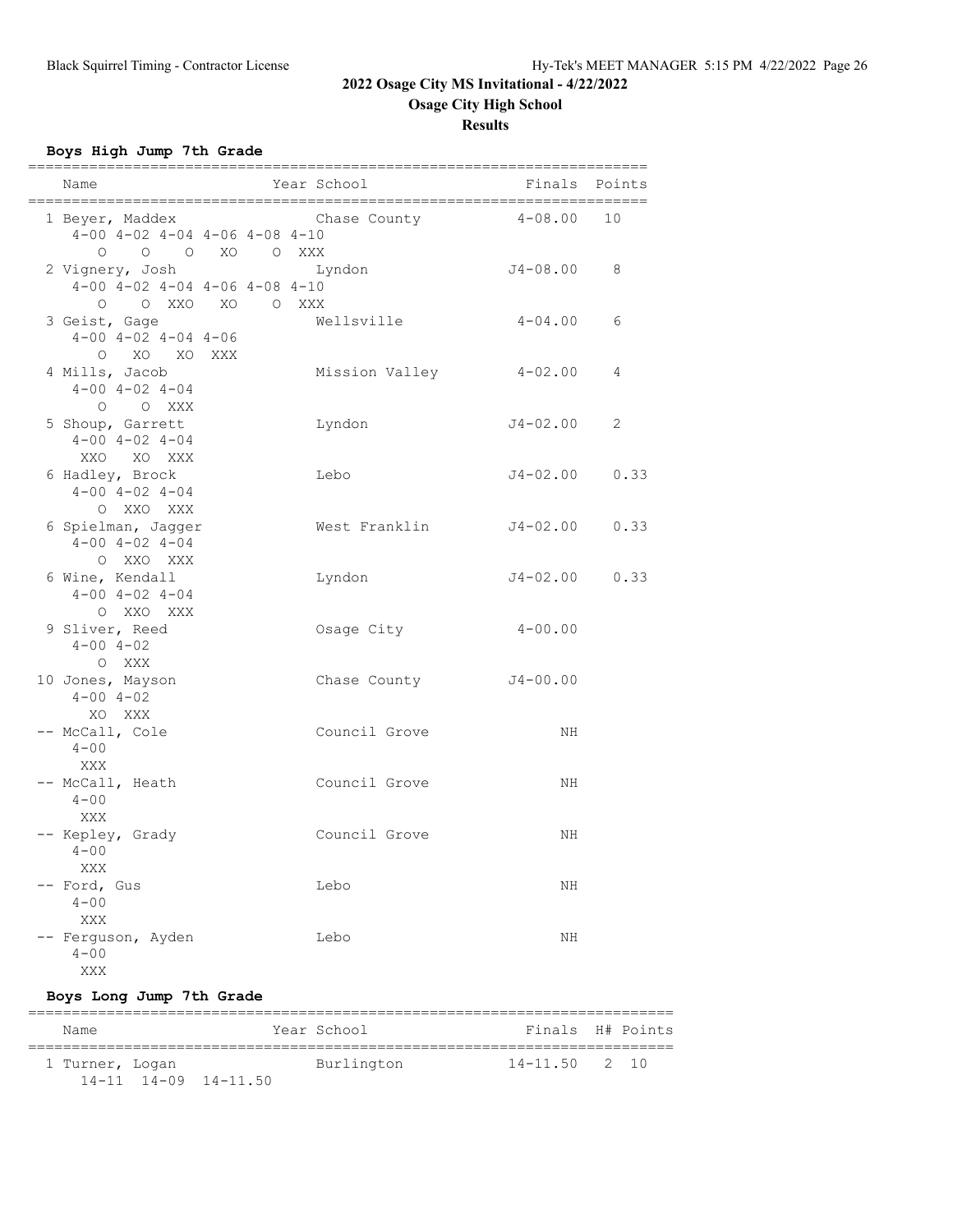**Osage City High School**

**Results**

| Boys Long Jump 7th Grade                                        |                         |              |                       |                |
|-----------------------------------------------------------------|-------------------------|--------------|-----------------------|----------------|
| 2 Beyer, Maddex<br>14-11 FOUL FOUL                              | Chase County 14-11.00   |              | 2                     | 8              |
| 3 Traver, Landon<br>14-09.50 FOUL 14-08                         | MdCV                    | $14 - 09.50$ | $\mathbf{2}^{\prime}$ | 6              |
| 4 Doornbos, Bradley Council Grove<br>14-02.50 13-00.75 12-05.50 |                         | $14 - 02.50$ | 2                     | $\overline{4}$ |
| 5 Hall, Beau<br>FOUL 13-11.75 13-01.50                          | Burlington              | $13 - 11.75$ | $\overline{2}$        | 2              |
| 6 Taylor, Tyse<br>$13-00.50$ $9-08.50$ $13-10.25$               | West Franklin           | $13 - 10.25$ | $\mathbf{1}$          | $\mathbf{1}$   |
| 7 Spielman, Jagger<br>$12-05.50$ $12-02.25$ $13-07.50$          | West Franklin           | $13 - 07.50$ | 2                     |                |
| 8 Peterson, Layken<br>13-06.25 13-05.50 13-00.75                | Osage City              | $13 - 06.25$ | 2                     |                |
| 9 Stewart, Luke<br>13-06 12-10 13-01.50                         | Council Grove           | $13 - 06.00$ | $\mathbf{1}$          |                |
| 10 Robertson, Ryker<br>13-05.50 FOUL FOUL                       | Wellsville              | $13 - 05.50$ | $\mathbf{2}$          |                |
| 11 Skillman, Dillan Burlington<br>13-05 12-09.50 13-00.75       |                         | $13 - 05.00$ | 2                     |                |
| 12 O'Neil, Zarek We<br>12-02.50 12-00.75 13-01.50               | Wellsville              | $13 - 01.50$ | 2                     |                |
| 13 Lingenfelter, Dalton<br>10-09.25 13-01.25 FOUL               | MdCV                    | $13 - 01.25$ | $\mathbf{1}$          |                |
| 14 Eddington, Owen<br>11-09.50 12-03.25 12-06.50                | Lyndon                  | $12 - 06.50$ | $\mathbf 1$           |                |
| 15 Wurdeman, Mason<br>10-00.75 FOUL 12-00                       | Osage City              | $12 - 00.00$ | $\mathbf{1}$          |                |
| 16 Hadley, Brock<br>11-11 10-11.75 11-07.50                     | Lebo                    | $11 - 11.00$ | $\mathbf{2}$          |                |
| 17 Reed, Landon<br>11-06 10-09.25 FOUL                          | MdCV                    | $11 - 06.00$ | $\mathbf{1}$          |                |
| 18 Morgan, Drewe<br>$10-02.25$ $11-02.25$ $11-04.75$            | Chase County            | $11 - 04.75$ | 1                     |                |
| 19 Kilgore, Gage<br>11-03 10-11.50 11-01                        | Lyndon                  | $11 - 03.00$ | $\mathbf{1}$          |                |
| 20 Toman, Josh<br>$10-02$ $10-04.50$ $11-01.75$                 | Wellsville              | $11 - 01.75$ | 2                     |                |
| 21 Mills, Jacob<br>10-07.25 10-03.25 11-01                      | Mission Valley 11-01.00 |              | 1                     |                |
| 22 Ferguson, Ayden<br>10-02 10-09 9-03.25                       | Lebo                    | $10 - 09.00$ | 1                     |                |
| 23 Smith-Jenkins, Syied<br>FOUL 10-04.75 FOUL                   | Council Grove           | $10 - 04.75$ | $\mathbf{2}$          |                |
| 24 Rues, Brayden                                                | Lebo                    | $10 - 02.00$ | $\mathbf{1}$          |                |
| FOUL 10-02 FOUL<br>25 Schneickert, Henry                        | North Lyon County       | $9 - 09.25$  | $\mathbf 1$           |                |
| FOUL 9-09.25 FOUL<br>26 Medina, Lyric                           | Lyndon                  | $9 - 07.50$  | 2                     |                |
| FOUL FOUL 9-07.50<br>-- Rubick, Trent                           | West Franklin           | FOUL         | 1                     |                |
| FOUL FOUL FOUL<br>-- Bennett, Evan                              | North Lyon County       | DNS          | 1                     |                |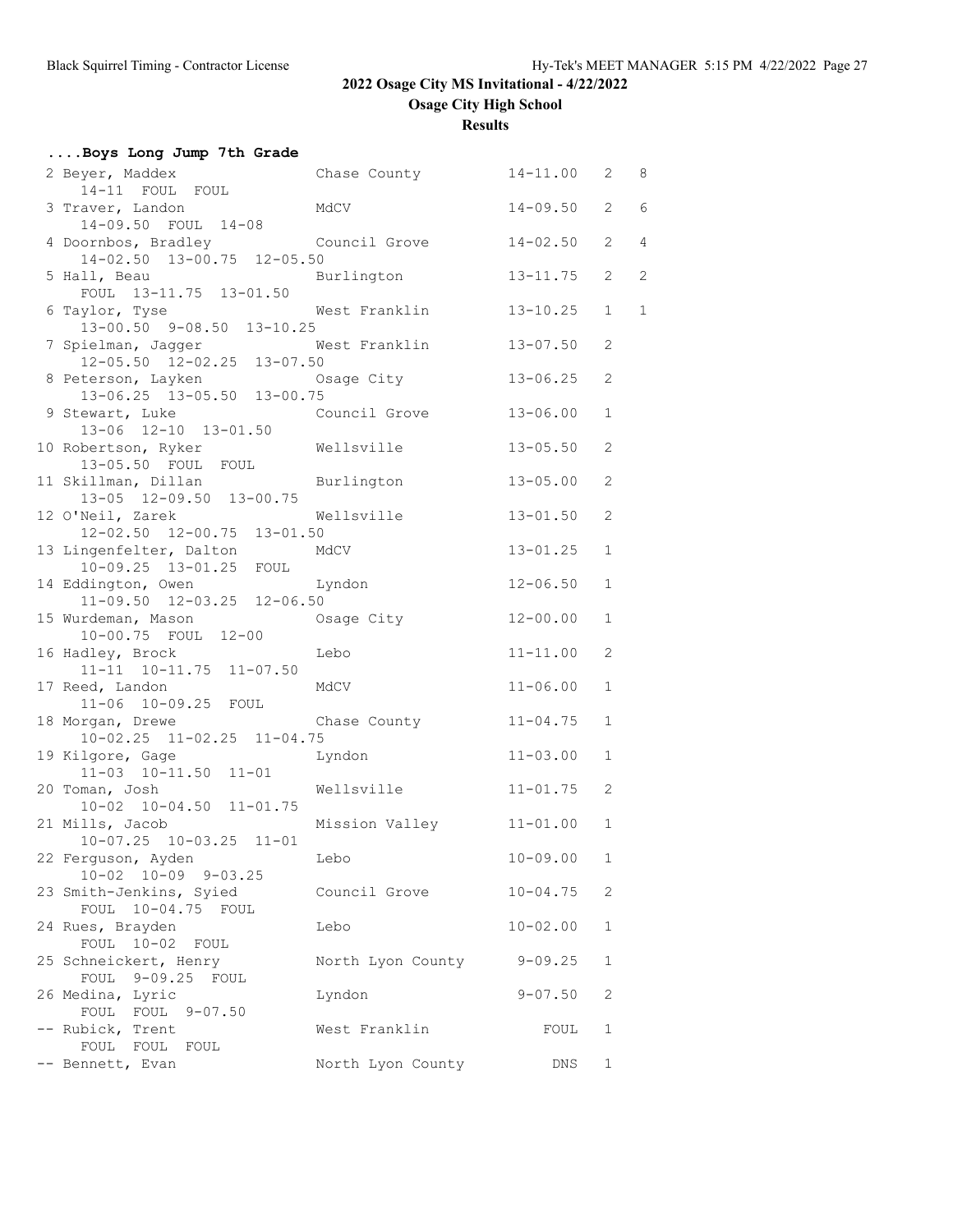### **Osage City High School**

**Results**

**Boys Triple Jump 7th Grade**

| Name<br>=====================                                            | Year School<br>------------------- | Finals Points |                |
|--------------------------------------------------------------------------|------------------------------------|---------------|----------------|
| 1 Peterson, Layken Coage City 28-07.75 10<br>27-08 27-11.50 28-07.75     |                                    |               |                |
| 2 O'Neil, Zarek Mellsville<br>28-00.50 28-01.25 FOUL                     |                                    | $28 - 01.25$  | 8              |
| 3 Weston, Cameron byndon<br>FOUL 27-06 27-07                             |                                    | $27 - 07.00$  | 6              |
| 4 Cormier, Logan Council Grove<br>$27 - 02.50$ $26 - 11.75$ $27 - 06.75$ |                                    | $27 - 06.75$  | $\overline{4}$ |
| 5 Toman, Josh<br>$27-03.75$ $25-09.50$ $27-03.25$                        | Wellsville                         | $27 - 03.75$  | $\mathcal{L}$  |
| 6 Ohlde, Landon<br>26-10.50 25-05.25 26-02.25                            | West Franklin                      | 26-10.50      | $\mathbf{1}$   |
| 7 Durst, Jesse Lebo<br>23-09.50 24-10.50 25-01.75                        |                                    | $25 - 01.75$  |                |
| 8 Kepley, Grady<br>24-05 23-03.25 23-10                                  | Council Grove                      | $24 - 05.00$  |                |
| 9 Rose, Kyler Council Grove<br>23-01 22-07.75 22-01.50                   |                                    | $23 - 01.00$  |                |
| 10 Swift, Joey<br>FOUL FOUL 17-07.75                                     | Chase County                       | $17 - 07.75$  |                |
| 11 Eastman, Jordan<br>14-07.50 12-03.25 14-01                            | West Franklin                      | $14 - 07.50$  |                |
| 12 Mocnik, Jack<br>12-00 11-02.50 FOUL                                   | West Franklin 12-00.00             |               |                |

**Boys Shot Put 7th Grade**

========================================================================== Name Year School Finals H# Points ========================================================================== 1 McCoy, Aidan Wellsville 29-10.00 2 10 FOUL 29-03 29-10 2 Jackson, Camo Osage City 29-08.00 2 8 27-06.50 29-08 27-08.50 3 Risner, Rayden Lebo 28-09.00 2 6 27-02 28-02 28-09<br>4 Tincher, Gunner 0 Sage City 28-06.00 2 4 28-06 28-00.50 26-06 5 Ford, Gus Lebo 28-03.00 2 2 26-03.50 27-04 28-03 6 Buttrey, Reid Council Grove 28-00.50 2 1 28-00.50 27-00 27-04 7 Ziegler, Maddox Council Grove 27-10.00 2 27-10 27-08 26-03.50<br>8 Miller, Clark  $\frac{1}{26-09.00}$  Chase County 26-09.00 2 25-08 26-09 26-04 9 Bettencourt, Leo Council Grove 26-08.50 1 26-08.50 25-09 25-02 10 Dalton, Liam Wellsville 26-08.00 2 25-03.50 26-08 24-07.50 11 Secrest, Alyx Osage City JV 25-05.00 1 23-04.50 25-05 21-09 12 Fehr, Colby Lebo 25-03.50 2 24-03.50 25-03.50 24-08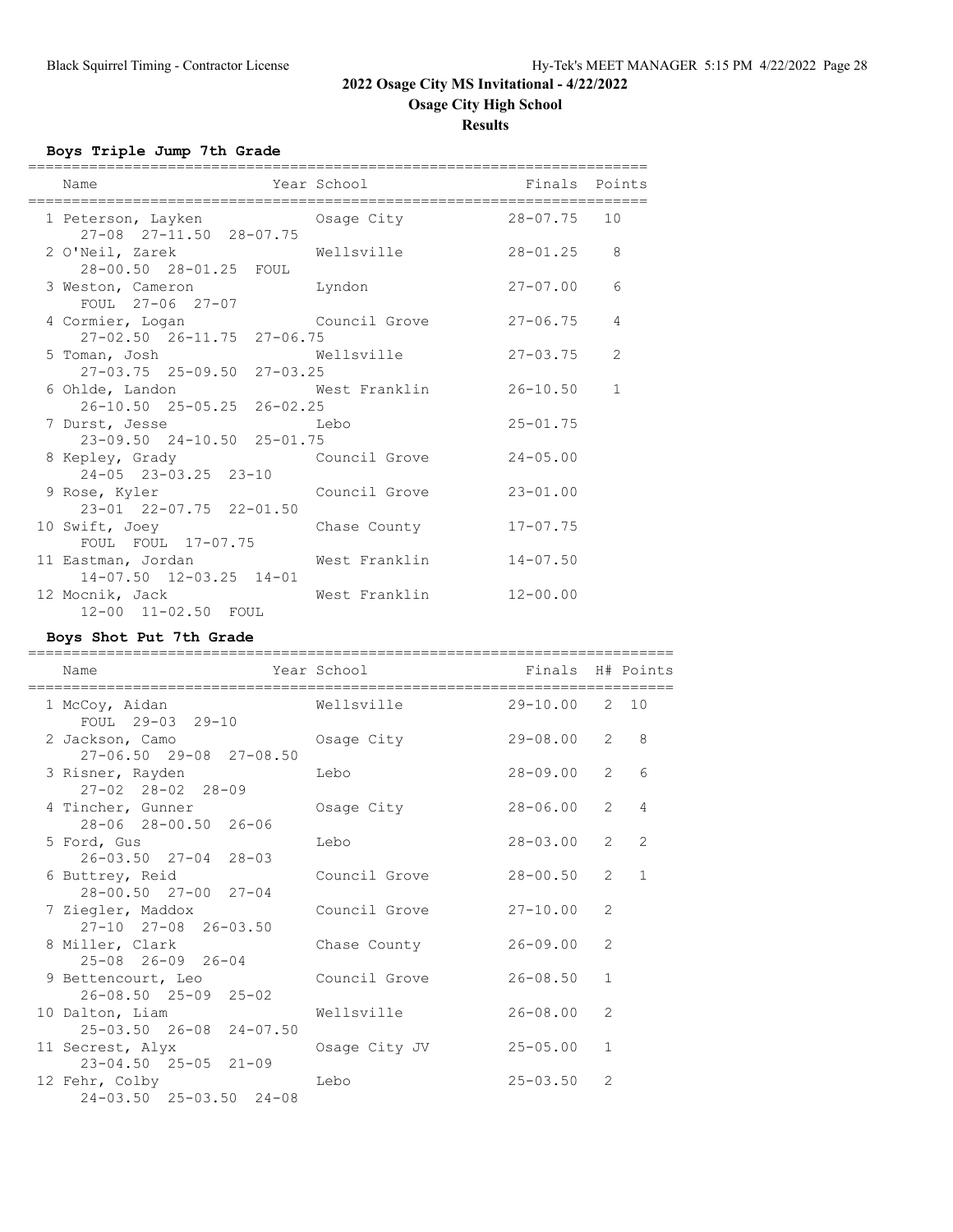# **Results**

| Boys Shot Put 7th Grade                    |                |              |              |
|--------------------------------------------|----------------|--------------|--------------|
| 13 Green, Zach                             | Osage City JV  | $25 - 03.00$ | $\mathbf{1}$ |
| $24-10$ $24-09$ $25-03$                    |                |              |              |
| 14 Ulupano, Josh                           | MdCV           | $25 - 02.00$ | 2            |
| 22-05.50 25-02 25-00.50                    |                |              |              |
| 15 Neel, Eddie                             | Wellsville     | $25 - 01.00$ | 2            |
| 25-01 23-05.50 24-11                       |                |              |              |
| 16 Kirkpatrick, Brody<br>24-11 24-09 22-07 | Osaqe City     | $24 - 11.00$ | 2            |
| 17 Whiteaker, Zane                         |                | $23 - 10.50$ | $\mathbf{1}$ |
| 22-05 22-09.50 23-10.50                    | Burlington     |              |              |
| 18 Siljenberg, Cameron                     | Osage City JV  | $23 - 04.00$ | $\mathbf{1}$ |
| $22 - 08$ $23 - 04$ $21 - 08$              |                |              |              |
| 19 Brooks, Mason                           | West Franklin  | $23 - 03.00$ | $\mathbf{1}$ |
| $22 - 09$ $23 - 03$ $20 - 11.50$           |                |              |              |
| 20 Hubin, Wyatt                            | West Franklin  | $22 - 01.00$ | $\mathbf{1}$ |
| 21-04.50 22-01 20-05.50                    |                |              |              |
| 21 Biggs, Joe                              | Lyndon         | $21 - 11.50$ | $\mathbf{1}$ |
| 21-09 21-11.50 21-11.50                    |                |              |              |
| 22 Vogeler, Chase                          | MdCV           | $21 - 05.00$ | $\mathbf{1}$ |
| $21 - 05$ $20 - 04$ $19 - 05$              |                |              |              |
| 23 Green, Noah                             | Chase County   | $20 - 04.50$ | 2            |
| 20-04.50 19-03 20-01.50                    |                |              |              |
| 24 Lee, Colter                             | Burlington     | $20 - 04.00$ | $\mathbf{1}$ |
| 18-08 20-04 18-05                          |                | $18 - 11.50$ | $\mathbf{1}$ |
| 25 Guptill, Grant<br>18-11.50 18-03 15-11  | Burlington     |              |              |
| 26 Ifland, Collin                          | West Franklin  | $18 - 06.50$ | $\mathbf{1}$ |
| 18-06.50 FOUL 17-08                        |                |              |              |
| 27 Harp, Tyler                             | Mission Valley | $16 - 10.00$ | $\mathbf{1}$ |
| 16-10 FOUL 16-00                           |                |              |              |
| 28 Slade, Carson                           | Mission Valley | $14 - 03.00$ | $\mathbf{1}$ |
| 14-03 12-02.50 10-06                       |                |              |              |
| -- Dall, Lane                              | Lebo           | <b>DNS</b>   | $\mathbf{1}$ |

# **Boys Discus Throw 7th Grade**

|   | Name                                                         | Year School   | Finals H# Points |                |                |
|---|--------------------------------------------------------------|---------------|------------------|----------------|----------------|
|   | 1 Jackson, Camo                                              | Osage City    | $93 - 05$ 2 10   |                |                |
|   | FOUL 85-01 93-05<br>2 Neel, Eddie<br>75-05 75-02.50 61-01    | Wellsville    | $75 - 05$ 2      |                | - 8            |
|   | 3 Bruce, Jayden<br>FOUL FOUL 72-08                           | Wellsville    | $72 - 08$ 2      |                | 6              |
|   | 4 Tincher, Gunner<br>61-11 71-01 FOUL                        | Osage City    | $71 - 01$        | $\overline{2}$ | $\overline{4}$ |
|   | 5 Green, Zach<br>68-07 62-03.50 58-04                        | Osage City JV | 68-07            | $\overline{2}$ | $\overline{2}$ |
|   | 6 Ifland, Collin<br>$68 - 00$ $48 - 05$ $63 - 09$            | West Franklin | 68-00            | $\overline{2}$ | $\overline{1}$ |
|   | 7 Siljenberg, Cameron                                        | Osage City JV | 66-06            | $\overline{1}$ |                |
| 8 | $51 - 06$ 66-06 62-10<br>Walker, Trae<br>FOUL 66-01 49-02.50 | MdCV          | $66 - 01$        | $\mathcal{L}$  |                |
|   |                                                              |               |                  |                |                |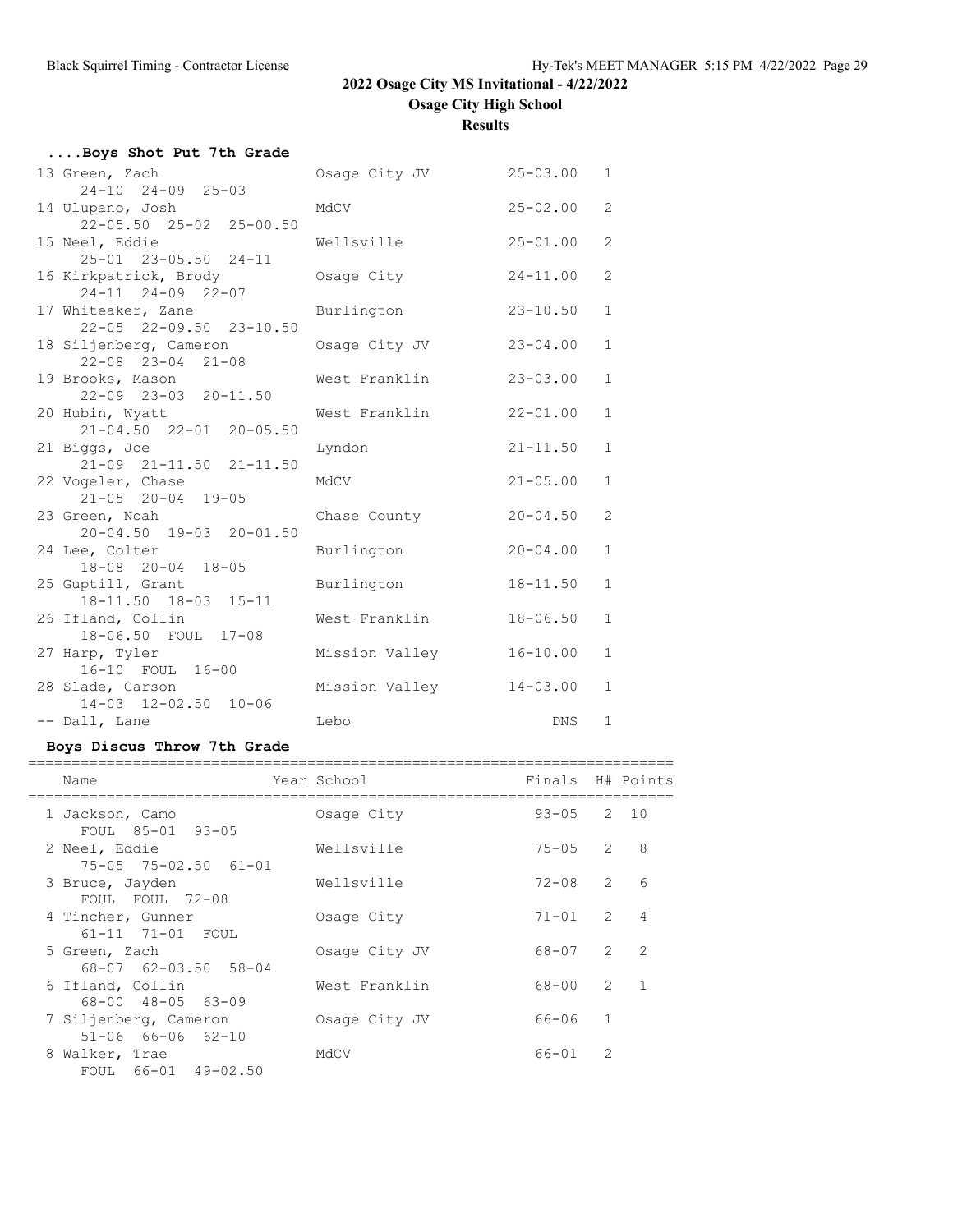**Osage City High School**

**Results**

| Boys Discus Throw 7th Grade                         |                |              |                |
|-----------------------------------------------------|----------------|--------------|----------------|
| 9 Bettencourt, Leo<br>59-01 FOUL 62-00              | Council Grove  | $62 - 00$    | 2              |
| 10 McCoy, Aidan<br>43-06 62-00 FOUL                 | Wellsville     | J62-00       | 2              |
| 11 Biggs, Joe<br>48-07.50 FOUL 61-03                | Lyndon         | $61 - 03$    | $\mathbf{1}$   |
| 12 Whiteaker, Zane<br>$51 - 10$ $55 - 02$ $58 - 10$ | Burlington     | $58 - 10$    | 2              |
| 13 Risner, Rayden<br>58-06 FOUL 50-02.50            | Lebo           | $58 - 06$    | $\overline{2}$ |
| 14 Secrest, Alyx<br>58-03.50 FOUL FOUL              | Osage City JV  | $58 - 03.50$ | $\mathbf{1}$   |
| 15 Fehr, Colby<br>38-10 40-07.50 54-06.50           | Lebo           | $54 - 06.50$ | $\overline{2}$ |
| 16 West, Connor<br>45-11 FOUL 53-02                 | Burlington     | $53 - 02$    | $\mathbf{1}$   |
| 17 Green, Noah<br>FOUL 51-10 FOUL                   | Chase County   | $51 - 10$    | $\mathbf{1}$   |
| 18 Ulupano, Josh<br>$50-03.50$ $51-01$ $46-07.50$   | MdCV           | $51 - 01$    | $\mathbf{1}$   |
| 19 Kirkpatrick, Brody<br>FOUL 50-10 FOUL            | Osage City     | $50 - 10$    | $\mathbf{2}$   |
| 20 Snyder, Karson<br>$50-09.50$ $46-06$ $43-07.50$  | Council Grove  | $50 - 09.50$ | $\mathbf{1}$   |
| 21 Vogeler, Chase<br>FOUL 38-05 49-10.50            | MdCV           | $49 - 10.50$ | $\mathbf{1}$   |
| 22 Crowley, Cohen<br>FOUL 46-00 FOUL                | West Franklin  | $46 - 00$    | $\mathbf{1}$   |
| 23 Lee, Colter<br>$41 - 03$ $42 - 05$ $37 - 04.50$  | Burlington     | $42 - 05$    | $\mathbf{1}$   |
| 24 Harp, Tyler<br>35-10 39-08 30-04                 | Mission Valley | $39 - 08$    | $\mathbf{1}$   |
| 25 Nickel, Joseph<br>$32 - 09$ $35 - 04$ $38 - 02$  | West Franklin  | $38 - 02$    | $\mathbf{1}$   |
| 26 Slade, Carson<br>27-10.50 38-00.50 31-08         | Mission Valley | $38 - 00.50$ | $\mathbf{1}$   |
| -- Weeks, Cole                                      | Council Grove  | FOUL         | 1              |
| FOUL FOUL FOUL<br>-- Ford, Gus                      | Lebo           | DNS          | 2              |

# **Boys Javelin Throw 7th Grade**

| Name                 | Year School       | Finals H# Points |                |               |
|----------------------|-------------------|------------------|----------------|---------------|
| 1 Buttrey, Reid      | Council Grove     | 90-06            |                | 2 10          |
| 2 Vignery, Josh      | Lyndon            | 88-00            | $\mathcal{L}$  | - 8           |
| 3 Garza, Darrell     | Mission Valley    | $87 - 05$        |                | 6             |
| 4 Tincher, Gunner    | Osage City        | $82 - 01$        | $\mathcal{L}$  | 4             |
| 5 Green, Noah        | Chase County      | $77 - 10$        | $\mathcal{P}$  | $\mathcal{P}$ |
| 6 Woodrow, Cooper    | North Lyon County | $75 - 10$        | $\mathcal{L}$  |               |
| 7 Weeks, Cole        | Council Grove     | $72 - 07$        |                |               |
| 8 Rose, Kyler        | Council Grove     | $66 - 10$        | $\mathcal{L}$  |               |
| 9 Kirkpatrick, Brody | Osage City        | $63 - 01$        | $\mathcal{L}$  |               |
| 10 Ohlde, Landon     | West Franklin     | $62 - 09$        | $\mathfrak{D}$ |               |
| 11 Hubin, Wyatt      | West Franklin     | $60 - 01$        | っ              |               |
|                      |                   |                  |                |               |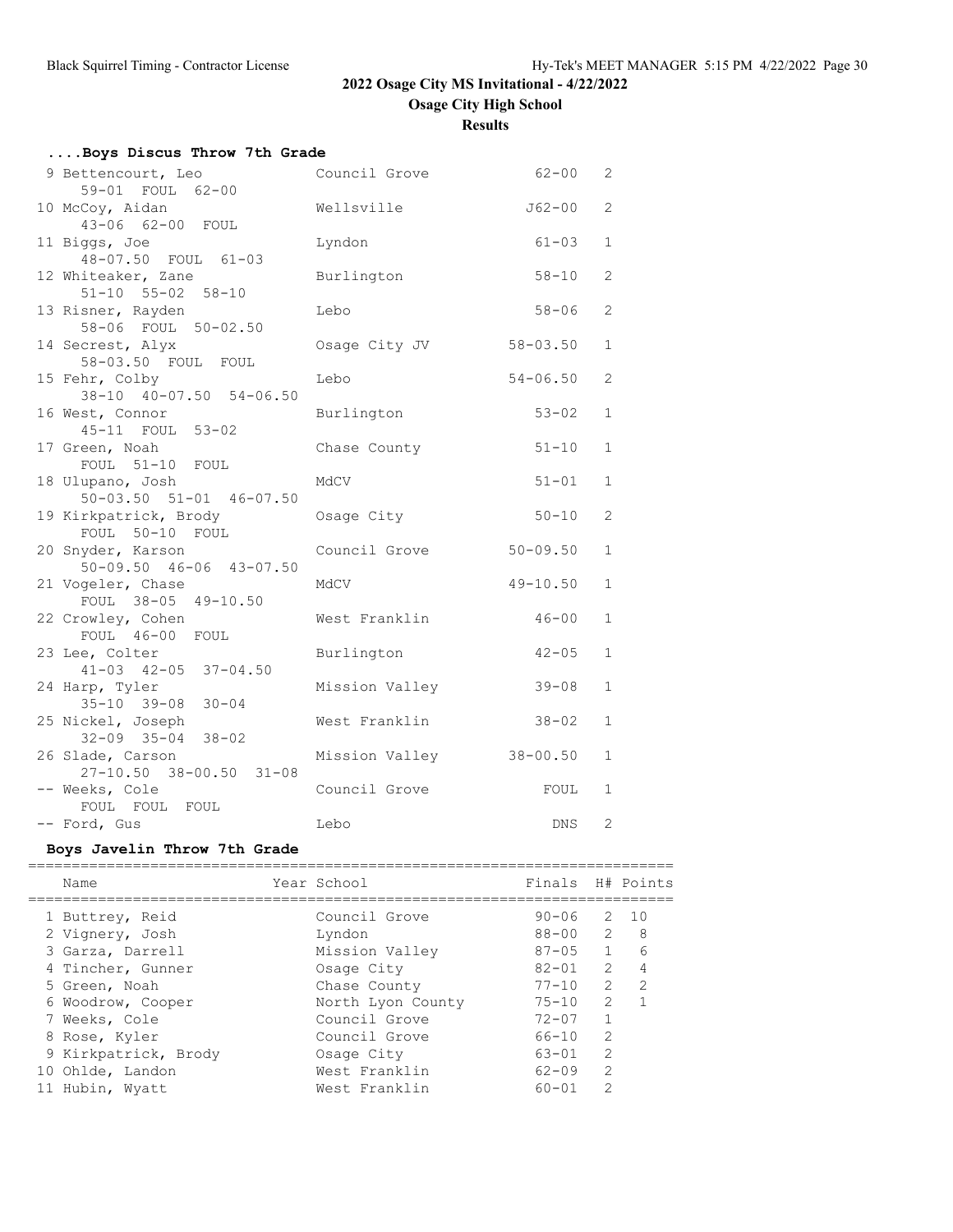**Osage City High School**

**Results**

# **....Boys Javelin Throw 7th Grade**

| 12 Lyman, Blake   | Wellsville     | $59 - 04$ | 1              |
|-------------------|----------------|-----------|----------------|
| 13 Harp, Tyler    | Mission Valley | $53 - 01$ | $\overline{1}$ |
| 14 Fouts, Kohen   | Wellsville     | $45 - 07$ | $\mathbf{1}$   |
| 15 Secrest, Alyx  | Osage City JV  | $45 - 01$ | -2             |
| 16 Benzel, Beck   | Wellsville     | $43 - 11$ | $\overline{1}$ |
| 17 Price, Tristen | Osage City JV  | $40 - 10$ | $\overline{1}$ |
| 18 Slade, Carson  | Mission Valley | $32 - 11$ |                |
| -- Crowley, Cohen | West Franklin  | FOUL      |                |

## **Boys 100 Meter Dash 8th Grade**

| Name                                     | Year School <b>Example 2</b> Finals H# Points |           |                |            |        |
|------------------------------------------|-----------------------------------------------|-----------|----------------|------------|--------|
| 1 French, Blaise                         | Council Grove 13.17                           |           | 4              | 10         |        |
| 2 Marcotte, James Lyndon                 |                                               | 13.65     | $4\degree$     | - 8        |        |
| 3 Otwell, Payton                         | Wellsville                                    | 13.71 4 6 |                |            |        |
| 4 Taylor, Jace                           | Mission Valley 13.72 4 4                      |           |                |            |        |
| 5 Theel, Dylan                           | Osage City<br>13.83                           |           |                | $4\quad 2$ | 13.821 |
| 6 Griffin, Luke Burlington 13.83 4 1     |                                               |           |                |            | 13.828 |
| 7 Schmidt, Kayden                        | Council Grove                                 | 14.08     | 3              |            |        |
| 8 Eddington, Asher                       | Lyndon                                        | 14.11     | 3              |            |        |
| 9 Bunger, Bryce                          | Mission Valley 14.13                          |           | $\overline{4}$ |            |        |
| 10 Mathias, Ryan                         | West Franklin                                 | 14.23     | $\overline{2}$ |            |        |
| 11 Hopkins, Brayden                      | Lebo                                          | 14.28     | $\overline{4}$ |            |        |
| 12 Mitchell, CJ                          | Chase County 14.42                            |           | 2              |            |        |
| 13 Garner, Gage                          | Osage City                                    | 14.56     | 2              |            |        |
| 14 Preston, Seagan                       | Chase County 14.75                            |           | $\mathcal{S}$  |            |        |
| 15 Milner, Jesse                         | Burlington                                    | 14.90     | $\mathcal{S}$  |            |        |
| 16 Rindt, Nick                           | Mission Valley 14.97                          |           | $\overline{2}$ |            |        |
| 17 Gantenbein, Lucas Cance City          | 15.30                                         |           | $\mathcal{S}$  |            |        |
| 18 Badger, Harlan                        | North Lyon County 15.33                       |           | $\overline{c}$ |            |        |
| 19 Warnick, Elijah                       | North Lyon County 15.39                       |           | $\overline{2}$ |            |        |
| 20 Doherty, Maddex                       | Wellsville<br>15.44                           |           | $\mathcal{S}$  |            |        |
| 21 Noonan, David                         | Osage City JV                                 | 15.85     | $\mathbf{1}$   |            |        |
| 22 Pierce, Keenan                        | Wellsville 15.92                              |           | 3              |            |        |
| 23 Shoemaker, Kohlton                    | Lebo                                          | 16.00     | 2              |            |        |
| 24 DeDonder, Leo                         | North Lyon County 16.11                       |           | $\mathcal{E}$  |            |        |
| 25 Moon, Layton                          | Osage City JV                                 | 16.18     | $\mathbf{1}$   |            |        |
| 26 Bessmer, Paul                         | Council Grove                                 | 16.21     | $\overline{2}$ |            |        |
| 27 Dietrich, Jace                        | West Franklin                                 | 16.30     | $\mathbf{1}$   |            |        |
| 28 Leonard, Matthew Cosage City JV 17.27 |                                               |           | $\mathbf{1}$   |            |        |
| 29 Swift, George                         | Chase County Chase                            | 21.91     | $\mathbf{1}$   |            |        |

## **Boys 200 Meter Dash 8th Grade**

| Name               | Year School    | Finals H# Points |   |                  |
|--------------------|----------------|------------------|---|------------------|
| 1 Griffin, Wyatt   | Chase County   | 26.46            |   | $3 \quad 10$     |
| 2 French, Blaise   | Council Grove  | 26.81            |   | $3 \quad 8$      |
| 3 Marcotte, James  | Lyndon         | 26.95            |   | 6<br>$3^{\circ}$ |
| 4 Scott, Colton    | Wellsville     | 27.16            | 3 | $\overline{4}$   |
| 5 Wilkens, Mason   | Council Grove  | 27.40            | 3 | $\overline{2}$   |
| 6 Taylor, Jace     | Mission Valley | 27.97            | 3 |                  |
| 7 Rowsey, Ashton   | Osage City     | 28.01            | 3 |                  |
| 8 Danford, Guthrie | Chase County   | 28.04            | 3 |                  |
|                    |                |                  |   |                  |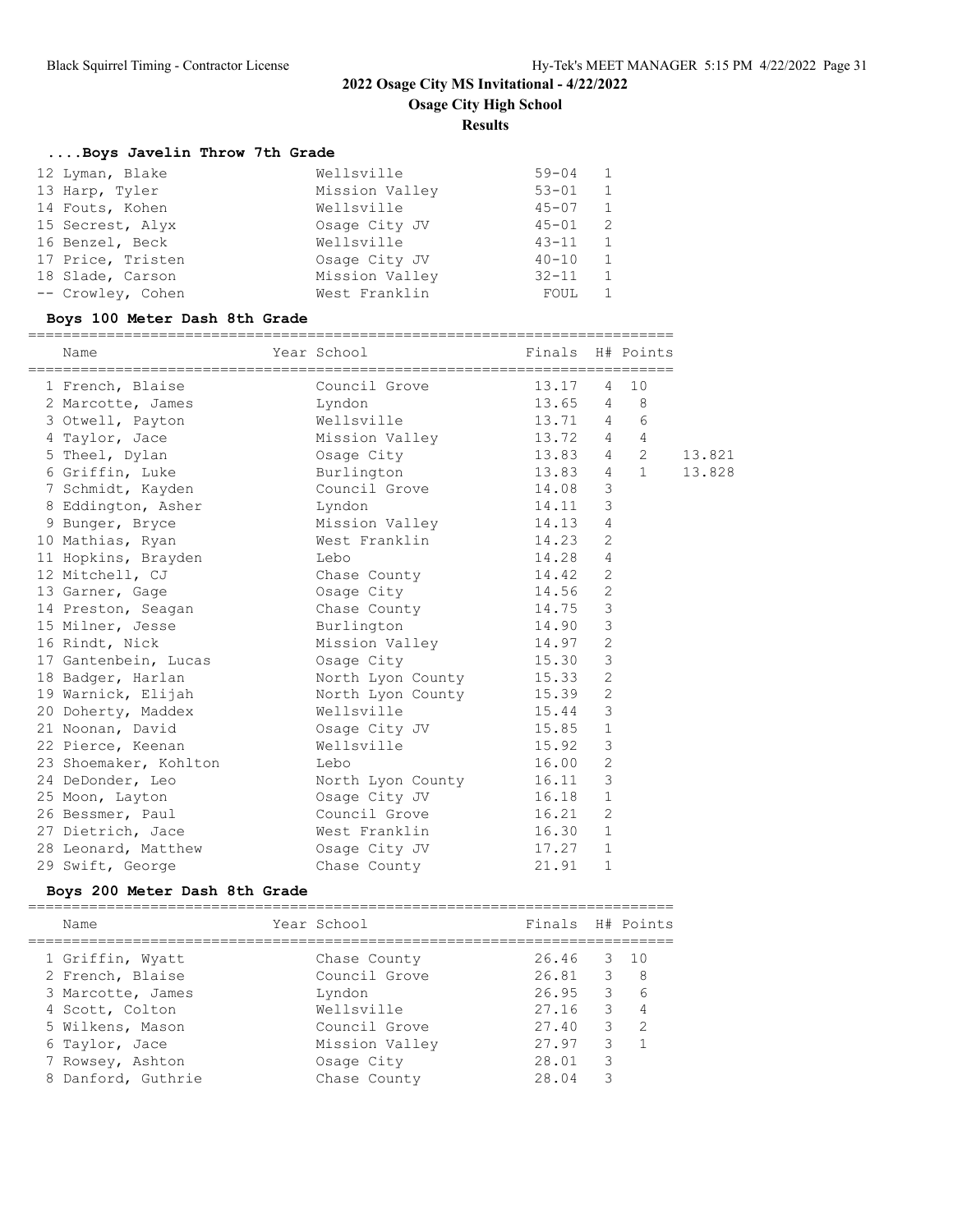**Results**

### **....Boys 200 Meter Dash 8th Grade**

| 9 Griffin, Luke       | Burlington     | 29.20 | 2              |
|-----------------------|----------------|-------|----------------|
| 10 Preston, Seagan    | Chase County   | 29.99 | $\overline{2}$ |
| 11 Milner, Jesse      | Burlington     | 30.40 | $\mathbf{1}$   |
| 12 Sherwood, Linkin   | Council Grove  | 30.49 | 2              |
| 13 Hopkins, Brayden   | Lebo           | 30.51 | 2              |
| 14 Fletcher, Aisen    | Wellsville     | 31.17 | 2              |
| 15 Rindt, Nick        | Mission Valley | 31.58 | $\mathbf{1}$   |
| 16 Doherty, Maddex    | Wellsville     | 31.61 | 2              |
| 17 Gantenbein, Lucas  | Osage City     | 31.85 | 2              |
| 18 Garner, Gage       | Osage City     | 33.17 | 2              |
| 19 Noonan, David      | Osage City JV  | 33.38 | $\mathbf{1}$   |
| 20 Moon, Layton       | Osage City JV  | 34.01 | $\mathbf{1}$   |
| 21 Dietrich, Jace     | West Franklin  | 34.34 | $\mathbf{1}$   |
| 22 Durkin, Parker     | Mission Valley | 34.54 | $\mathbf{1}$   |
| 23 Shoemaker, Kohlton | Lebo           | 35.78 | $\mathbf{1}$   |
| 24 Leonard, Matthew   | Osage City JV  | 37.11 |                |

#### **Boys 400 Meter Dash 8th Grade**

========================================================================== Name The Year School Finals H# Points ========================================================================== 1 Griffin, Wyatt Chase County 1:00.27 3 10 2 French, Blaise Council Grove 1:00.50 3 8 3 Strenth, Dylan Wellsville 1:01.50 3 6 4 Rowsey, Ashton Osage City 1:02.11 3 4 5 Hopkins, Brayden Lebo 1:04.80 2 2 6 Rumold, Sevrin Osage City 1:05.22 3 1 7 Stark, Quenten Osage City 1:06.18 2 8 Hobbs, Kayden Council Grove 1:07.28 3 9 Preston, Seagan Chase County 1:08.64 2 10 Record, Devin Mission Valley 1:09.69 2 11 Todd, Cooper Wellsville 1:12.02 2 12 McIntosh, Bowen Burlington 1:12.03 3 13 Dwyer, Oliver **Wellsville** 1:13.28 1 14 Lehmann, Kyzer Burlington 1:14.03 2 15 Dietrich, Jace West Franklin 1:18.38 1 16 Bessmer, Paul Council Grove 1:20.61 1 17 Link, Bryce Nest Franklin 1:23.78 1 -- Isch, Koby Lyndon DNS 2 -- Criqui, Zach Lyndon DNS 2

### **Boys 800 Meter Run 8th Grade**

| Name                                      | Year School                              | Finals Points |               |
|-------------------------------------------|------------------------------------------|---------------|---------------|
| 1 Smith, Tate<br>$1:10.142$ $(1:10.142)$  | Osage City<br>$2:29.472$ $(1:19.330)$    | 2:29.48       | 10            |
| 2 Foster, Josh<br>$1:10.963$ $(1:10.963)$ | West Franklin<br>$2:32.068$ $(1:21.105)$ | 2:32.07       | 8             |
| 3 Hazen, Cohen<br>1:16.333(1:16.333)      | Burlington<br>2:34.697(1:18.364)         | 2:34.70       | 6             |
| 4 Record, Devin<br>1:16.611(1:16.611)     | Mission Valley<br>2:36.929(1:20.318)     | 2:36.93       |               |
| 5 Mitchell, CJ<br>1:16.050(1:16.050)      | Chase County<br>$2:38.247$ $(1:22.198)$  | 2:38.25       | $\mathcal{P}$ |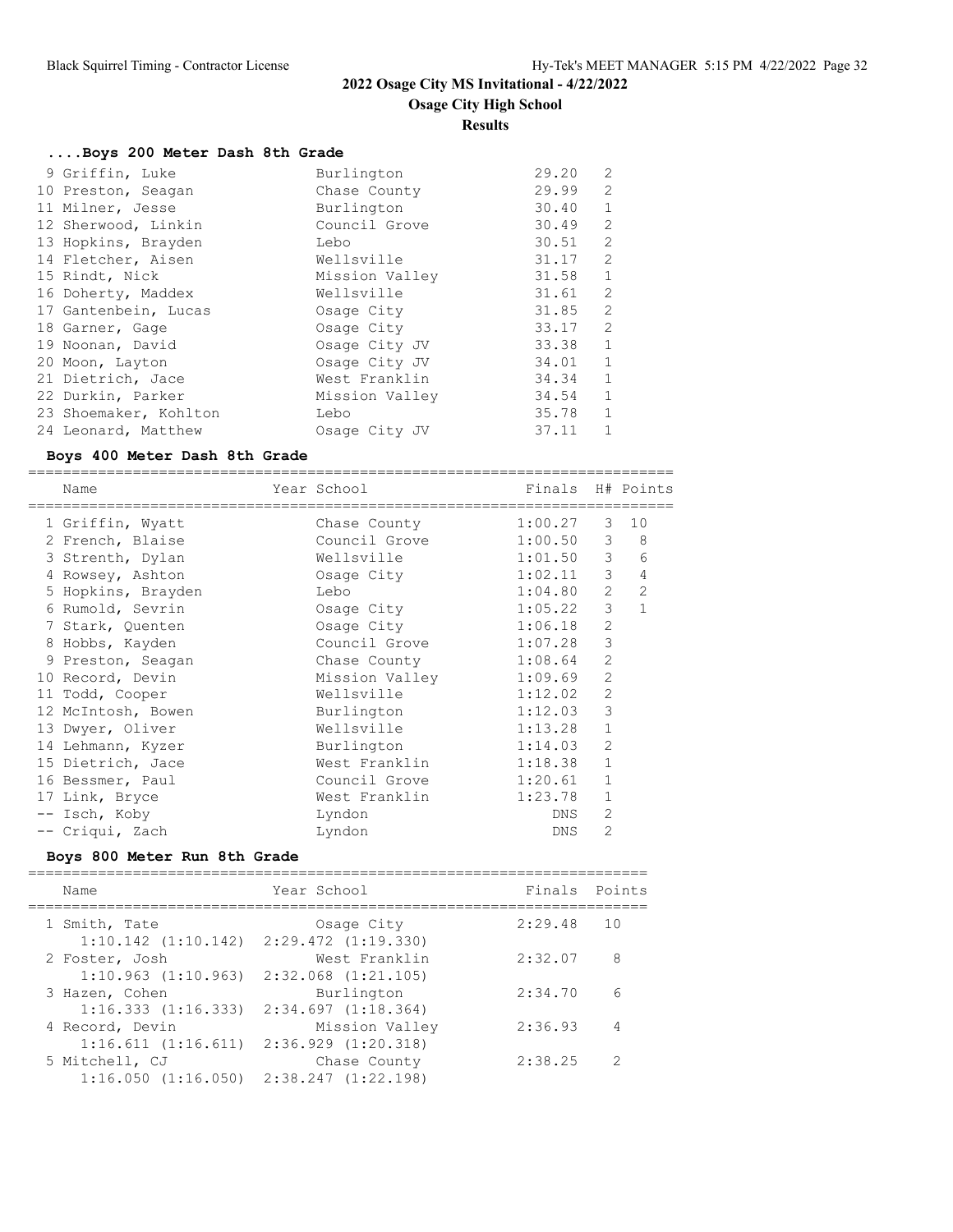**Osage City High School**

**Results**

| Boys 800 Meter Run 8th Grade |  |  |  |  |  |
|------------------------------|--|--|--|--|--|
|------------------------------|--|--|--|--|--|

| 6 Koch, Bryson          | Chase County                                    | 2:45.59 | $\mathbf{1}$ |
|-------------------------|-------------------------------------------------|---------|--------------|
|                         | $1:19.615$ $(1:19.615)$ $2:45.582$ $(1:25.967)$ |         |              |
| 7 Todd, Cooper          | Wellsville                                      | 2:46.49 |              |
| $1:24.220$ $(1:24.220)$ | $2:46.486$ $(1:22.267)$                         |         |              |
| 8 Picolet, Jaydyn       | Council Grove                                   | 2:50.57 |              |
|                         | $1:22.032$ $(1:22.032)$ $2:50.563$ $(1:28.531)$ |         |              |
| 9 Henry, Liam           | Wellsville                                      | 2:50.72 |              |
| $1:20.789$ $(1:20.789)$ | 2:50.716 (1:29.927)                             |         |              |
| 10 McIntosh, Bowen      | Burlington                                      | 2:51.75 |              |
|                         | $1:20.346$ $(1:20.346)$ $2:51.743$ $(1:31.397)$ |         |              |
| 11 Dwyer, Oliver        | Wellsville                                      | 2:56.38 |              |
| 1:20.955(1:20.955)      | 2:56.379 (1:35.425)                             |         |              |
| 12 Karnes, Isaak        | Osage City                                      | 3:09.82 |              |
|                         | $1:34.561$ $(1:34.561)$ $3:09.820$ $(1:35.259)$ |         |              |
| 13 King, Dylan          | Mission Valley                                  | 3:11.84 |              |
| $1:32.884$ $(1:32.884)$ | 3:11.837(1:38.953)                              |         |              |
| 14 Link, Abe            | West Franklin                                   | 3:13.54 |              |
|                         | $1:39.235$ $(1:39.235)$ $3:13.538$ $(1:34.303)$ |         |              |
| 15 Birzer, Colby        | Council Grove                                   | 3:57.89 |              |
|                         | $1:57.742$ $(1:57.742)$ $3:57.890$ $(2:00.148)$ |         |              |
| -- Siemars, Nate        | Council Grove                                   | DNS     |              |
| -- Bish, Kelton         | North Lyon County                               | DNS     |              |
|                         |                                                 |         |              |

## **Boys 1600 Meter Run 8th Grade**

| Name                    | Year School Search                                                                            | Finals Points                                               |                         |
|-------------------------|-----------------------------------------------------------------------------------------------|-------------------------------------------------------------|-------------------------|
| 1 Smith, Tate           | Osage City<br>1:13.845 (1:13.845) 2:42.587 (1:28.743) 4:09.323 (1:26.736) 5:30.356 (1:21.034) | $5:30.36$ 10                                                |                         |
| 2 Foster, Josh          |                                                                                               | West Franklin 5:31.43 8                                     |                         |
|                         | $1:14.445$ $(1:14.445)$ $2:42.887$ $(1:28.443)$                                               | $4:10.060$ $(1:27.173)$ $5:31.427$ $(1:21.368)$             |                         |
| 3 Record, Devin         | Mission Valley                                                                                | $5:48.93$ 6                                                 |                         |
|                         | $1:20.871$ $(1:20.871)$ $2:52.933$ $(1:32.062)$                                               | $4:24.895$ $(1:31.962)$ $5:48.922$ $(1:24.028)$             |                         |
| 4 Siemars, Nate         | Council Grove                                                                                 | $5:49.22$ 4                                                 |                         |
|                         | $1:17.334$ $(1:17.334)$ $2:45.804$ $(1:28.470)$                                               | $4:20.512$ $(1:34.709)$ $5:49.216$ $(1:28.704)$             |                         |
| 5 Lehmann, Kyzer        | Burlington                                                                                    | 5:51.30 2                                                   |                         |
|                         | 1:27.154 (1:27.154) 2:53.771 (1:26.617) 4:26.771 (1:33.001) 5:51.296 (1:24.525)               |                                                             |                         |
| 6 Mitchell, CJ          |                                                                                               | Chase County 6:00.89 1                                      |                         |
| $1:21.375$ $(1:21.375)$ |                                                                                               | 2:53.340 (1:31.965) 4:25.640 (1:32.301) 6:00.887 (1:35.248) |                         |
| 7 Griffin, Lucas        | Lyndon                                                                                        | 6:03.52                                                     |                         |
| $1:16.339$ $(1:16.339)$ | 2:48.676(1:32.338)                                                                            | $4:26.526$ $(1:37.850)$ $6:03.518$ $(1:36.993)$             |                         |
| 8 Collum, Colton        | Wellsville 6:11.24                                                                            |                                                             |                         |
| $1:27.921$ $(1:27.921)$ | $3:00.536$ $(1:32.615)$                                                                       | $4:40.905$ $(1:40.370)$ $6:11.237$ $(1:30.333)$             |                         |
| 9 Nelson, Brody         | Council Grove                                                                                 | 6:15.84                                                     |                         |
| $1:27.249$ $(1:27.249)$ | $3:06.144$ $(1:38.896)$ $4:44.837$ $(1:38.694)$                                               |                                                             | $6:15.836$ $(1:31.000)$ |
| 10 Martin, Jake         | Wellsville 6:19.33                                                                            |                                                             |                         |
| $1:28.734$ $(1:28.734)$ | $3:06.044$ $(1:37.310)$                                                                       | 4:52.030(1:45.987)                                          | 6:19.327(1:27.297)      |
| 11 Vaughn, Holden       | Osaqe City                                                                                    | 6:24.09                                                     |                         |
| $1:27.031$ $(1:27.031)$ | $3:07.061$ $(1:40.030)$ $4:51.465$ $(1:44.405)$                                               |                                                             | $6:24.081$ $(1:32.616)$ |
| 12 Petitjean, Landon    | Osage City 6:27.36                                                                            |                                                             |                         |
| $1:27.449$ $(1:27.449)$ | $3:07.803$ $(1:40.355)$ $4:52.388$ $(1:44.585)$                                               |                                                             | 6:27.357(1:34.970)      |
| 13 Sperry, Ramsey       | Mission Valley                                                                                | 6:44.59                                                     |                         |
|                         | 1:31.174 (1:31.174) 3:19.139 (1:47.966) 5:09.622 (1:50.484) 6:44.583 (1:34.962)               |                                                             |                         |
| 14 King, Dylan          |                                                                                               | Mission Valley 7:04.91                                      |                         |
|                         | 1:31.559 (1:31.559) 3:20.587 (1:49.028) 5:13.524 (1:52.938) 7:04.905 (1:51.381)               |                                                             |                         |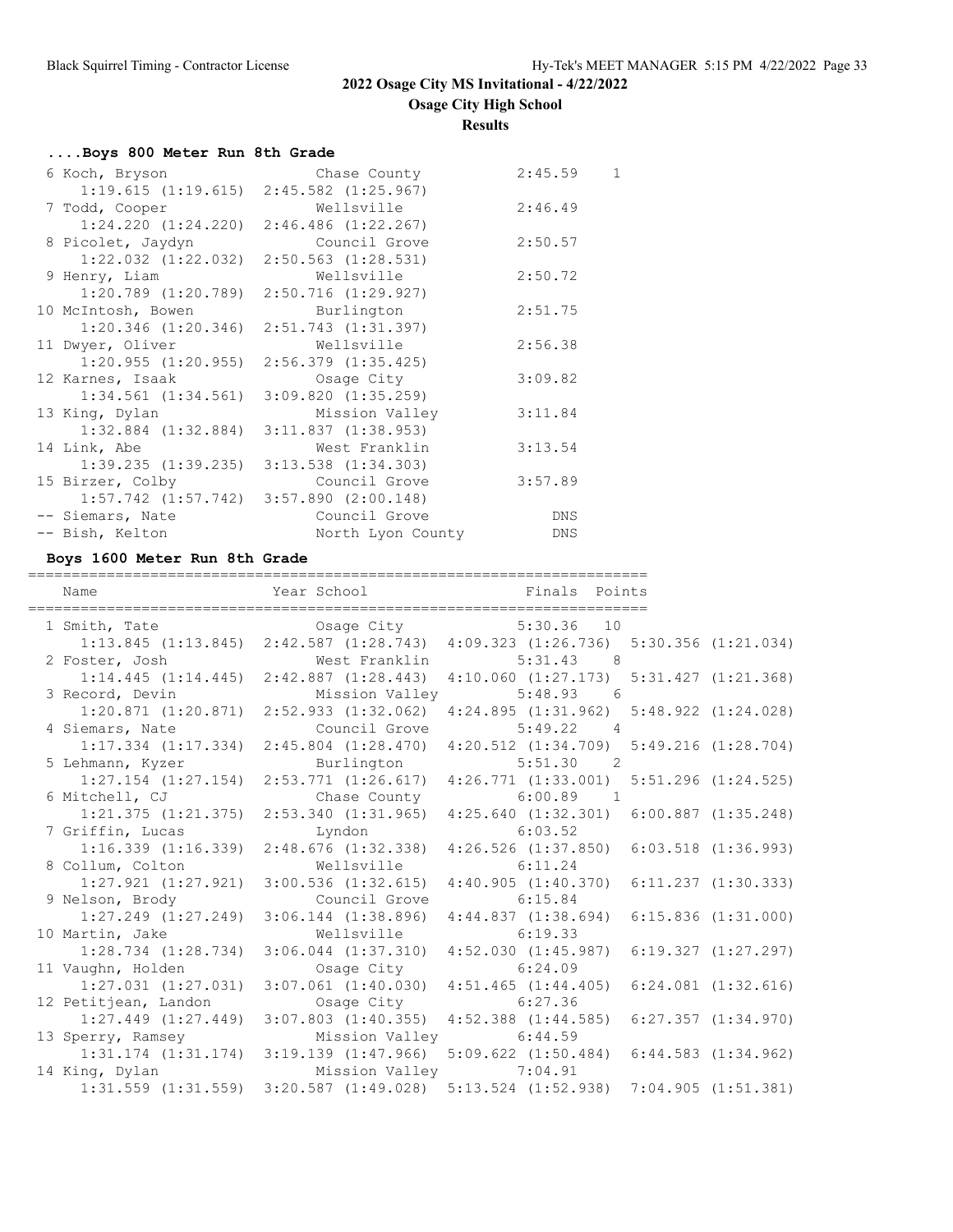**Osage City High School**

#### **Results**

# **....Boys 1600 Meter Run 8th Grade**

15 Birzer, Colby Council Grove 7:45.37 1:43.436 (1:43.436) 3:46.009 (2:02.573) 5:49.285 (2:03.276) 7:45.367 (1:56.083)

### **Boys 3200 Meter Run 8th Grade**

| Name                    | Year School and the School                                                                      | Finals Points                                                             |                                                                 |
|-------------------------|-------------------------------------------------------------------------------------------------|---------------------------------------------------------------------------|-----------------------------------------------------------------|
|                         | 1 Douglas, Cole 6 13:06.14 Wellsville 13:06.14 10                                               |                                                                           |                                                                 |
|                         | 1:21.472 (1:21.472) 2:57.294 (1:35.823) 4:36.137 (1:38.843) 6:16.213 (1:40.077)                 |                                                                           |                                                                 |
|                         | 7:55.999 (1:39.787) 9:40.716 (1:44.717) 11:26.976 (1:46.260) 13:06.138 (1:39.163)               |                                                                           |                                                                 |
| 2 Martin, Jake          |                                                                                                 | Wellsville 13:06.79 8                                                     |                                                                 |
|                         | $1:30.910$ $(1:30.910)$ $3:03.346$ $(1:32.437)$ $4:38.960$ $(1:35.615)$ $6:19.447$ $(1:40.487)$ |                                                                           |                                                                 |
| 8:06.918(1:47.471)      |                                                                                                 | 9:53.163 (1:46.246) 11:35.757 (1:42.595) 13:06.788 (1:31.031)             |                                                                 |
| 3 Vaughn, Holden        |                                                                                                 | Osage City 13:11.09 6                                                     |                                                                 |
| 1:28.945(1:28.945)      |                                                                                                 |                                                                           | $3:06.507$ (1:37.563) $4:45.144$ (1:38.637) 6:25.490 (1:40.347) |
| 8:08.350(1:42.861)      |                                                                                                 | $9:54.114$ $(1:45.764)$ $11:39.250$ $(1:45.136)$ $13:11.084$ $(1:31.835)$ |                                                                 |
| 4 Koch, Bryson          |                                                                                                 | Chase County $13:14.38$ 4                                                 |                                                                 |
| $1:31.125$ $(1:31.125)$ |                                                                                                 | $3:06.080$ $(1:34.956)$ $4:45.622$ $(1:39.543)$ $6:26.821$ $(1:41.199)$   |                                                                 |
| $8:09.226$ $(1:42.405)$ |                                                                                                 | $9:55.377$ $(1:46.152)$ $11:41.964$ $(1:46.587)$ $13:14.375$ $(1:32.412)$ |                                                                 |
| 5 Petitjean, Landon     |                                                                                                 | Osage City 13:19.46 2                                                     |                                                                 |
|                         | $1:23.014$ $(1:23.014)$ $3:02.495$ $(1:39.481)$ $4:41.659$ $(1:39.164)$ $6:24.305$ $(1:42.646)$ |                                                                           |                                                                 |
| $8:08.784$ $(1:44.480)$ |                                                                                                 | 9:55.730 (1:46.946) 11:42.414 (1:46.684) 13:19.455 (1:37.041)             |                                                                 |
| 6 Patterson, Andrew     |                                                                                                 | West Franklin 13:29.63 1                                                  |                                                                 |
|                         | $1:30.196$ $(1:30.196)$ $3:05.872$ $(1:35.676)$ $4:45.465$ $(1:39.594)$ $6:29.994$ $(1:44.529)$ |                                                                           |                                                                 |
|                         | 8:17.363 (1:47.370) 10:03.336 (1:45.973) 11:51.092 (1:47.757) 13:29.622 (1:38.530)              |                                                                           |                                                                 |
|                         | 7 Sperry, Ramsey Mission Valley 14:51.38                                                        |                                                                           |                                                                 |
|                         | 1:32.704 (1:32.704) 3:16.164 (1:43.461) 5:08.376 (1:52.212) 7:05.438 (1:57.063)                 |                                                                           |                                                                 |
|                         | 9:04.560 (1:59.122) 11:06.189 (2:01.629) 13:07.349 (2:01.161) 14:51.372 (1:44.023)              |                                                                           |                                                                 |
| 8 Link, Abe             |                                                                                                 | West Franklin 14:59.01                                                    |                                                                 |
|                         | $1:45.622$ $(1:45.622)$ $3:39.669$ $(1:54.048)$ $5:32.392$ $(1:52.723)$ $7:26.955$ $(1:54.563)$ |                                                                           |                                                                 |
|                         | 9:24.227 (1:57.273) 11:22.098 (1:57.871) 13:19.220 (1:57.123) 14:59.005 (1:39.785)              |                                                                           |                                                                 |

#### **Boys 100 Meter Hurdles 8th Grade**

| Name                | Year School       | Finals H# Points |                |               |
|---------------------|-------------------|------------------|----------------|---------------|
| 1 Griffin, Wyatt    | Chase County      | 16.41            | 2              | 10            |
| 2 Otwell, Payton    | Wellsville        | 16.57            | 2              | 8             |
| 3 Strenth, Dylan    | Wellsville        | 17.58            | $\overline{2}$ | 6             |
| 4 Parsons, Kasen    | Osage City        | 18.57            | 2              | 4             |
| 5 Lehmann, Kyzer    | Burlington        | 19.12            | $\overline{2}$ | $\mathcal{P}$ |
| 6 Seastrom, Wyatt   | Mission Valley    | 19.34            | $\mathbf{1}$   |               |
| 7 Gantenbein, Lucas | Osage City        | 19.39            | $\overline{2}$ |               |
| 8 Jamison, Noah     | West Franklin     | 19.82            | $\mathbf{1}$   |               |
| 9 Henry, Liam       | Wellsville        | 20.42            | $\mathbf{1}$   |               |
| 10 Sage, Austin     | Mission Valley    | 20.97            |                |               |
| 11 Badger, Harlan   | North Lyon County | 21.42            | $\overline{2}$ |               |
| 12 Hoyt, Ryan       | Burlington        | 22.54            | $\mathbf{1}$   |               |
| 13 King, Dylan      | Mission Valley    | 22.80            |                |               |
| 14 Link, Bryce      | West Franklin     | 22.84            | 1              |               |
| 15 Leonard, Matthew | Osage City JV     | 23.50            |                |               |
| -- Dean, TJ         | North Lyon County | <b>DNS</b>       | $\mathcal{P}$  |               |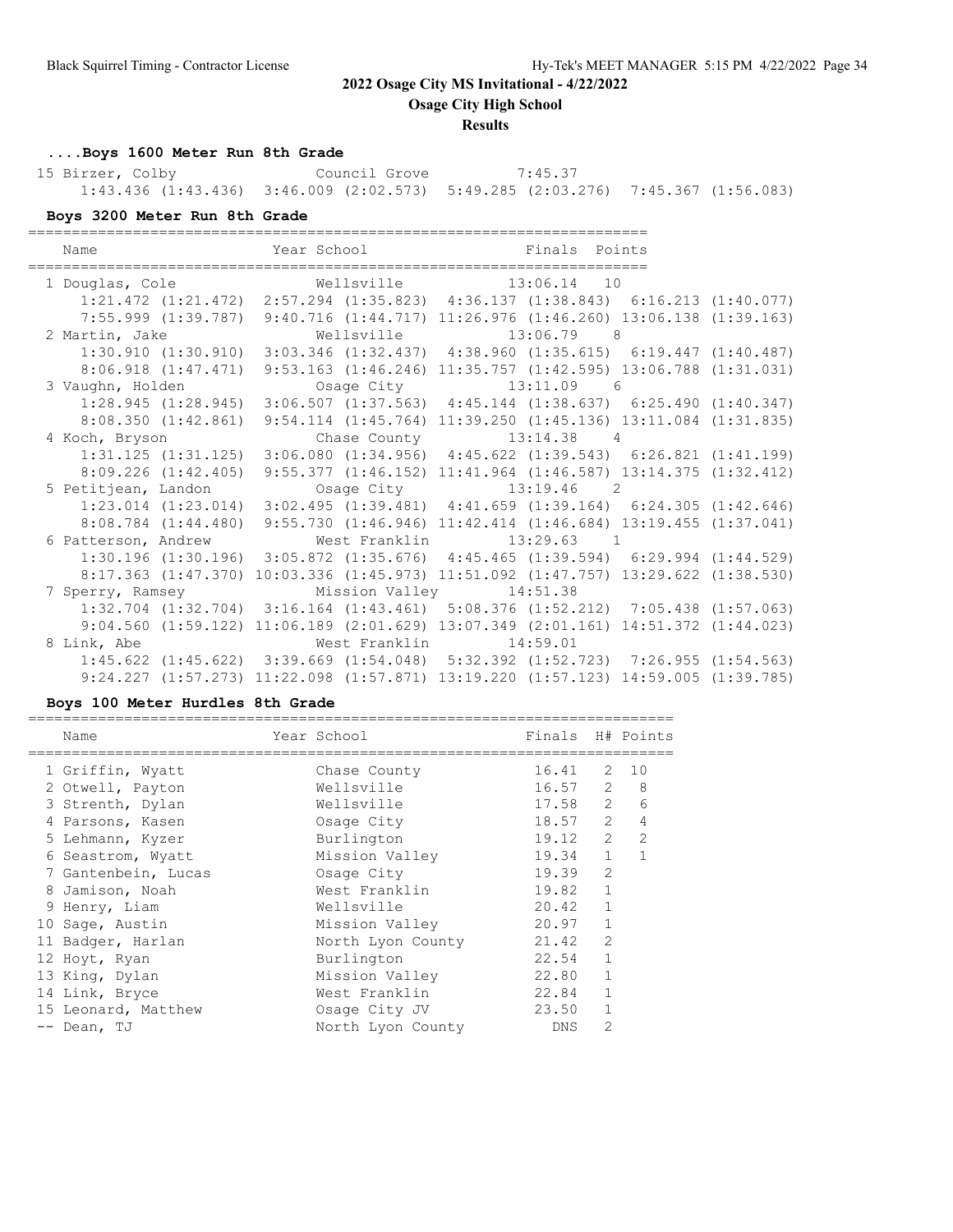## **Osage City High School**

### **Results**

**Boys 4x100 Meter Relay 8th Grade**

| School<br>===========             |    | Finals              | Points       |
|-----------------------------------|----|---------------------|--------------|
| 1 Osage City 'A'                  |    | 51.83               | 10           |
| 1) Parsons, Kasen                 |    | 2) Rumold, Sevrin   |              |
| 3) Rowsey, Ashton                 |    | 4) Theel, Dylan     |              |
| 2 Council Grove 'A'               |    | 53.95               | 8            |
| 1) Schmidt, Kayden                |    | 2) Villalobos, Max  |              |
| 3) Sherwood, Linkin               |    | 4) Wilkens, Mason   |              |
| 3 Wellsville 'A'                  |    | 53.97               | 6            |
| 1) Doherty, Maddex                |    | 2) Brungardt, Wyatt |              |
| 3) Henry, Liam                    |    | 4) Douglas, Cole    |              |
| 4 Lyndon 'A'                      |    | 54.09               | 4            |
| 1) Decker, Chase                  |    | 2) Eddington, Asher |              |
| 3) Griffin, Lucas                 |    | 4) Marcotte, James  |              |
| 5 West Franklin 'A'               |    | 54.65               | 2            |
| 1) Altic, Jessy                   |    | 2) Jamison, Noah    |              |
| 3) Scott, Chandler                |    | 4) Mathias, Ryan    |              |
| 6 Mission Valley 'A'              |    | 58.80               | $\mathbf{1}$ |
| 1) Durkin, Parker                 |    | 2) Rindt, Nick      |              |
| 3) Sage, Austin                   |    | 4) Seastrom, Wyatt  |              |
| -- Burlington 'A'                 |    | DNF                 |              |
| 1) McIntosh, Bowen                |    | 2) Hazen, Cohen     |              |
| 3) Milner, Jesse                  |    | 4) Griffin, Luke    |              |
| Boys 4x200 Meter Relay 8th Grade  |    |                     |              |
| School                            |    | Finals              | Points       |
| =============<br>1 Wellsville 'A' |    | 1:46.23             | 10           |
| 1) Otwell, Payton                 |    | 2) Douglas, Cole    |              |
| 3) Scott, Colton                  | 4) | Strenth, Dylan      |              |
| 2 Council Grove 'A'               |    | 1:49.60             | 8            |
| 1) Wilkens, Mason                 |    | 2) Hobbs, Kayden    |              |
| 3) Sherwood, Linkin               |    | 4) French, Blaise   |              |
| 3 Osage City 'A'                  |    | 1:55.90             | 6            |
| 1) Gantenbein, Lucas              |    | 2) Garner, Gage     |              |
| 3) Rowsey, Ashton                 |    | 4) Rumold, Sevrin   |              |
| 4 Mission Valley 'A'              |    | 1:56.00             | 4            |
| 1) Sage, Austin                   |    | 2) Bunger, Bryce    |              |
| 3) Seastrom, Wyatt                |    | 4) Taylor, Jace     |              |
| 5 North Lyon County 'A'           |    | 2:02.28             | 2            |
| -- Lyndon 'A'                     |    | DNS                 |              |
| 1) Decker, Chase                  |    | 2) Eddington, Asher |              |
| 3) Griffin, Lucas                 |    | 4) Marcotte, James  |              |
|                                   |    |                     |              |

#### **Boys 4x400 Meter Relay 8th Grade**

======================================================================= School **Finals** Points **Finals** Points ======================================================================= 1 Wellsville 'A' 4:06.15 10 1) Otwell, Payton 2) Collum, Colton 3) Scott, Colton (4) Strenth, Dylan 2 Osage City 'A' 4:10.79 8 1) Parsons, Kasen 2) Stark, Quenten 3) Smith, Tate 4) Theel, Dylan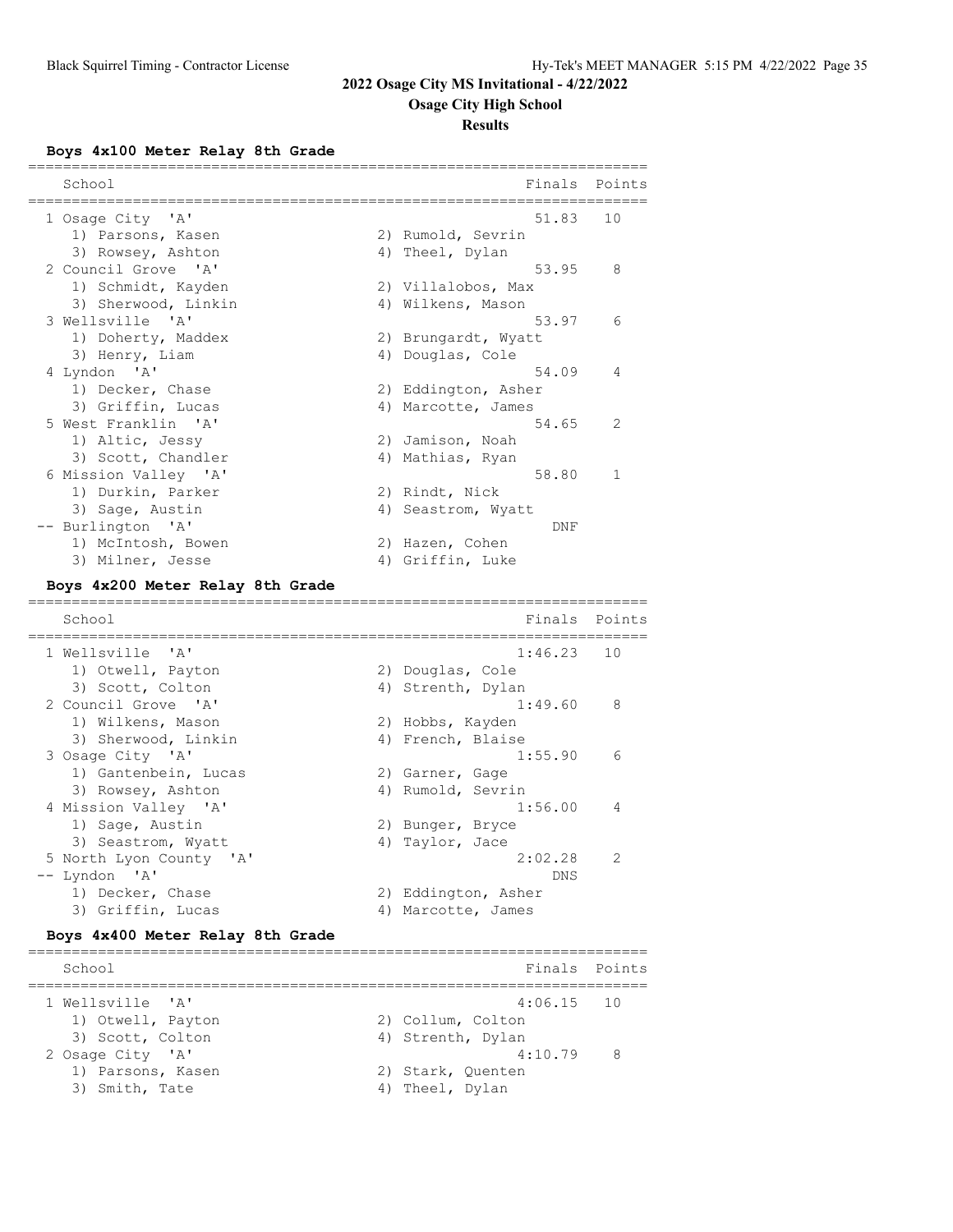**Osage City High School**

### **Results**

# **....Boys 4x400 Meter Relay 8th Grade**

| 3 Lyndon 'A'             | 4:40.82<br>6 <sup>6</sup> |
|--------------------------|---------------------------|
| 1) Isch, Koby            | 2) Decker, Chase          |
| 3) Eddington, Asher      | 4) Griffin, Lucas         |
| 4 West Franklin 'A'      | 4:53.99<br>$\overline{4}$ |
| 1) Scott, Chandler       | 2) Patterson, Andrew      |
| 3) Mathias, Ryan         | 4) Foster, Josh           |
| 5 Mission Valley 'A'     | 5:05.71<br>-2             |
| 1) Record, Devin         | 2) King, Dylan            |
| 3) Sperry, Ramsey        | 4) Rindt, Nick            |
| -- North Lyon County 'A' | <b>DNS</b>                |

# **Boys High Jump 8th Grade**

| Name                                                                             | -------------------<br>Year School                                                                                                                 | Finals Points |      |
|----------------------------------------------------------------------------------|----------------------------------------------------------------------------------------------------------------------------------------------------|---------------|------|
| 1 Stark, Quenten                                                                 | Osage City<br>4-06 4-08 4-10 5-00 5-02 5-04 5-06 5-08<br>$\begin{matrix}0&0&0&0&0&0&0&0&\text{XXX}\end{matrix}$                                    | $5 - 06.00$   | 10   |
| 2 Griffin, Wyatt<br>4-10 5-00 5-02 5-04 5-06 5-08<br>0 0 XO 0 0 XXX              | Chase County J5-06.00                                                                                                                              |               | 8    |
| 3 Collum, Colton                                                                 | Wellsville<br>$4-02$ $4-04$ $4-06$ $4-08$ $4-10$ $5-00$ $5-02$ $5-04$ $5-06$<br>$\begin{matrix}0&0&0&0&0&0&0&0&0&\text{X}0&\text{XX} \end{matrix}$ | $5 - 04.00$   | 6    |
| 4 Schmidt, Kayden<br>$4-02$ $4-04$ $4-06$ $4-08$ $4-10$<br>$O$ $O$ $O$ $O$ $XXX$ | Council Grove                                                                                                                                      | $4 - 08.00$   | 4    |
| 5 Seastrom, Wyatt<br>$4-02$ $4-04$ $4-06$ $4-08$<br>O O O XXX                    | Mission Valley                                                                                                                                     | $4 - 06.00$   | 1.50 |
| 5 Warnick, Elijah<br>$4-02$ $4-04$ $4-06$ $4-08$<br>O O O XXX                    | North Lyon County 4-06.00                                                                                                                          |               | 1.50 |
| 7 Criqui, Zach<br>$4-02$ $4-04$ $4-06$ $4-08$<br>O XO O XXX                      | Lyndon                                                                                                                                             | $J4 - 06.00$  |      |
| 8 Dietrich, Jace<br>$4 - 02$ $4 - 04$ $4 - 06$<br>O XO XXX                       | West Franklin                                                                                                                                      | $4 - 04.00$   |      |
| 9 Patterson, Andrew<br>$4 - 02$ $4 - 04$ $4 - 06$<br>XO XXO XXX                  | West Franklin                                                                                                                                      | $J4 - 04.00$  |      |
| 10 Ziegler, Maddox<br>$4 - 02$ $4 - 04$<br>O XXX                                 | Council Grove                                                                                                                                      | $4 - 02.00$   |      |
| 11 Sage, Austin<br>$4 - 02$ $4 - 04$<br>XO XXX                                   | Mission Valley J4-02.00                                                                                                                            |               |      |
| -- Pierce, Keenan<br>$4 - 02$<br>XXX                                             | Wellsville                                                                                                                                         | NH            |      |
| -- Birzer, Colby<br>$4 - 02$<br>XXX                                              | Council Grove                                                                                                                                      | ΝH            |      |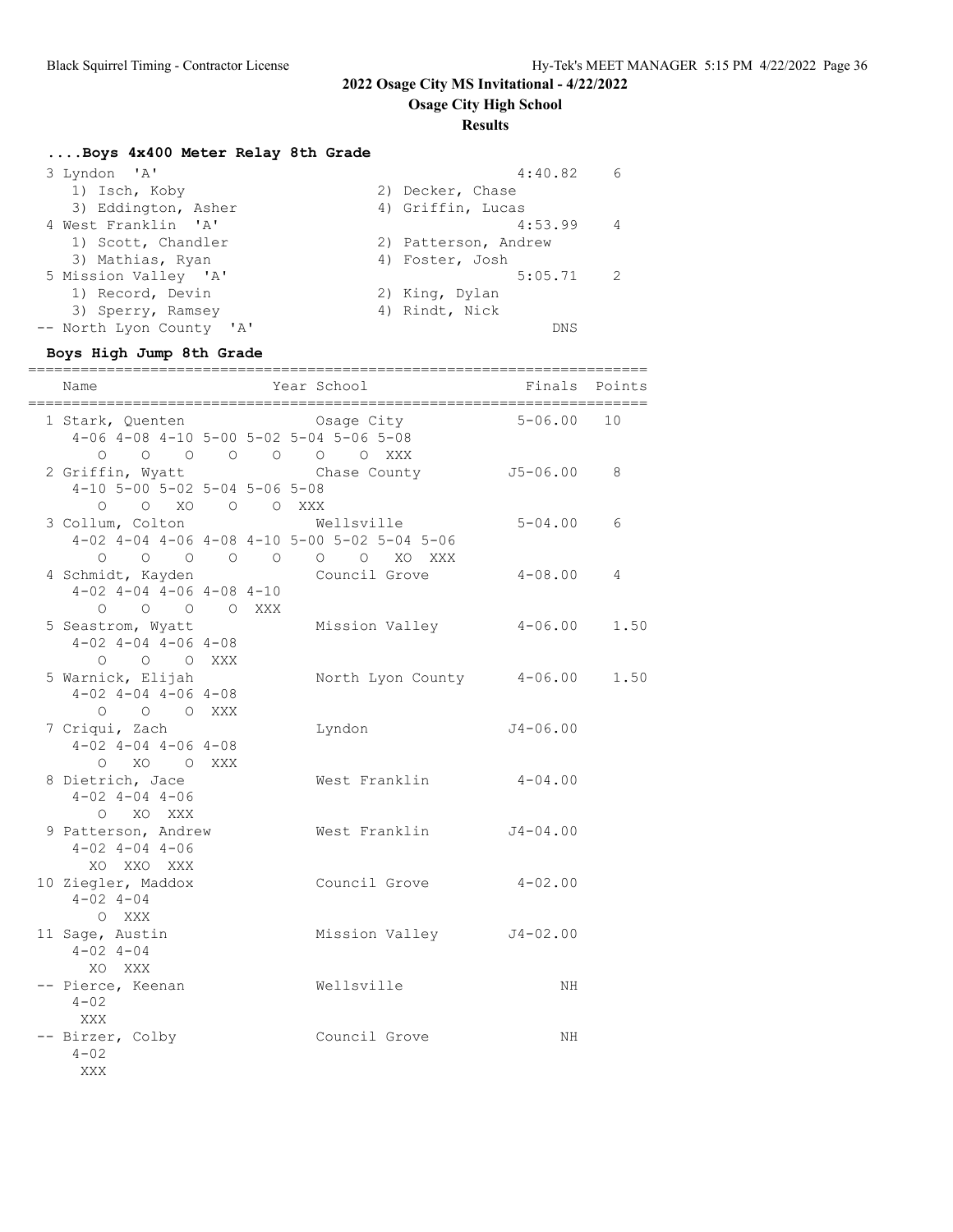**Osage City High School**

## **Results**

| Boys High Jump 8th Grade |                |    |
|--------------------------|----------------|----|
| -- Bryan, Sam            | Mission Valley | NΗ |
| $4 - 02$                 |                |    |
| XXX                      |                |    |
| -- Karnes, Isaak         | Osage City     | NΗ |
| $4 - 02$                 |                |    |
| XXX                      |                |    |

## **Boys Long Jump 8th Grade**

========================================================================== Finals H# Points

| Name                                                                      | rear School            | Finals H# Points |              |                |
|---------------------------------------------------------------------------|------------------------|------------------|--------------|----------------|
| 1 Taylor, Jace                                                            | Mission Valley         | $16 - 07.00$ 2   |              | 10             |
| $16-07$ $16-07$ $15-04.75$<br>2 Parsons, Kasen<br>16-03 15-06.50 14-10.50 | Osage City             | $16 - 03.00$     | 2            | 8              |
| 3 Eddington, Asher<br>16-02.50 15-11.50 FOUL                              | Lyndon                 | $16 - 02.50$     | 2            | 6              |
| 4 Hobbs, Kayden<br>15-10 15-08.75 15-10.25                                | Council Grove          | $15 - 10.25$     | 2            | $\overline{4}$ |
| 5 Hopkins, Brayden<br>FOUL 15-10 15-01.75                                 | Lebo                   | $15 - 10.00$     | 2            | $\overline{2}$ |
| 6 Jamison, Noah<br>15-07.25 FOUL FOUL                                     | West Franklin          | $15 - 07.25$     | 2            | $\mathbf{1}$   |
| 7 Theel, Dylan<br>15-06.25 14-09.75 14-11.50                              | Osage City             | $15 - 06.25$     | 2            |                |
| 8 Deters, Ian<br>15-03 15-04.50 14-04                                     | Mission Valley         | $15 - 04.50$     | $\mathbf{1}$ |                |
| 9 Bunger, Bryce<br>13-03 10-11 15-01.50                                   | Mission Valley         | $15 - 01.50$     | 2            |                |
| 10 Schmidt, Kayden<br>15-00.50 14-10.50 FOUL                              | Council Grove          | $15 - 00.50$     | $\mathbf{1}$ |                |
| 11 Scott, Chandler<br>14-00 14-08.50 14-10.50                             | West Franklin          | $14 - 10.50$     | 2            |                |
| 12 Milner, Jesse<br>$14-07$ $14-08.50$ $14-03.25$                         | Burlington             | $14 - 08.50$     | 2            |                |
| 13 Collum, Colton<br>FOUL 14-07.50 14-04.50                               | Wellsville             | $14 - 07.50$     | 2            |                |
| 14 Scott, Colton<br>13-08 14-05 13-11                                     | Wellsville             | $14 - 05.00$     | 2            |                |
| 15 Foster, Josh<br>14-03.50 FOUL 13-01.75                                 | West Franklin          | $14 - 03.50$     | $\mathbf{1}$ |                |
| 16 Mitchell, CJ<br>13-09.75 13-03.25 13-05.25                             | Chase County           | $13 - 09.75$     | $\mathbf{1}$ |                |
| 17 Dean, TJ<br>FOUL 12-11 12-00.25                                        | North Lyon County      | $12 - 11.00$     | $\mathbf{1}$ |                |
| 18 Moon, Layton<br>FOUL 12-09.50 FOUL                                     | Osage City JV          | $12 - 09.50$     | $\mathbf{1}$ |                |
| 19 Fletcher, Aisen<br>12-04 11-10.75 11-06.75                             | Wellsville             | $12 - 04.00$     | $\mathbf{1}$ |                |
| 20 Shoemaker, Kohlton<br>$11-07.25$ $11-03$ $11-00.50$                    | Lebo                   | $11 - 07.25$     | $\mathbf 1$  |                |
| 21 Bessmer, Paul<br>11-05.50 10-04.50 10-11.75                            | Council Grove 11-05.50 |                  | $\mathbf{1}$ |                |
| 22 Noonan, David<br>$9-09$ $10-01.75$ $9-06.50$                           | Osage City JV          | $10 - 01.75$     | $\mathbf{1}$ |                |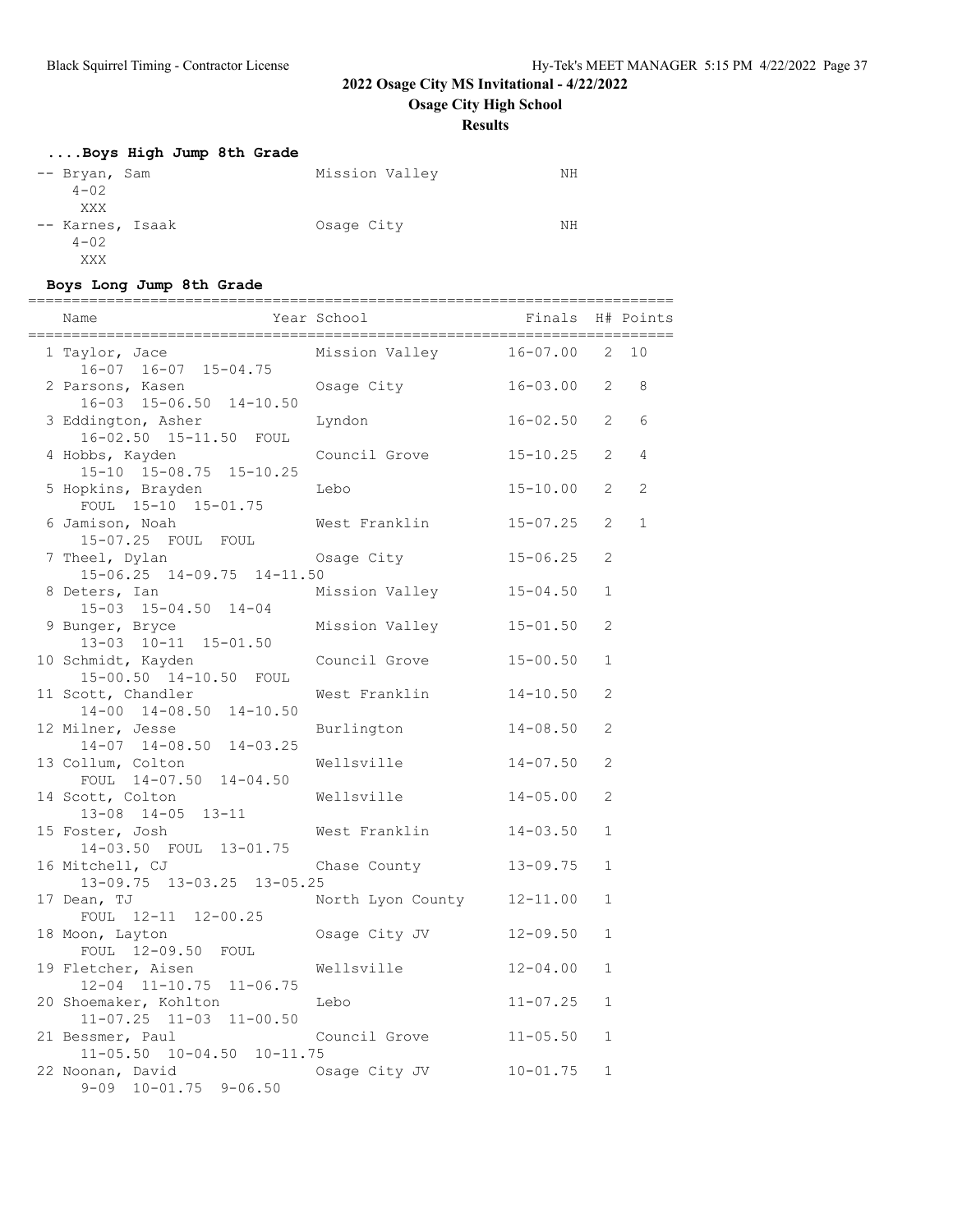**Osage City High School**

**Results**

| Boys Long Jump 8th Grade                                |                      |                   |                  |
|---------------------------------------------------------|----------------------|-------------------|------------------|
| 23 Swift, George                                        | Chase County 6-01.00 |                   | 1                |
| $4-11.50$ $5-02$ $6-01$<br>-- Griffin, Lucas            | Lyndon               | DNS               | 1                |
| Boys Triple Jump 8th Grade                              |                      |                   |                  |
| Name                                                    | Year School          | Finals Points     |                  |
| 1 Marcotte, James<br>$34-08.75$ $34-00.50$ $33-06$      | Lyndon               | $34 - 08.75$      | 10               |
| 2 Deters, Ian<br>34-08.50 33-01.50 34-02.50             | Mission Valley       | $34 - 08.50$ 8    |                  |
| 3 Bunger, Bryce<br>$30-03$ $30-08.75$ $32-04.25$        | Mission Valley       | $32 - 04.25$      | 6                |
| 4 Stark, Quenten<br>32-02 31-06.25 FOUL                 | Osage City           | $32 - 02.00$      | 4                |
| 5 Bryan, Sam<br>FOUL 31-07 31-03                        | Mission Valley       | $31 - 07.00$      | 2                |
| 6 Douglas, Cole<br>$31-04.50$ $31-02.50$ $30-03.50$     | Wellsville           | $31 - 04.50$      | $\mathbf 1$      |
| 7 Scott, Chandler<br>29-06 29-02 31-01.75               | West Franklin        | $31 - 01.75$      |                  |
| 8 Rumold, Sevrin<br>$30 - 04.50$ $26 - 00.50$ $30 - 11$ | Osage City           | $30 - 11.00$      |                  |
| 9 Patterson, Andrew<br>29-02.75 28-04 29-10.50          | West Franklin        | $29 - 10.50$      |                  |
| 10 Sherwood, Linkin<br>29-07.50 29-09.50 28-04.75       | Council Grove        | $29 - 09.50$      |                  |
| 11 Preston, Seagan<br>28-09.50 29-09 28-02.50           | Chase County         | $29 - 09.00$      |                  |
| 12 Petitjean, Landon<br>28-01 29-05 29-02.25            | Osage City           | $29 - 05.00$      |                  |
| 13 Smith-Jenkins, Syied<br>28-09.25 28-08.75 FOUL       | Council Grove        | $28 - 09.25$      |                  |
| 14 Mathias, Ryan<br>FOUL 25-00.25 22-10                 | West Franklin        | $25 - 00.25$      |                  |
| -- Isch, Koby                                           | Lyndon               | <b>DNS</b>        |                  |
| Boys Shot Put 8th Grade                                 |                      |                   |                  |
| Name                                                    | Year School          |                   | Finals H# Points |
| 1 Brungardt, Wyatt<br>35-06 36-06 37-04 50              | Wellsville           | $37 - 04.50$ 2 10 |                  |

| 1 Brungardt, Wyatt<br>$35 - 06$ $36 - 06$ $37 - 04.50$    | Wellsville     | $37 - 04.50$ 2 10 |   |                |
|-----------------------------------------------------------|----------------|-------------------|---|----------------|
| 2 Bryan, Sam<br>$34 - 06.50$ $37 - 04.50$ $35 - 04.50$    | Mission Valley | $J37-04.50$ 2     |   | - 8            |
| 3 Trickle, Gunnar<br>$34 - 08.50$ $34 - 04$ $36 - 03$     | Mission Valley | $36 - 03.00$ 2    |   | 6              |
| 4 Danford, Guthrie<br>32-03.50 FOUL 35-02                 | Chase County   | $35 - 02.00$ 2    |   | $\overline{4}$ |
| 5 Hobbs, Kayden<br>34-11.50 32-11.50 31-08                | Council Grove  | $34 - 11.50$      | 2 | $\overline{2}$ |
| 6 Bailey, Harrison<br>$31 - 07$ $33 - 04.50$ $32 - 10.50$ | Osage City     | $33 - 04.50$ 2    |   | $\overline{1}$ |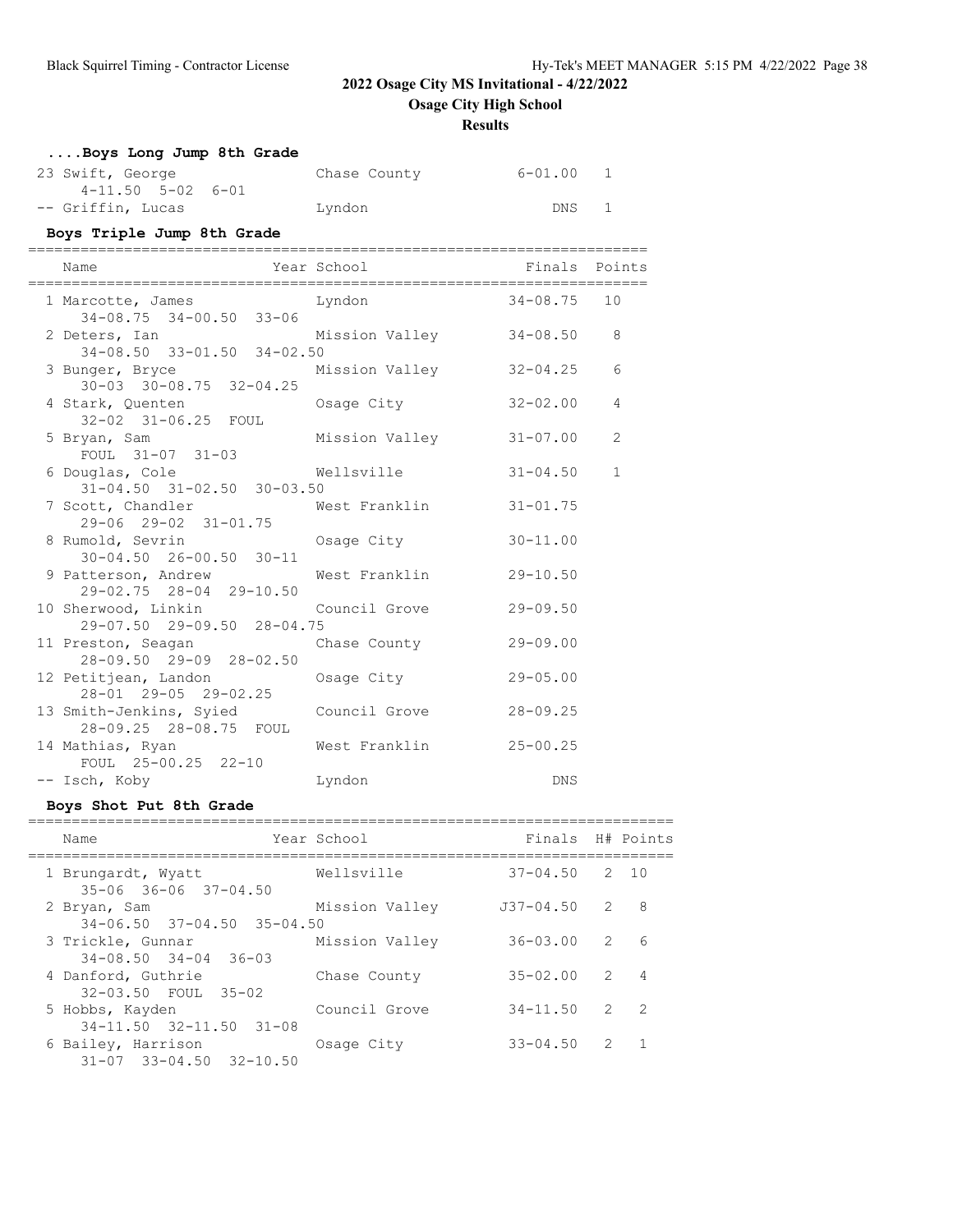| Results |  |
|---------|--|
|         |  |

| Boys Shot Put 8th Grade                                                   |                   |              |                |
|---------------------------------------------------------------------------|-------------------|--------------|----------------|
| 7 Fagan, Kolby                                                            | Osage City        | $32 - 07.00$ | 2              |
| 31-05.50 32-07 FOUL<br>8 Lamb, Austin<br>$30 - 07$ $31 - 02.50$ $31 - 03$ | Osage City        | $31 - 03.00$ | $\overline{2}$ |
| 9 Altic, Jessy<br>$30 - 00$ $28 - 08$ $30 - 06$                           | West Franklin     | $30 - 06.00$ | $\mathbf 1$    |
| 10 Griffin, Luke<br>28-03.50 29-07.50 28-06.50                            | Burlington        | $29 - 07.50$ | $\mathbf 1$    |
| 11 Decker, Chase<br>28-09 29-01 28-03                                     | Lyndon            | $29 - 01.00$ | $\overline{2}$ |
| 12 Kitt, Brody<br>28-10.50 26-11.50 27-07                                 | Burlington        | $28 - 10.50$ | $\overline{2}$ |
| 13 Link, Coy<br>25-05 27-05 26-10                                         | West Franklin     | $27 - 05.00$ | $\mathbf{1}$   |
| 14 Hunsaker, Trey<br>23-01 27-04 26-09                                    | Wellsville        | $27 - 04.00$ | $\overline{2}$ |
| 15 Rumold, Roenan<br>26-01.50 FOUL 26-05                                  | Osage City JV     | $26 - 05.00$ | $\mathbf{1}$   |
| 16 Wilson, Liam<br>23-07.50 26-01 FOUL                                    | North Lyon County | $26 - 01.00$ | $\overline{2}$ |
| 17 Villalobos, Max<br>23-06.50 25-01.50 25-08                             | Council Grove     | $25 - 08.00$ | $\mathbf{1}$   |
| 18 Bowin, Brady<br>FOUL 25-02 22-11                                       | Osage City JV     | $25 - 02.00$ | $\mathbf{1}$   |
| 19 Price, Mason<br>24-10 23-04 22-03.50                                   | Wellsville        | $24 - 10.00$ | $\mathbf{1}$   |
| 20 Plummer, Camden<br>24-09.50 22-11.50 23-10.50                          | Burlington        | $24 - 09.50$ | $\mathbf{1}$   |
| 21 Rausch, Daniel<br>21-05 19-11.50 21-06.50                              | Lebo              | $21 - 06.50$ | $\overline{2}$ |
| 22 Snyder, Karson<br>$21-01$ $21-02$ $18-07.50$                           | Council Grove     | $21 - 02.00$ | $\mathbf{1}$   |
| 23 Lacey, Dane<br>18-01 19-01 19-09.50                                    | Osage City JV     | $19 - 09.50$ | $\mathbf{1}$   |
| 24 Craig, Tristan<br>17-00 FOUL 15-05                                     | West Franklin     | $17 - 00.00$ | $\mathbf{1}$   |
| 25 Dinkel, Dallas<br>16-03 15-06.50 15-11                                 | Lebo              | $16 - 03.00$ | $\mathbf 1$    |
| 26 Dorr, Wyatt<br>13-10 12-09 13-08                                       | Lebo              | $13 - 10.00$ | $\mathbf{1}$   |

## **Boys Discus Throw 8th Grade**

| Name                                               | Year School    | Finals H# Points |                |                |
|----------------------------------------------------|----------------|------------------|----------------|----------------|
| 1 Danford, Guthrie<br>FOUL 120-10.50 128-08        | Chase County   | $128 - 08$ 2 10  |                |                |
| 2 Deters, Ian<br>110-09 59-02.50 FOUL              | Mission Valley | $110 - 09$       | $\overline{2}$ | - 8            |
| 3 Wilkens, Mason<br>$109 - 08$ $80 - 05$ $86 - 05$ | Council Grove  | $109 - 08$       | $\mathcal{L}$  | 6              |
| 4 Altic, Jessy<br>86-07 97-10.50 103-05            | West Franklin  | $103 - 05$       | $\overline{2}$ | $\overline{4}$ |
| 5 Brungardt, Wyatt<br>100-06 102-05 FOUL           | Wellsville     | $102 - 05$       | $\overline{2}$ | $\overline{2}$ |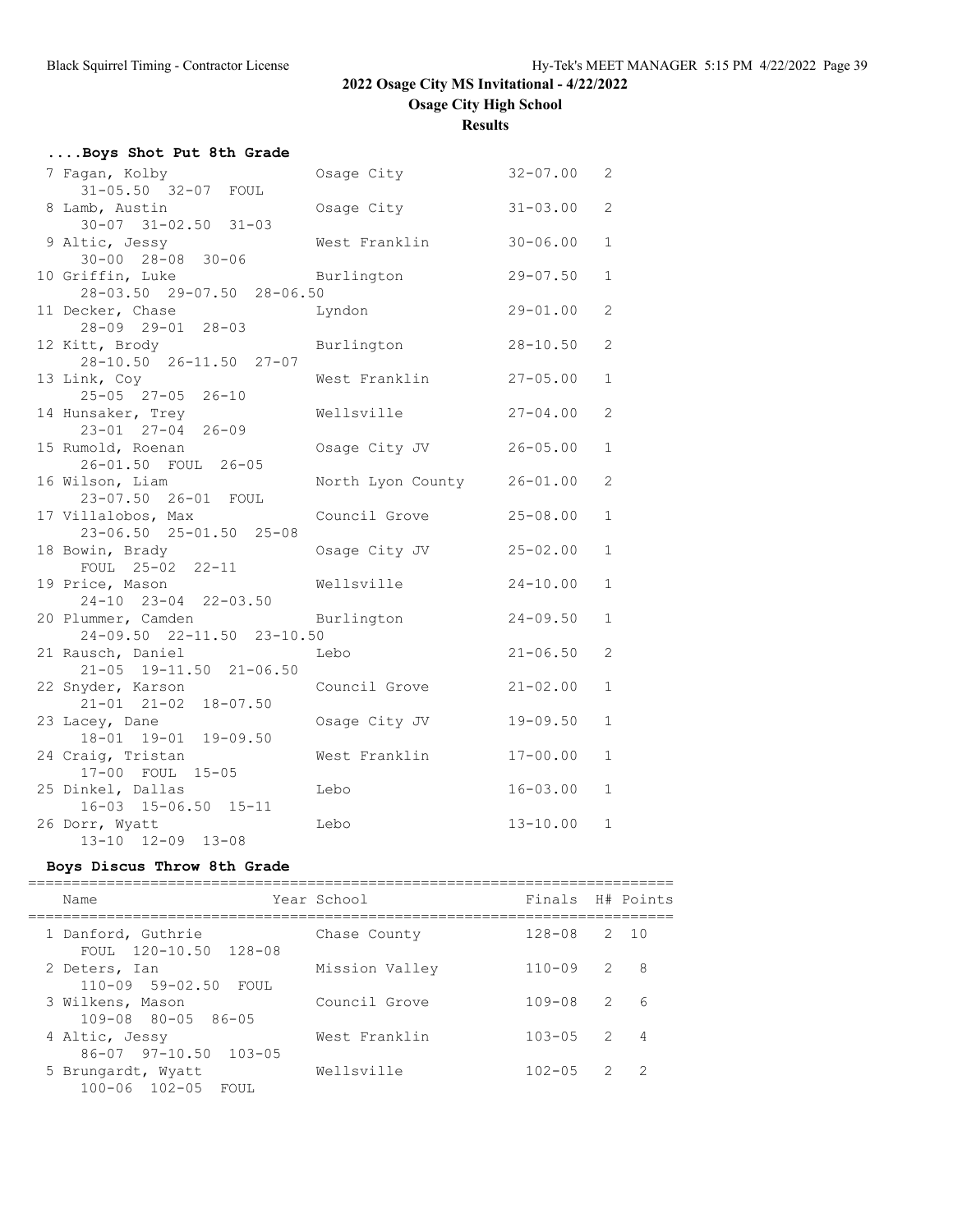**Osage City High School**

**Results**

| Boys Discus Throw 8th Grade                           |                         |              |                |   |
|-------------------------------------------------------|-------------------------|--------------|----------------|---|
| 6 Bryan, Sam<br>65-02 80-00 100-04                    | Mission Valley          | $100 - 04$   | 2              | 1 |
| 7 Rumold, Roenan<br>97-07 FOUL FOUL                   | Osage City JV           | $97 - 07$    | $\mathbf{1}$   |   |
| 8 Link, Coy<br>82-06 93-10 80-08.50                   | West Franklin           | $93 - 10$    | $\mathfrak{L}$ |   |
| 9 Fagan, Kolby<br>81-05 89-01 90-05                   | Osage City              | $90 - 05$    | 2              |   |
| 10 Hunsaker, Trey<br>FOUL 72-02 85-11                 | Wellsville              | $85 - 11$    | $\overline{2}$ |   |
| 11 Hazen, Cohen<br>FOUL 72-03 82-09                   | Burlington              | $82 - 09$    | $\mathbf{1}$   |   |
| 12 Trickle, Gunnar<br>FOUL 73-11 80-11                | Mission Valley          | 80-11        | 2              |   |
| 13 Kitt, Brody<br>74-01 75-07 FOUL                    | Burlington              | $75 - 07$    | 2              |   |
| 14 Ericson, Gavin<br>72-11 73-04 FOUL                 | Osage City              | $73 - 04$    | 2              |   |
| 15 Rausch, Daniel<br>68-01.50 FOUL 72-01              | Lebo                    | $72 - 01$    | $\mathbf{1}$   |   |
| 16 Price, Mason<br>67-04 FOUL 61-00                   | Wellsville              | $67 - 04$    | $\mathbf{1}$   |   |
| 17 Punches, Levi<br>$67 - 02$ $61 - 09$ $65 - 10$     | Osage City              | $67 - 02$    | $\mathbf{1}$   |   |
| 18 Koch, Bryson<br>FOUL 66-00.50 FOUL                 | Chase County            | $66 - 00.50$ | 2              |   |
| 19 Villalobos, Max<br>58-08 54-06.50 62-02.50         | Council Grove           | $62 - 02.50$ | $\mathbf{1}$   |   |
| 20 Decker, Chase<br>FOUL 61-09 FOUL                   | Lyndon                  | $61 - 09$    | 2              |   |
| 21 Hawkins, Henry<br>$45 - 10$ $50 - 03.50$ $60 - 03$ | West Franklin           | 60-03        | $\mathbf{1}$   |   |
| 22 Wilson, Liam<br>$47 - 04$ 53-07 55-11              | North Lyon County 55-11 |              | $\mathbf{1}$   |   |
| 23 Bowin, Brady<br>52-10.50 FOUL 52-09.50             | Osage City JV           | $52 - 10.50$ | $\mathbf{1}$   |   |
| 24 Lacey, Dane<br>42-03.50 38-04.50 37-04             | Osage City JV           | $42 - 03.50$ | $\mathbf{1}$   |   |
| 25 Dorr, Wyatt<br>$35 - 02$ $28 - 10$ $30 - 04$       | Lebo                    | $35 - 02$    | $\mathbf{1}$   |   |
| 26 Dinkel, Dallas<br>34-05 FOUL 33-01.50              | Lebo                    | $34 - 05$    | $\mathbf{1}$   |   |
| -- Plummer, Camden<br>FOUL FOUL FOUL                  | Burlington              | FOUL         | $\mathbf{1}$   |   |
| -- Buttrey, Reid                                      | Council Grove           | DNS          | $\mathbf{1}$   |   |
| -- Bish, Kelton                                       | North Lyon County       | DNS          | $\overline{2}$ |   |

## **Boys Javelin Throw 8th Grade**

| Name            | Year School    | Finals H# Points |                |    |
|-----------------|----------------|------------------|----------------|----|
| 1 Deters, Ian   | Mission Valley | $108 - 05$ 2 10  |                |    |
| 2 Altic, Jessy  | West Franklin  | $102 - 08$ 2 8   |                |    |
| 3 Punches, Levi | Osage City     | $101 - 11$       |                | 16 |
| 4 Smith, Tate   | Osage City     | $101 - 00$       | $\overline{2}$ |    |